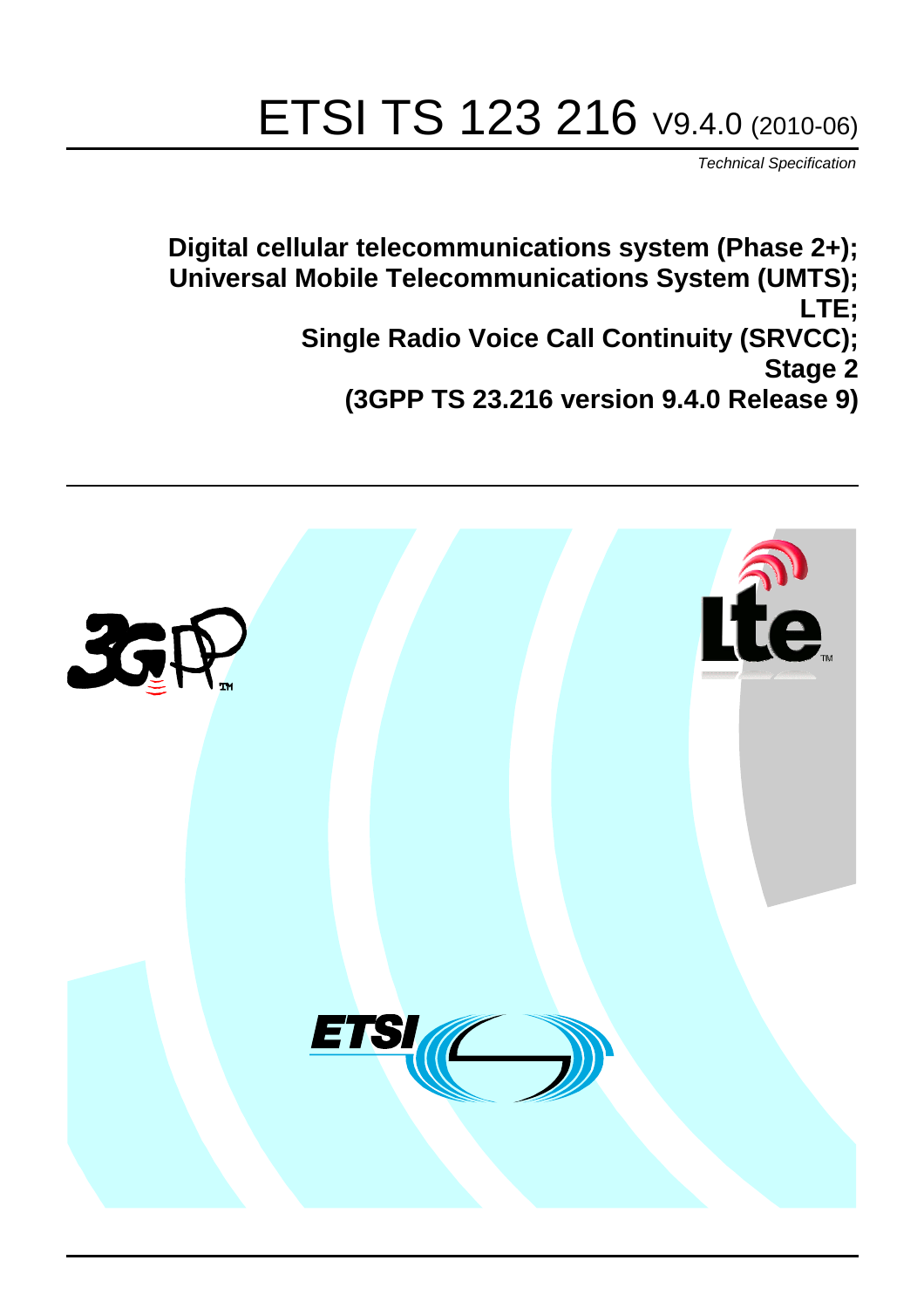Reference RTS/TSGS-0223216v940

> Keywords GSM, LTE, UMTS

#### *ETSI*

#### 650 Route des Lucioles F-06921 Sophia Antipolis Cedex - FRANCE

Tel.: +33 4 92 94 42 00 Fax: +33 4 93 65 47 16

Siret N° 348 623 562 00017 - NAF 742 C Association à but non lucratif enregistrée à la Sous-Préfecture de Grasse (06) N° 7803/88

#### *Important notice*

Individual copies of the present document can be downloaded from: [http://www.etsi.org](http://www.etsi.org/)

The present document may be made available in more than one electronic version or in print. In any case of existing or perceived difference in contents between such versions, the reference version is the Portable Document Format (PDF). In case of dispute, the reference shall be the printing on ETSI printers of the PDF version kept on a specific network drive within ETSI Secretariat.

Users of the present document should be aware that the document may be subject to revision or change of status. Information on the current status of this and other ETSI documents is available at <http://portal.etsi.org/tb/status/status.asp>

If you find errors in the present document, please send your comment to one of the following services: [http://portal.etsi.org/chaircor/ETSI\\_support.asp](http://portal.etsi.org/chaircor/ETSI_support.asp)

#### *Copyright Notification*

No part may be reproduced except as authorized by written permission. The copyright and the foregoing restriction extend to reproduction in all media.

> © European Telecommunications Standards Institute 2010. All rights reserved.

**DECT**TM, **PLUGTESTS**TM, **UMTS**TM, **TIPHON**TM, the TIPHON logo and the ETSI logo are Trade Marks of ETSI registered for the benefit of its Members.

**3GPP**TM is a Trade Mark of ETSI registered for the benefit of its Members and of the 3GPP Organizational Partners. **LTE**™ is a Trade Mark of ETSI currently being registered

for the benefit of its Members and of the 3GPP Organizational Partners.

**GSM**® and the GSM logo are Trade Marks registered and owned by the GSM Association.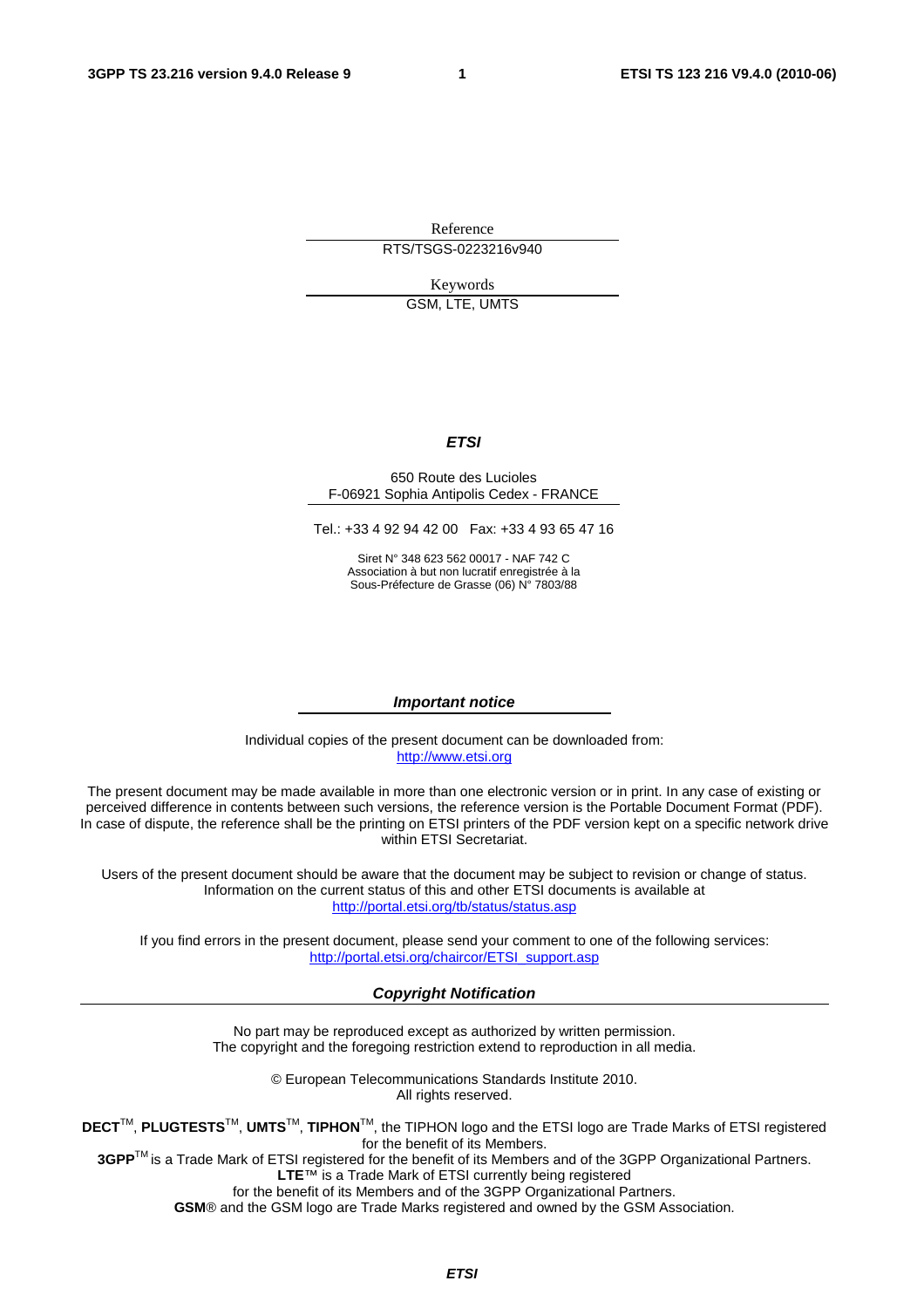### Intellectual Property Rights

IPRs essential or potentially essential to the present document may have been declared to ETSI. The information pertaining to these essential IPRs, if any, is publicly available for **ETSI members and non-members**, and can be found in ETSI SR 000 314: *"Intellectual Property Rights (IPRs); Essential, or potentially Essential, IPRs notified to ETSI in respect of ETSI standards"*, which is available from the ETSI Secretariat. Latest updates are available on the ETSI Web server [\(http://webapp.etsi.org/IPR/home.asp\)](http://webapp.etsi.org/IPR/home.asp).

Pursuant to the ETSI IPR Policy, no investigation, including IPR searches, has been carried out by ETSI. No guarantee can be given as to the existence of other IPRs not referenced in ETSI SR 000 314 (or the updates on the ETSI Web server) which are, or may be, or may become, essential to the present document.

### Foreword

This Technical Specification (TS) has been produced by ETSI 3rd Generation Partnership Project (3GPP).

The present document may refer to technical specifications or reports using their 3GPP identities, UMTS identities or GSM identities. These should be interpreted as being references to the corresponding ETSI deliverables.

The cross reference between GSM, UMTS, 3GPP and ETSI identities can be found under [http://webapp.etsi.org/key/queryform.asp.](http://webapp.etsi.org/key/queryform.asp)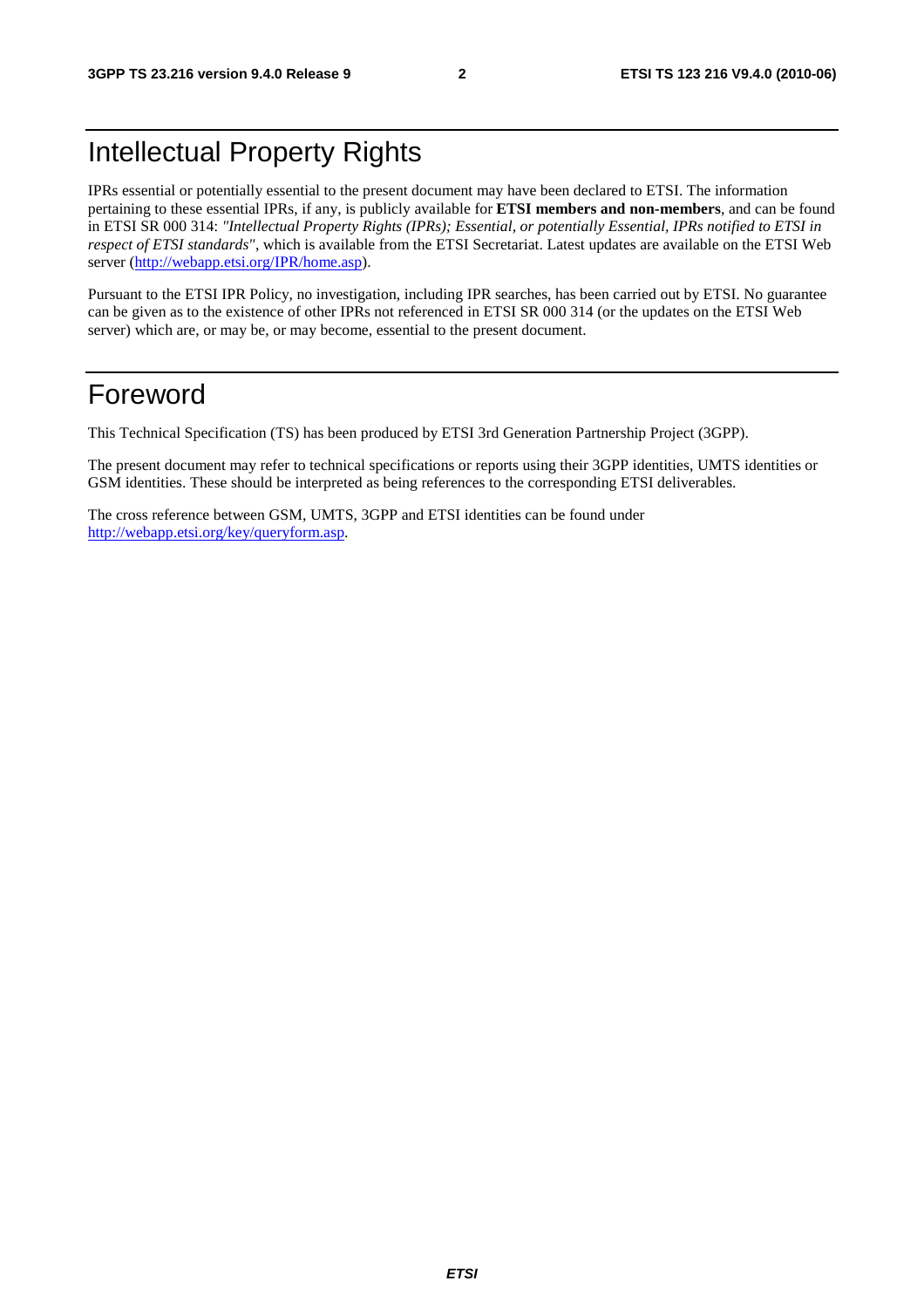$\mathbf{3}$ 

## Contents

| 1          |                                                                             |  |  |  |  |  |  |
|------------|-----------------------------------------------------------------------------|--|--|--|--|--|--|
| 2          |                                                                             |  |  |  |  |  |  |
| 3          |                                                                             |  |  |  |  |  |  |
| 3.1        |                                                                             |  |  |  |  |  |  |
| 3.3        |                                                                             |  |  |  |  |  |  |
| 4          |                                                                             |  |  |  |  |  |  |
| 4.1        |                                                                             |  |  |  |  |  |  |
| 4.1.1      |                                                                             |  |  |  |  |  |  |
| 4.1.2      |                                                                             |  |  |  |  |  |  |
| 4.2        |                                                                             |  |  |  |  |  |  |
| 4.2.1      |                                                                             |  |  |  |  |  |  |
| 4.2.2      |                                                                             |  |  |  |  |  |  |
| 4.2.3      |                                                                             |  |  |  |  |  |  |
| 4.2.4      |                                                                             |  |  |  |  |  |  |
| 4.2.4.1    |                                                                             |  |  |  |  |  |  |
| 4.2.4.2    |                                                                             |  |  |  |  |  |  |
| 4.2.4.3    |                                                                             |  |  |  |  |  |  |
| 4.2.4.3.1  |                                                                             |  |  |  |  |  |  |
| 4.2.4.3.2  |                                                                             |  |  |  |  |  |  |
|            |                                                                             |  |  |  |  |  |  |
| 5          |                                                                             |  |  |  |  |  |  |
| 5.1        |                                                                             |  |  |  |  |  |  |
| 5.2        |                                                                             |  |  |  |  |  |  |
| 5.2.1      |                                                                             |  |  |  |  |  |  |
| 5.2.2      |                                                                             |  |  |  |  |  |  |
| 5.2.3      |                                                                             |  |  |  |  |  |  |
| 5.3        |                                                                             |  |  |  |  |  |  |
| 5.3.1      |                                                                             |  |  |  |  |  |  |
| 5.3.2      | MSC Server enhanced for E-UTRAN/UTRAN (HSPA) and 3GPP UTRAN/GERAN SRVCC  16 |  |  |  |  |  |  |
|            |                                                                             |  |  |  |  |  |  |
| 5.3.3      |                                                                             |  |  |  |  |  |  |
| 5.3.3.1    |                                                                             |  |  |  |  |  |  |
| 5.3.3.2    |                                                                             |  |  |  |  |  |  |
| 5.3.3.2.1  |                                                                             |  |  |  |  |  |  |
| 5.3.3.2.2  |                                                                             |  |  |  |  |  |  |
| 5.3.3A     |                                                                             |  |  |  |  |  |  |
| 5.3.3A.1   |                                                                             |  |  |  |  |  |  |
| 5.3.3A.1.1 |                                                                             |  |  |  |  |  |  |
| 5.3.3A.1.2 |                                                                             |  |  |  |  |  |  |
| 5.3.4      |                                                                             |  |  |  |  |  |  |
| 5.3.4.1    |                                                                             |  |  |  |  |  |  |
| 5.3.4.2    |                                                                             |  |  |  |  |  |  |
| 5.3.5      |                                                                             |  |  |  |  |  |  |
| 5.3.6      |                                                                             |  |  |  |  |  |  |
| 5.3.6.1    |                                                                             |  |  |  |  |  |  |
| 5.3.6.2    |                                                                             |  |  |  |  |  |  |
| 5.3.6A     |                                                                             |  |  |  |  |  |  |
| 5.3.7      |                                                                             |  |  |  |  |  |  |
| 5.3.7.1    |                                                                             |  |  |  |  |  |  |
|            |                                                                             |  |  |  |  |  |  |
| 5.4        |                                                                             |  |  |  |  |  |  |
| 5.4.1      |                                                                             |  |  |  |  |  |  |
| 5.4.2      |                                                                             |  |  |  |  |  |  |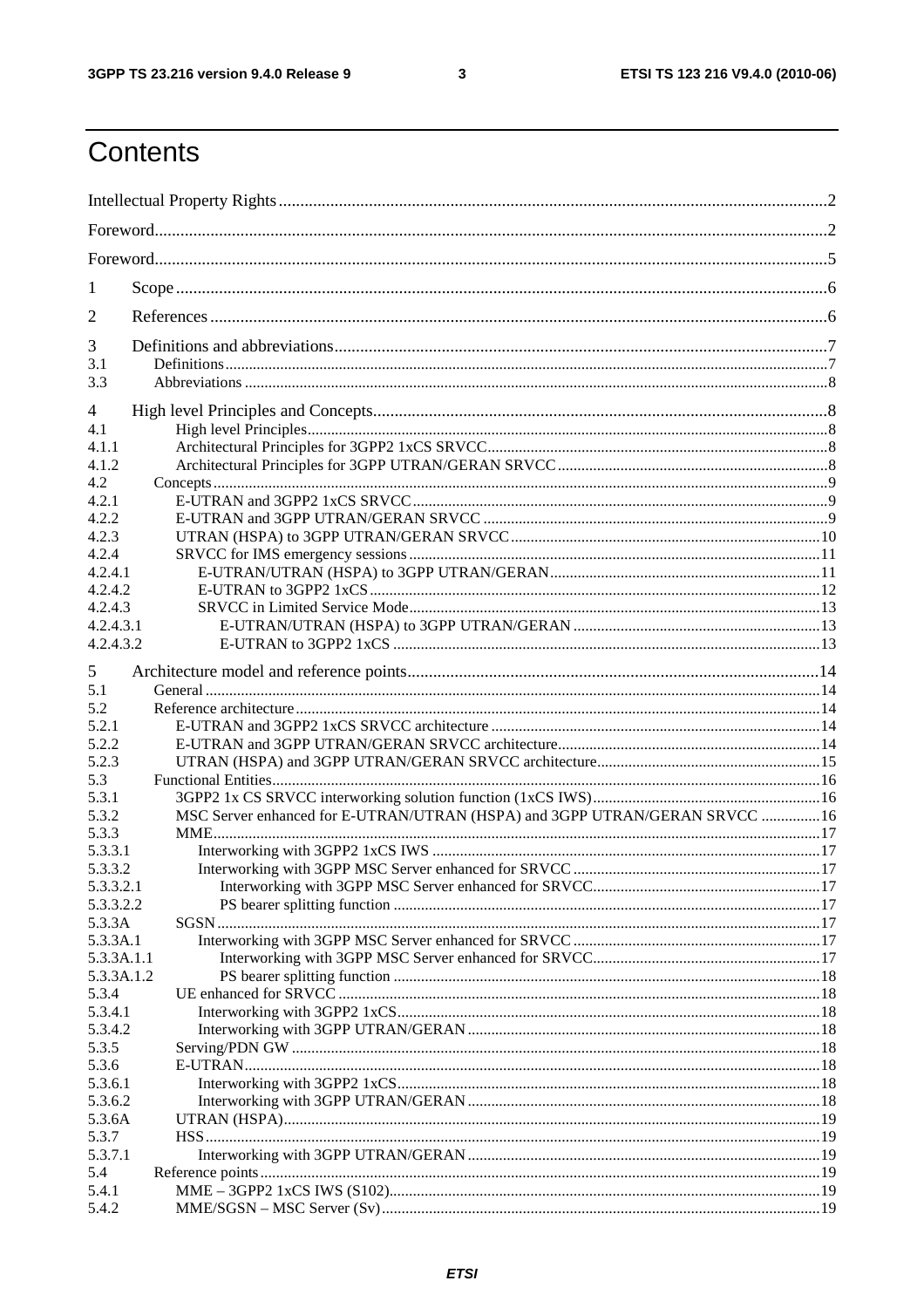| 5.4.3               |                                                                               |     |
|---------------------|-------------------------------------------------------------------------------|-----|
| 5.4.3A              |                                                                               |     |
| 5.4.4               |                                                                               |     |
| 5.4.5               |                                                                               |     |
| 6                   |                                                                               |     |
| 6.1                 |                                                                               |     |
| 6.1.1               |                                                                               |     |
| 6.1.2               |                                                                               |     |
| 6.1.3               |                                                                               |     |
| 6.2                 |                                                                               |     |
| 6.2.1               |                                                                               |     |
| 6.2.1A              |                                                                               |     |
| 6.2.2               |                                                                               |     |
| 6.2.2.1             |                                                                               |     |
| 6.2.2.1A            | SRVCC from E-UTRAN to GERAN with DTM but without DTM HO support and from E-   |     |
|                     |                                                                               |     |
| 6.2.2.2             | SRVCC from E-UTRAN to UTRAN with PS HO or GERAN with DTM HO support26         |     |
| 6.3                 |                                                                               |     |
| 6.3.1               |                                                                               |     |
| 6.3.2               |                                                                               |     |
| 6.3.2.1<br>6.3.2.1A |                                                                               |     |
|                     | SRVCC from UTRAN (HSPA) to GERAN with DTM but without DTM HO support and from |     |
| 6.3.2.2             | SRVCC from UTRAN (HSPA) to UTRAN or GERAN with DTM HO support 33              |     |
| $\tau$              |                                                                               |     |
|                     |                                                                               |     |
| 8                   |                                                                               |     |
| 8.1                 |                                                                               |     |
| 8.1.1               |                                                                               |     |
| 8.1.2               |                                                                               |     |
| 8.1.3               |                                                                               |     |
| 9                   |                                                                               |     |
| 9.1                 |                                                                               |     |
| 9.2                 |                                                                               |     |
|                     | <b>Annex A (informative):</b>                                                 |     |
|                     |                                                                               | .39 |
| A.2                 |                                                                               |     |
| A.3                 |                                                                               |     |
|                     | <b>Annex B</b> (informative):                                                 |     |
|                     |                                                                               |     |
|                     |                                                                               |     |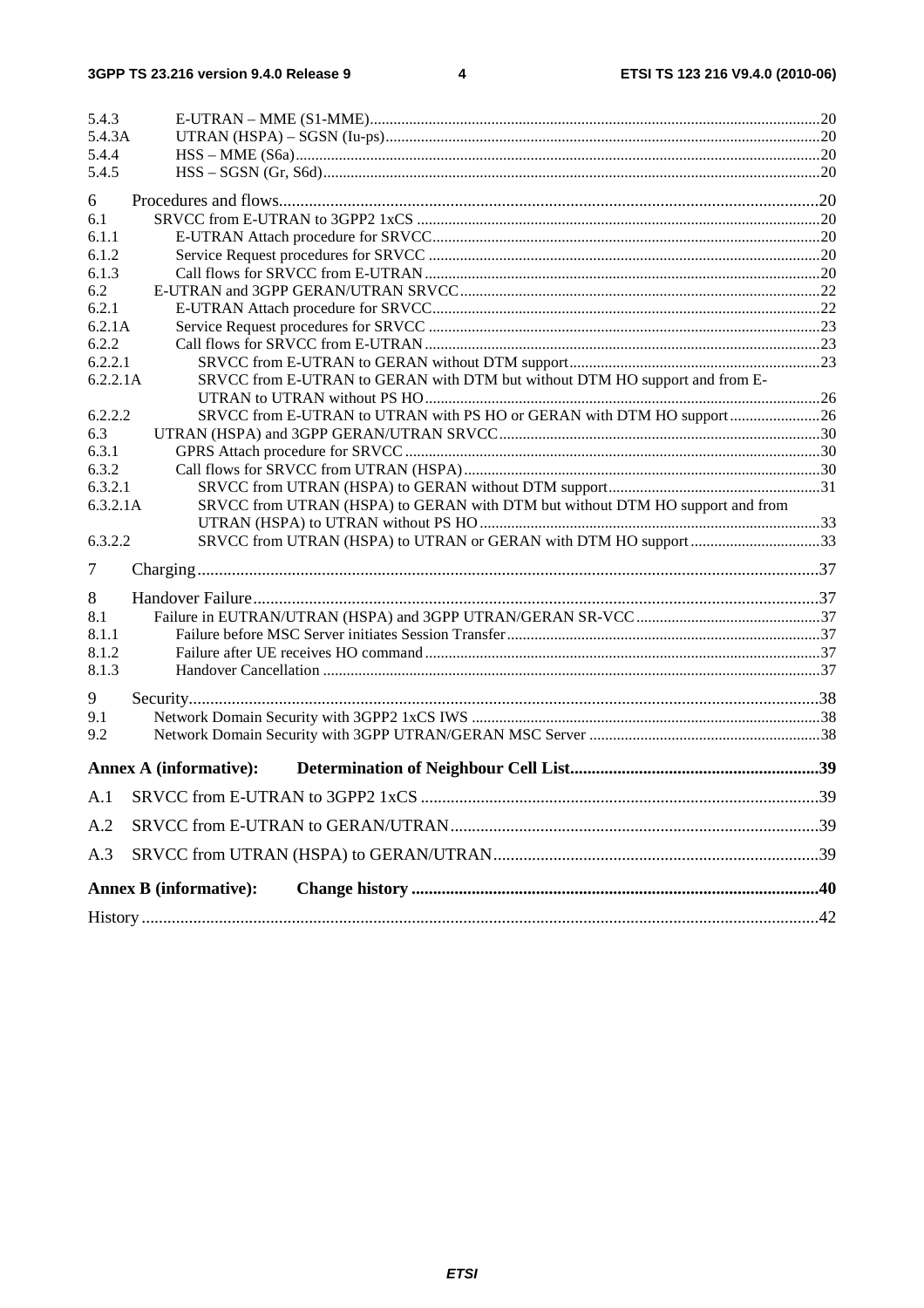### Foreword

This Technical Specification has been produced by the 3rd Generation Partnership Project (3GPP).

The contents of the present document are subject to continuing work within the TSG and may change following formal TSG approval. Should the TSG modify the contents of the present document, it will be re-released by the TSG with an identifying change of release date and an increase in version number as follows:

Version x.y.z

where:

- x the first digit:
	- 1 presented to TSG for information;
	- 2 presented to TSG for approval;
	- 3 or greater indicates TSG approved document under change control.
- y the second digit is incremented for all changes of substance, i.e. technical enhancements, corrections, updates, etc.
- z the third digit is incremented when editorial only changes have been incorporated in the document.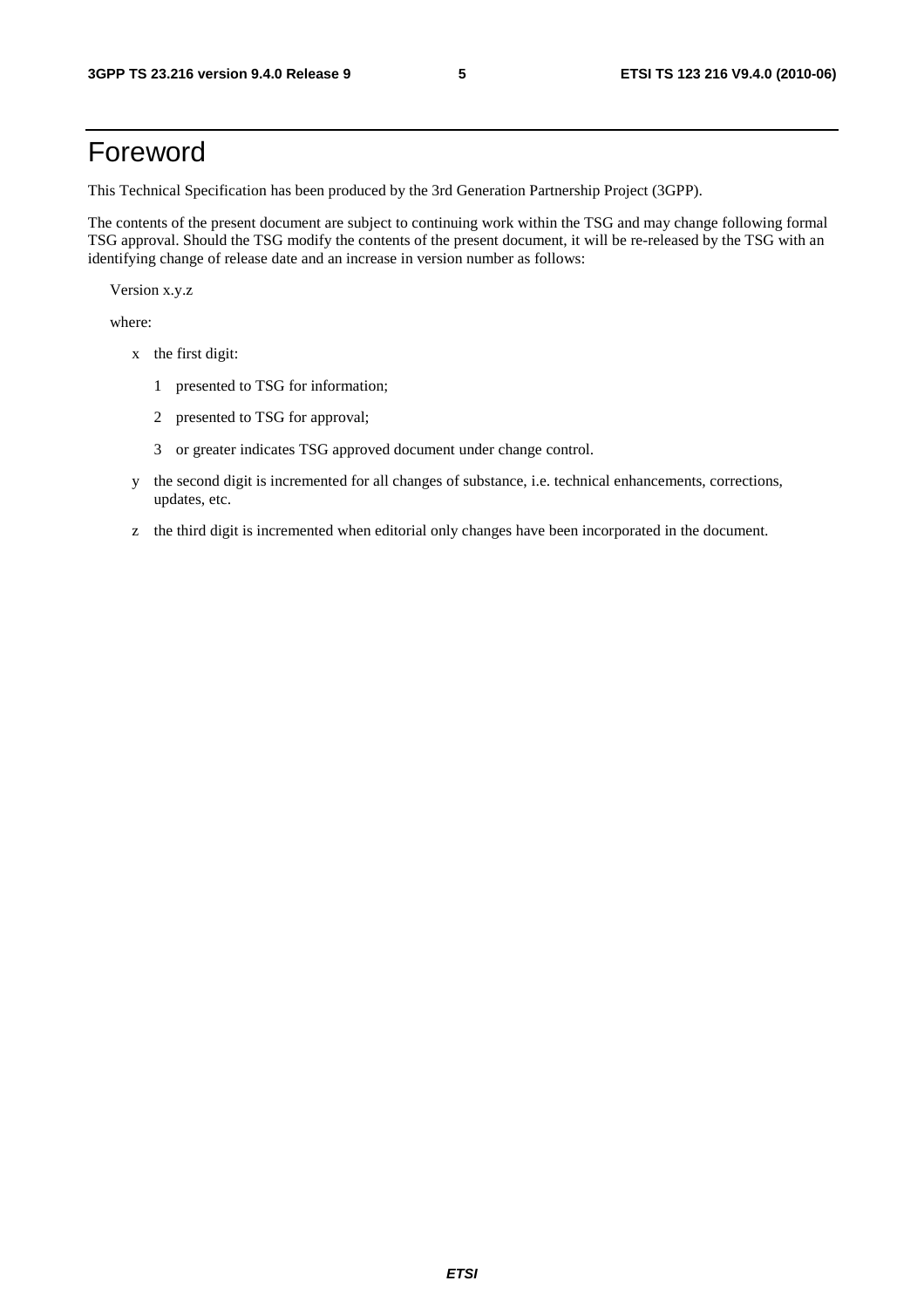### 1 Scope

The present document specifies the architecture enhancements for Single Radio Voice Call Continuity (SRVCC) between E-UTRAN access and 3GPP2's 1xCS, and between E-UTRAN access and 3GPP's UTRAN/GERAN accesses and between UTRAN (HSPA) access and 3GPP's UTRAN/GERAN accesses, for Circuit Switched (CS) calls that are anchored in the IMS.

This document will not describe 3GPP2 functional entities. However, interfaces between both 3GPP and 3GPP2 functional entities are described in this specification.

SRVCC from E-UTRAN access to 3GPP2 1xCS is covered in this specification, including the handling of IMS emergency call continuity. Handling of non-voice component and SRVCC from 3GPP2 1xCS to E-UTRAN direction is not specified in this release.

SRVCC from E-UTRAN/UTRAN (HSPA) access to 3GPP UTRAN/GERAN CS accesses for voice calls that are anchored in the IMS, as well as the coordination between the SRVCC for voice call and the handover of non-voice PS bearers and the handling of IMS emergency call continuity, are covered in this specification. The handover of non-voice PS bearer from E-UTRAN is specified by the procedures defined in TS 23.401 [2], TS 23.060 [10], TS 25.413 [11] and TS 43.129 [12]. The handover of non voice PS bearer from UTRAN (HSPA) is specified by the procedures defined in TS 23.060 [10], TS 25.413 [11] and TS 43.129 [12]. Handling of SRVCC from 3GPP UTRAN/GERAN CS accesses to E-UTRAN/UTRAN (HSPA) direction is not specified in this release.

### 2 References

The following documents contain provisions which, through reference in this text, constitute provisions of the present document.

- References are either specific (identified by date of publication, edition number, version number, etc.) or non-specific.
- For a specific reference, subsequent revisions do not apply.
- For a non-specific reference, the latest version applies. In the case of a reference to a 3GPP document (including a GSM document), a non-specific reference implicitly refers to the latest version of that document *in the same Release as the present document*.
- [1] 3GPP TR 21.905: "Vocabulary for 3GPP Specifications".
- [2] 3GPP TS 23.401: "GPRS enhancements for E-UTRAN access".
- [3] 3GPP TS 23.402 "Architecture enhancements for non-3GPP accesses".
- [4] 3GPP2 X.S0042-0: "Voice Call Continuity between IMS and Circuit Switched System".
- [5] ITU-T Recommendation I.130: "Method for the characterization of telecommunication services supported by an ISDN and network capabilities of an ISDN".
- [6] ITU-T Recommendation Q.65: "Methodology Stage 2 of the method for the characterisation of services supported by an ISDN".
- [7] 3GPP TR 36.938: "Improved Network Controlled Mobility between E-UTRAN and 3GPP2/Mobile WiMAX Radio Technologies".
- [8] 3GPP2 A.S0008-C: "Interoperability Specification (IOS) for High Rate Packet Data (HRPD) Radio Access Network Interfaces with Session Control in the Access Network".
- [9] 3GPP TS 22.278: "Service requirements for the Evolved Packet System (EPS)".
- [10] 3GPP TS 23.060: "General Packet Radio Service (GPRS); Service description; Stage 2".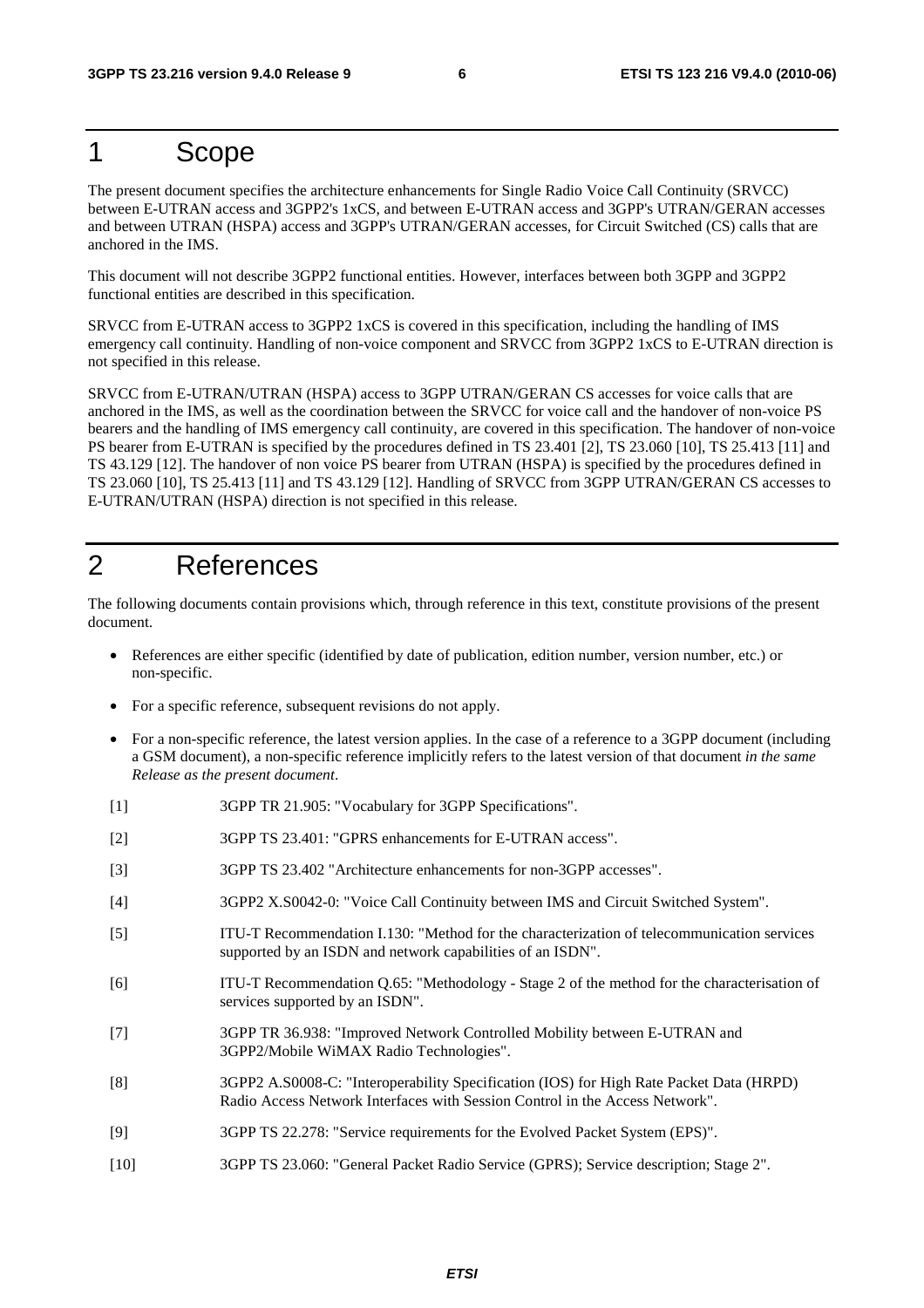- [11] 3GPP TS 25.413: "UTRAN Iu interface Radio Access Network Application Part (RANAP) signalling".
- [12] 3GPP TS 43.129: "Packet-switched handover for GERAN A/Gb mode; Stage 2".
- [13] 3GPP TS 23.292: "IP Multimedia Subsystem (IMS) Centralized Services: Stage 2".
- [14] 3GPP TS 23.237: "IP Multimedia Subsystem (IMS) Service Continuity: Stage 2".
- [15] 3GPP TS 23.002: "Network Architecture".
- [16] 3GPP TS 36.300: "Evolved Universal Terrestrial Radio Access (E-UTRA) and Evolved Universal Terrestrial Radio Access Network (E-UTRAN); Overall description; Stage 2".
- [17] Void.
- [18] 3GPP TS 23.009: "Handover procedures".
- [19] 3GPP TS 25.331: "Radio Resource Control (RRC) protocol specification".
- [20] 3GPP2 A.S0014: "Interoperability Specification (IOS) for cdma2000 Access Network Interfaces".
- [21] 3GPP TS 33.210: "3G Security; Network Domain Security; IP network layer security".
- [22] 3GPP TS 33.401: "3GPP System Architecture Evolution (SAE): Security architecture".
- [23] 3GPP TS 48.008: "Mobile Switching Centre Base Station System (MSC-BSS) interface; Layer 3 specification".
- [24] 3GPP TS 48.018: "General Packet Radio Service (GPRS); Base Station System (BSS) Serving GPRS Support Node (SGSN); BSS GPRS Protocol (BSSGP)".
- [25] 3GPP TS 33.102: "3G Security; Security architecture".
- [26] 3GPP TS 22.173: "IP Multimedia Core Network Subsystem (IMS) Multimedia Telephony Service and supplementary services".
- [27] 3GPP TS 23.003: "Numbering, addressing and identification".
- [28] 3GPP TS 23.167: "IP Multimedia Core Network Subsystem (IMS) emergency sessions".
- [29] 3GPP TS 23.271: "Functional stage 2 description of Location Services (LCS)".

### 3 Definitions and abbreviations

### 3.1 Definitions

For the purposes of the present document, the terms and definitions given in TR 21.905 [1] and the following apply. A term defined in the present document takes precedence over the definition of the same term, if any, in TR 21.905 [1].

**1xCS:** The 3GPP2 legacy circuit switched signalling system as defined in 3GPP2 X.S0042-0 [4].

**3GPP SRVCC UE:** A 3GPP SRVCC UE is a UE enhanced for IMS Service Continuity with the additional UE capabilities described in this specification for SRVCC between E-UTRAN and 3GPP UTRAN and / or between E-UTRAN and 3GPP GERAN and / or between UTRAN (HSPA) and 3GPP UTRAN and 3GPP GERAN.

**Emergency Session Transfer Number for SR VCC (E-STN-SR):** see TS 23.237 [14].

**Single Radio Voice Call Continuity:** Voice call continuity between IMS over PS access and CS access for calls that are anchored in IMS when the UE is capable of transmitting/receiving on only one of those access networks at a given time.

**Session Transfer Number for SR-VCC (STN-SR):** see TS 23.237 [14].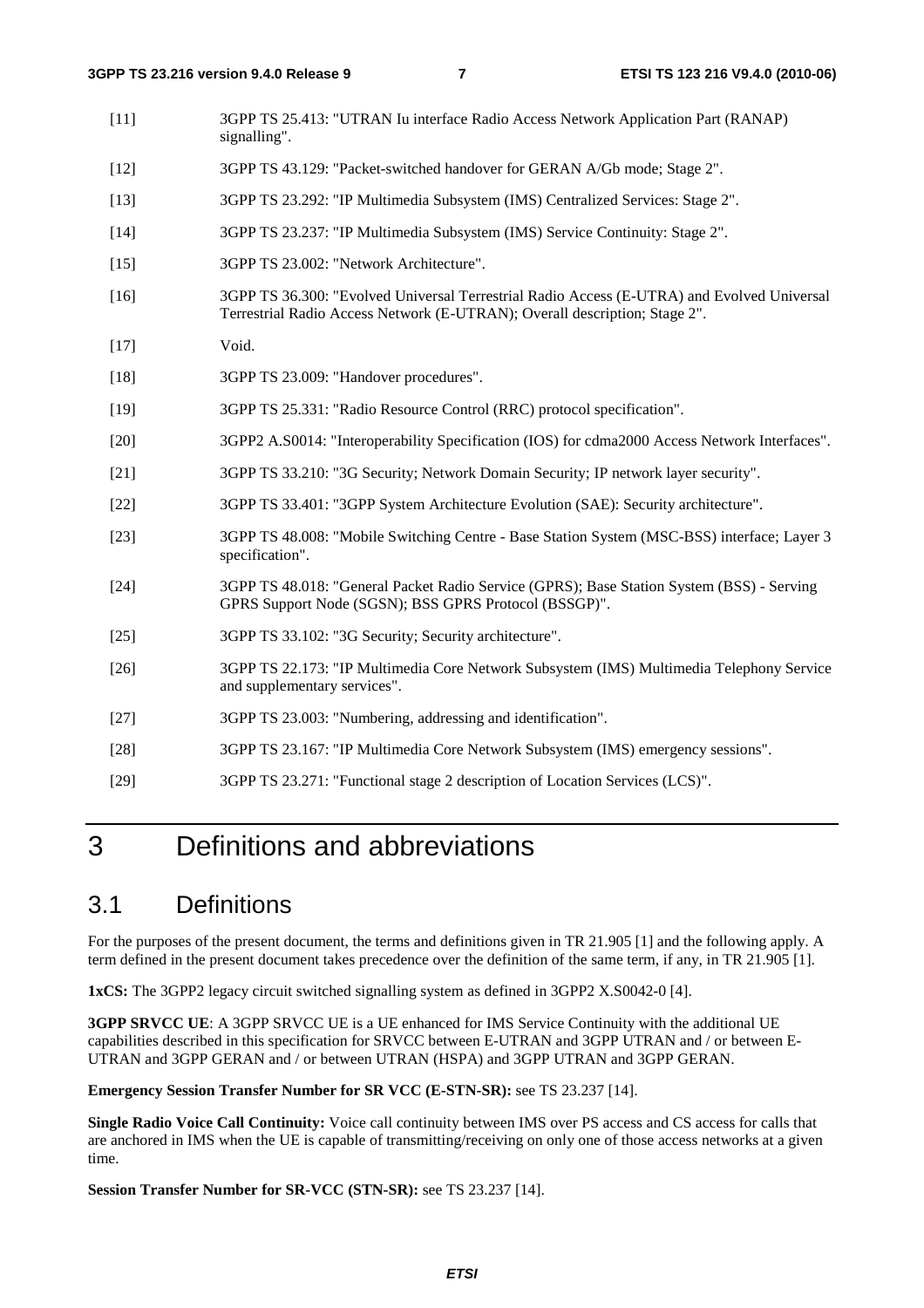**Correlation MSISDN:** An MSISDN used for correlation of sessions. See TS 23.003 [14] for more information.

### 3.3 Abbreviations

For the purposes of the present document, the abbreviations given in TR 21.905 [1] and the following apply. An abbreviation defined in the present document takes precedence over the definition of the same abbreviation, if any, in TR 21.905 [1].

| <b>SRVCC</b> | Single Radio Voice Call Continuity                                               |
|--------------|----------------------------------------------------------------------------------|
| 1xCS IWS     | Single Radio Voice Call Continuity Interworking solution Function for 3GPP2 1xCS |
| <b>SAI</b>   | Serving Area Identity as defined in TS 25.413 [11]                               |
| C-MSISDN     | <b>Correlation MSISDN</b>                                                        |

### 4 High level Principles and Concepts

4.1 High level Principles

#### 4.1.1 Architectural Principles for 3GPP2 1xCS SRVCC

The solution for SRVCC fulfils the requirements of TS 22.278 [9] and the following architectural principles:

- 1. The solution shall allow coexistence and be compatible with the 1xCS procedures specified in the 3GPP2 VCC specification, X.S0042 [4].
- 2. The solution shall not require UE with multiple RATs capability to simultaneously signal on two different RATs.
- 3. The solution shall be transparent to E-UTRA only terminal or network.
- 4. The solution shall minimize the coupling between the E-UTRAN and the 3GPP2 access. In particular, the solution shall allow the cdma2000 1xRTT specification to evolve without necessitating a modification to the E-UTRAN specifications.
- 5. RAT change and domain selection should be under network control.
- 6. In roaming cases, the Visited PLMN should control the RAT change and/or domain selection while taking into account any related HPLMN policies.
- 7. The solution shall not impact cdma2000 RAT.
- 8. The solution shall not impact cdma2000 CS CN.

#### 4.1.2 Architectural Principles for 3GPP UTRAN/GERAN SRVCC

The solution for SRVCC fulfils the requirements of TS 22.278 [9] and the following architectural principles:

- 1. The solution shall allow coexistence and be compatible with TS 23.292 [13] and TS 23.237 [14].
- 2. The solution shall not require UE with multiple RATs capability to simultaneously signal on two different RATs.
- 3. RAT change and domain selection should be under network control.
- 4. E-UTRAN/UTRAN (HSPA) to UTRAN/GERAN handover for SRVCC is triggered by the same radio handover conditions and mechanisms as for an E-UTRAN/UTRAN (HSPA) to UTRAN/GERAN PS handover.
- NOTE: The UE may have multiple voice media streams that are carried over multiple voice (e.g. QCI=1) bearers or are multiplexed over a single voice bearer. Only one of these voice streams is selected for SRVCC by the SCC AS (see TS 23.237 [14]).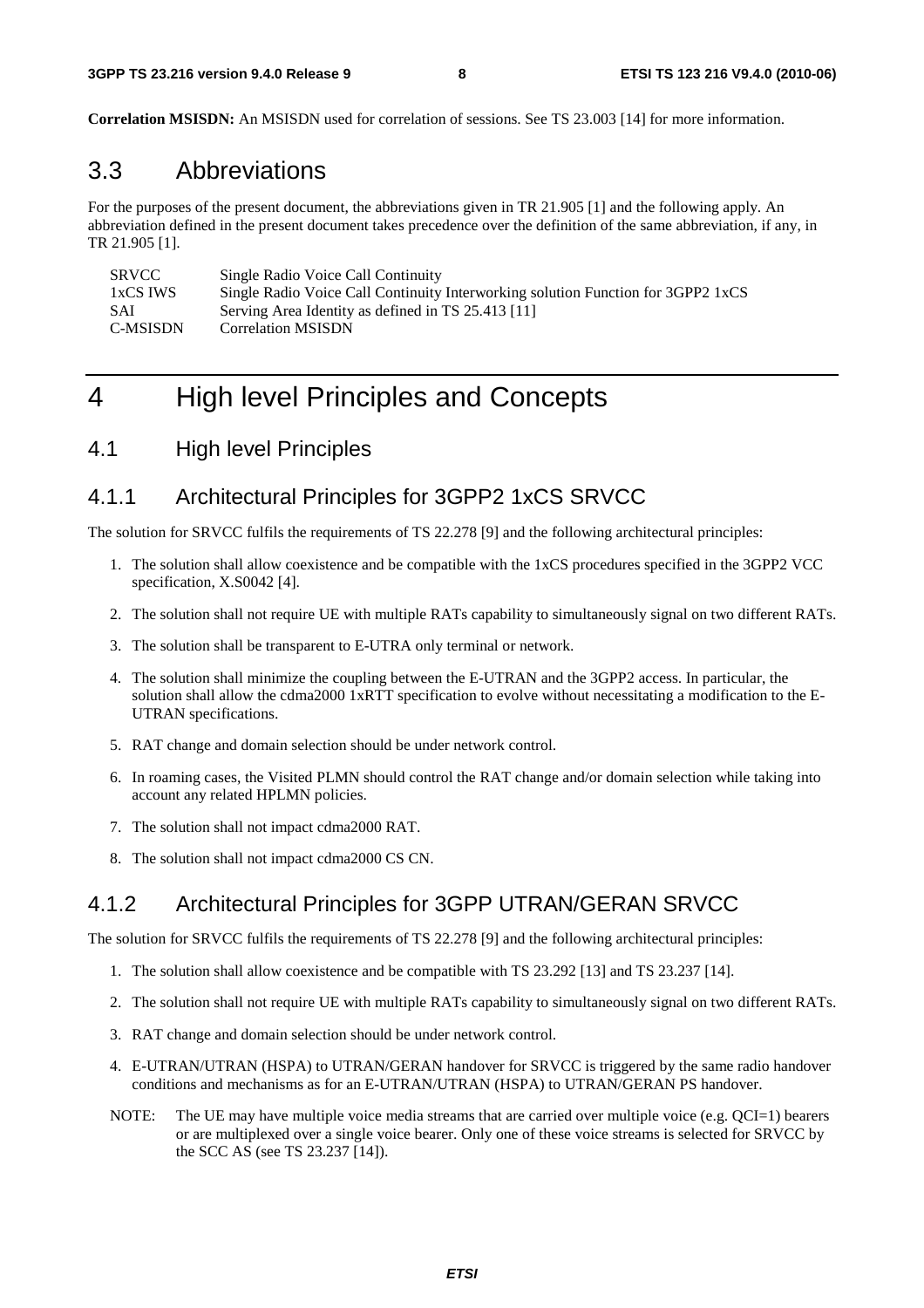### 4.2 Concepts

### 4.2.1 E-UTRAN and 3GPP2 1xCS SRVCC

For SRVCC-capable UEs, the call is always anchored at the VCC AS in the 3GPP2's IMS. The 3GPP2 1xCS IWS enables a single radio UE to communicate in parallel both with the source system and the target system. From VCC perspective, this mechanism minimizes the voice gap by supporting the transport of signalling for establishment of the target CS access leg while the terminal is connected to the source PS access network.



#### **Figure 4.2.1-1: Transport of 3GPP2 1xCS signalling messages for preparation of the CS access leg in the target system**

The S102 reference point is used to convey 3GPP2 1xCS signalling messages between the MME and 3GPP2 1xCS IWS. These 1x CS signalling messages are actually exchanged between the UE and the 3GPP2 1xCS IWS, and S102 is only one link in the overall UE-1xCS IWS tunnelling path. On the remaining portion of the tunnelling path, the 3GPP2 1xCS signalling messages are encapsulated in E-UTRAN/EPS tunnelling messages (UE-MME).

### 4.2.2 E-UTRAN and 3GPP UTRAN/GERAN SRVCC

For facilitating session transfer (SRVCC) of the voice component to the CS domain, the IMS multimedia telephony sessions needs to be anchored in the IMS.

For SRVCC from E-UTRAN to UTRAN/GERAN, MME first receives the handover request from E-UTRAN with the indication that this is for SRVCC handling, and then triggers the SRVCC procedure with the MSC Server enhanced with SRVCC via the Sv reference point if MME has SRVCC STN-SR information for this UE. MSC Server enhanced for SRVCC then initiates the session transfer procedure to IMS and coordinates it with the CS handover procedure to the target cell. MSC Server enhanced for SRVCC then sends PS-CS handover Response to MME, which includes the necessary CS HO command information for the UE to access the UTRAN/GERAN.

Handling of any non-voice PS bearer is done by the PS bearer splitting function in the MME. MME starts the handover of non-voice PS bearer during SRVCC procedure based on the information received from E-UTRAN. The handover of non-voice PS bearer(s), if performed, is done as according to Inter RAT handover procedure as defined in TS 23.401 [2]. The MME is responsible to coordinate the Forward Relocation Response from PS-PS handover procedure and the SRVCC PS to CS Response.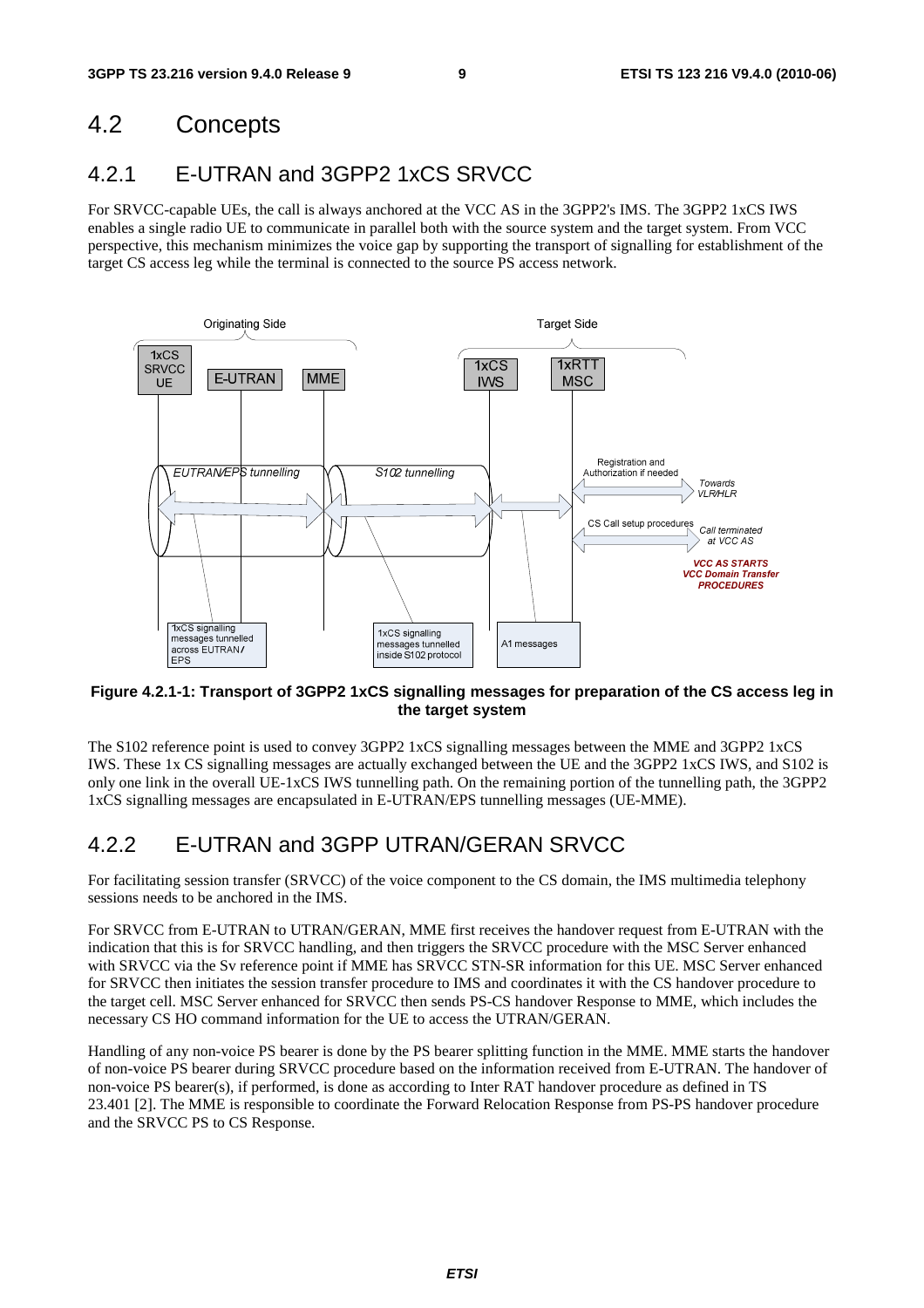

**Figure 4.2.2-1: Overall high level concepts for SRVCC from E-UTRAN to UTRAN/GERAN** 

### 4.2.3 UTRAN (HSPA) to 3GPP UTRAN/GERAN SRVCC

For facilitating session transfer (SRVCC) of the voice component to the CS domain, the IMS multimedia telephony sessions needs to be anchored in the IMS.

For SRVCC from UTRAN (HSPA) to UTRAN/GERAN, SGSN first receives the handover request from UTRAN (HSPA) with the indication that this is for SRVCC handling, and then triggers the SRVCC procedure with the MSC Server enhanced with SRVCC via the Sv if SGSN has STN-SR information for this UE. MSC Server enhanced for SRVCC then initiates the session transfer procedure to IMS and coordinates it with the CS handover procedure to the target cell. MSC Server enhanced for SRVCC then sends PS-CS handover Response to SGSN, which includes the necessary CS HO command information for the UE to access the UTRAN/GERAN.

Handling of any non voice PS bearer is done by the PS bearer splitting function in the SGSN. SGSN starts the handover of non voice PS bearer during SRVCC procedure based on the information received from UTRAN (HSPA). The handover of non voice PS bearer(s), if performed, is done as according to Inter/Intra RAT handover procedure as defined in TS 23.060 [10] and TS 25.413 [11]. The SGSN is responsible to coordinate the Forward Relocation Response from PS-PS handover procedure and the SRVCC PS to CS Response.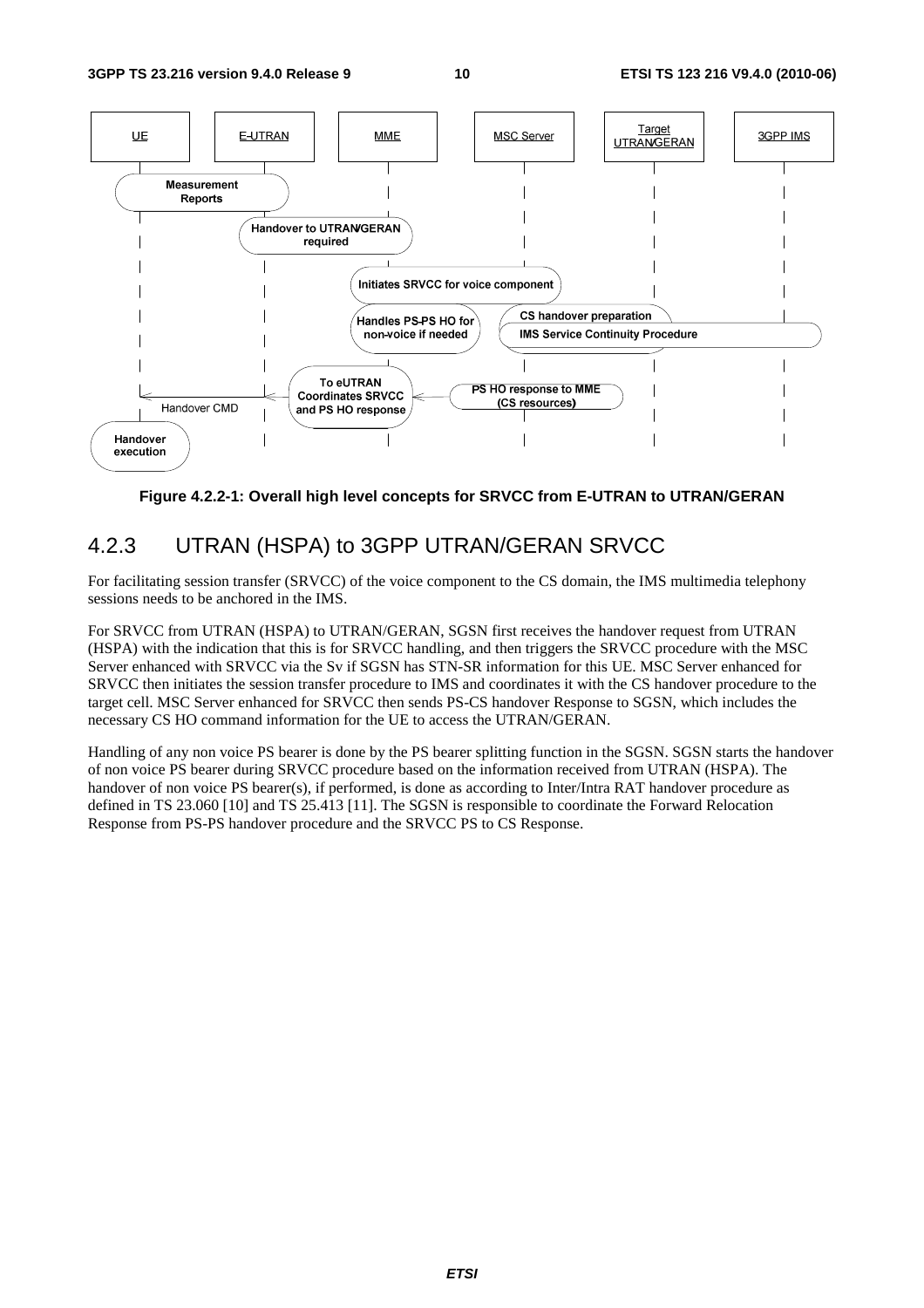

#### **Figure 4.2.3-1: Overall high level concepts for SRVCC from UTRAN (HSPA) to UTRAN/GERAN**

### 4.2.4 SRVCC for IMS emergency sessions

#### 4.2.4.1 E-UTRAN/UTRAN (HSPA) to 3GPP UTRAN/GERAN

UE initiates the IMS emergency session as specified in TS 23.167 [28], TS 23.401 [2] for E-UTRAN or TS 23.060 [10] for UTRAN (HSPA). For facilitating session transfer (SRVCC) of the IMS emergency session to the CS domain, the IMS emergency session needs to be anchored in the serving IMS (i.e., in visited PLMN when roaming) as specified in TS 23.237 [14].

The E-UTRAN initiates the SRVCC procedure as specified for regular Voice over IMS session. The MME is aware that this is an emergency session and sends an indication to the MSC Server enhanced for SRVCC. MSC Server then initiates the IMS service continuity procedure with the locally configured E-STN-SR to the serving IMS. When handover of the emergency session has been completed, the MME/SGSN or the MSC server may initiate location continuity procedures for the UE as defined in TS 23.271 [29].

NOTE: Procedure for multiple E-STN-SRs configuration is not defined in this release. The serving PLMN is assumed to have a single logical EATF (i.e. single I4 in TS 23.237 [14].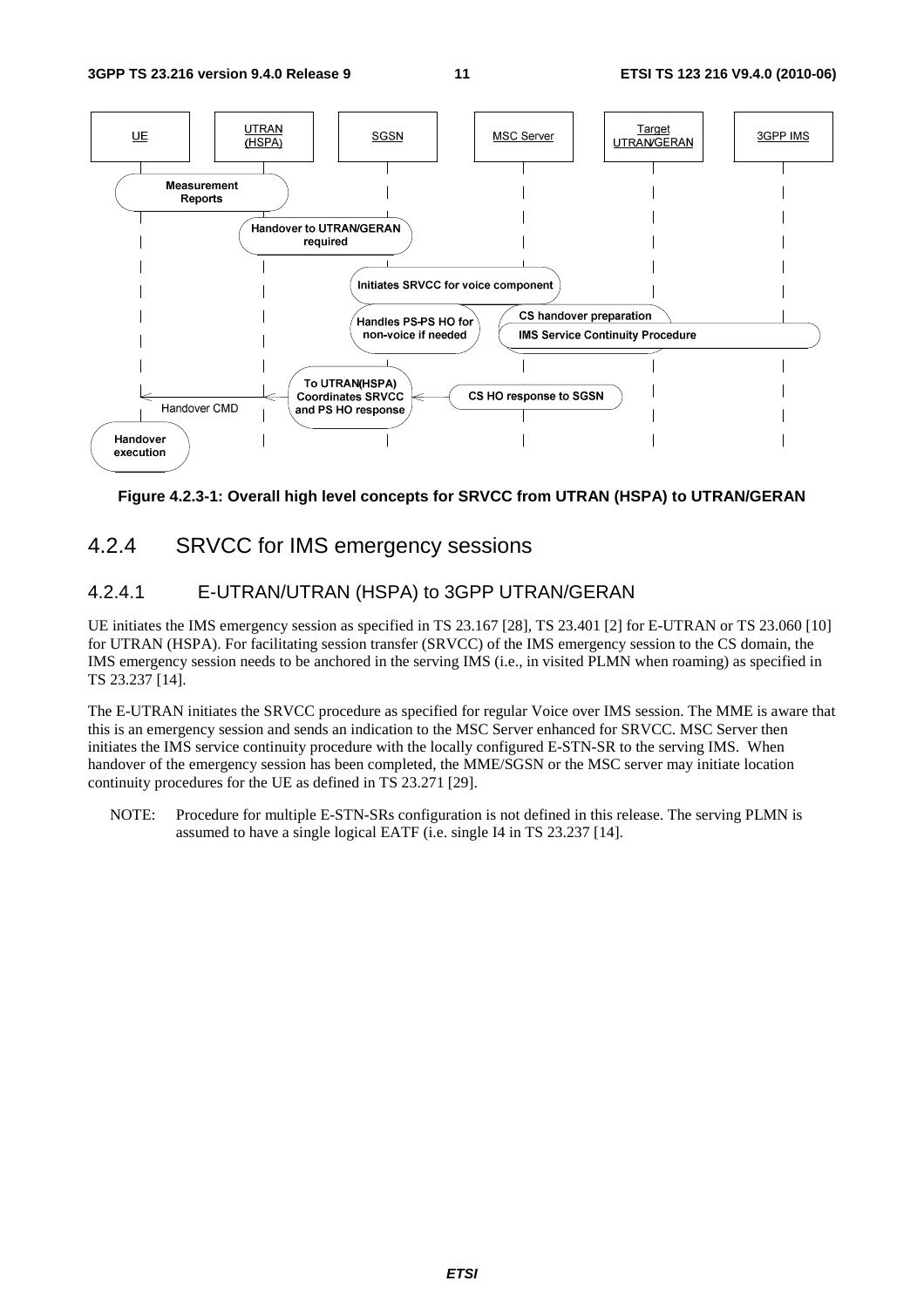

#### **Figure 4.2.4.1-1: Overall high level concepts for SRVCC IMS emergency session with E-STN-SR**

#### 4.2.4.2 E-UTRAN to 3GPP2 1xCS

The UE initiates emergency session over E-UTRAN as specified in TS 23.167 [28], TS 23.401 [2], upon detecting handover is required from E-UTRAN to CDMA 1x, the SRVCC emergency procedure apply. To support handover of emergency session the network is aware that the UE and core network support SRVCC and has information to identify Emergency session. When handover of the emergency session has been completed, the MME or the 1xRTT side may initiate location continuity procedures for the UE as defined in TS 23.271 [29].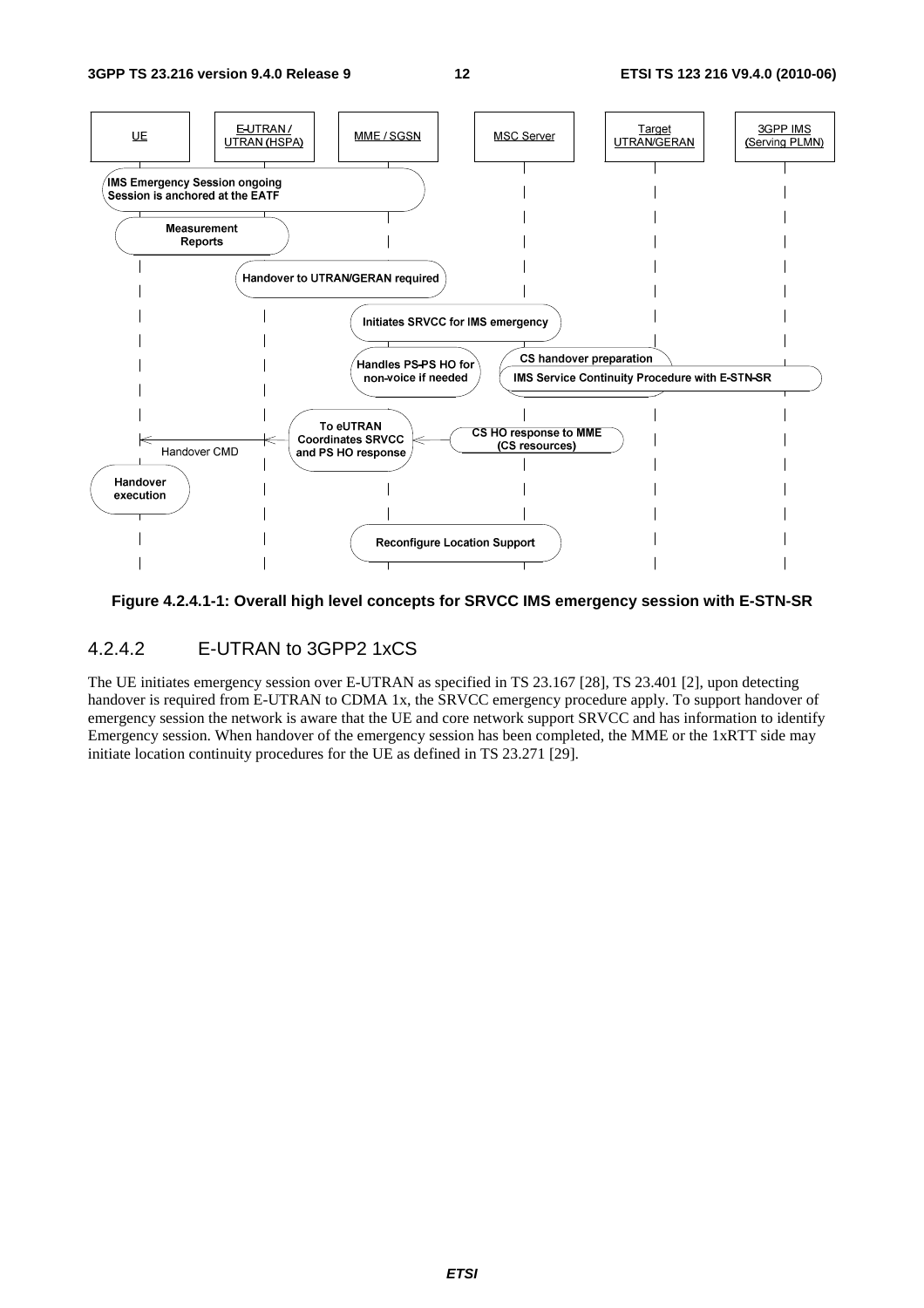

**Figure 4.2.4.2-1: E-UTRAN to 3GPP2 1xCS** 

#### 4.2.4.3 SRVCC in Limited Service Mode

#### 4.2.4.3.1 E-UTRAN/UTRAN (HSPA) to 3GPP UTRAN/GERAN

In order to support SRVCC emergency session domain transfer for UEs in Limited Service Mode (e.g. UICC-less), the MME/SGSN shall support Limited Service Mode UE emergency attach defined in TS 23.401 [2] and TS 23.060 [10] using unauthenticated IMSI or equipment identifier.

When E-UTRAN/UTRAN determines that SRVCC is needed, the MME/SGSN invokes SRVCC procedures to the MSC Server including the UE's equipment identifier. The MSC Server will setup the call leg towards the EATF with the UE's equipment identifier. This procedure is defined in TS 23.237 [14].

#### 4.2.4.3.2 E-UTRAN to 3GPP2 1xCS

In order to support SRVCC emergency session domain transfer for UEs in Limited Service Mode (e.g. UICC-less), the MME shall support Limited Service Mode UE emergency attach defined in TS 23.401 [2] using unauthenticated IMSI or equipment identifier.

When E-UTRAN determines that SRVCC is needed, the MME invokes SRVCC procedures to the 1xCS IWS including the UE's equipment identifier.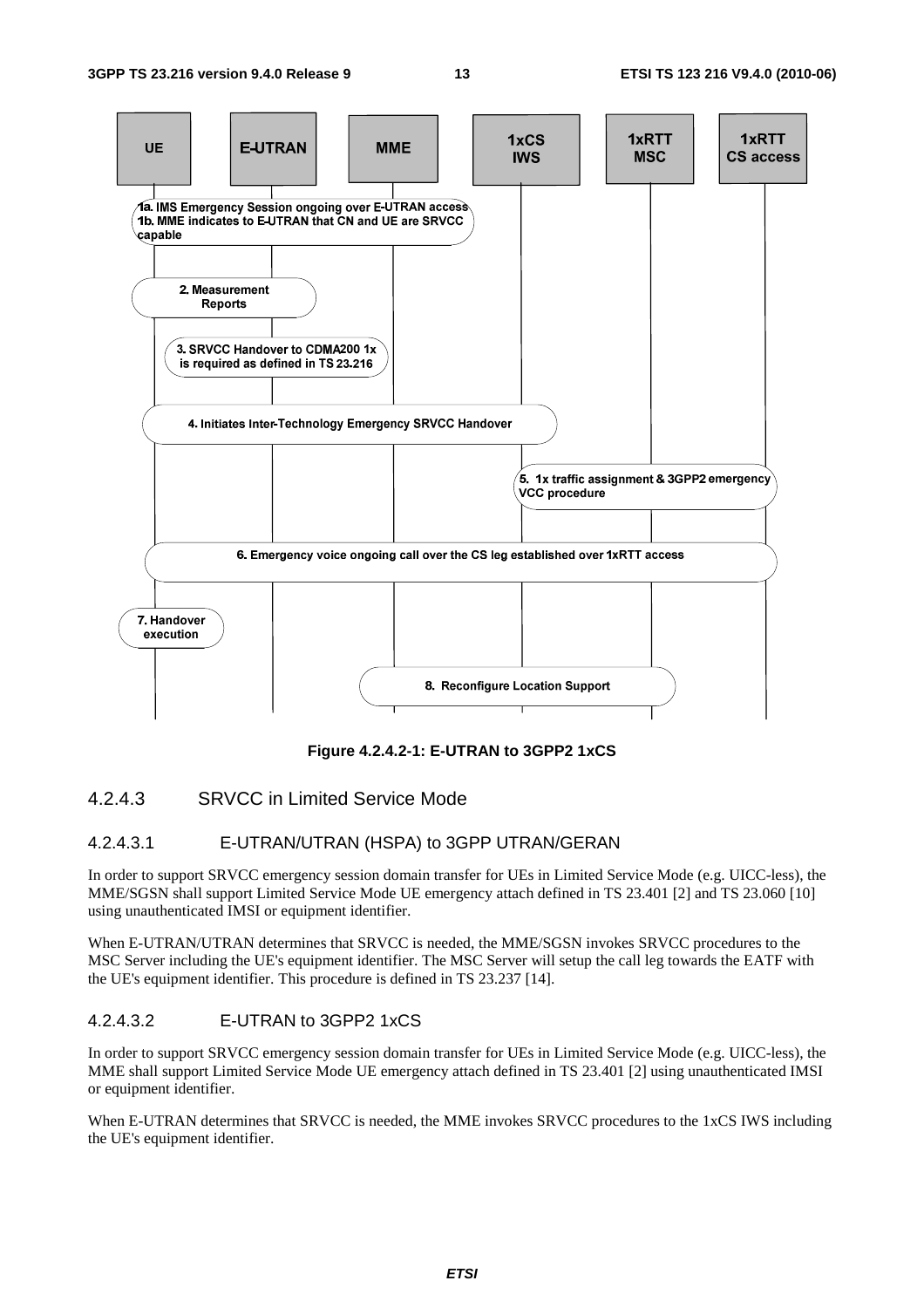### 5 Architecture model and reference points

### 5.1 General

The SRVCC Architecture for 3GPP2 1xCS reuses many existing elements in 3GPP2 X.S0042 [4] for 3GPP2 1xCS.

The SRVCC Architecture for 3GPP UTRAN/GERAN reuses the session transfer function defined for IMS in TS 23.237 [14] for IMS service continuity. The MSC Server that is enhanced for SRVCC may also be enhanced for ICS as defined in TS 23.292 [13].

The overall model and impacts to the various elements is provided in the following clauses.

### 5.2 Reference architecture

#### 5.2.1 E-UTRAN and 3GPP2 1xCS SRVCC architecture

This specification introduces an additional functional entity to those defined in the E-UTRAN architecture TS 23.402 [3], called 1x CS SRVCC interworking solution function (3GPP2 1xCS IWS), see figure 5.2.1-1.

NOTE: The figure only shows the necessary components related to 3GPP2 1xCS IWS.



**Figure 5.2.1-1: SRVCC architecture for E-UTRAN to 3GPP2 1xCS** 

#### 5.2.2 E-UTRAN and 3GPP UTRAN/GERAN SRVCC architecture

This specification introduces an additional function to those defined in the E-UTRAN architecture TS 23.401 [2] for SRVCC. This additional function is provided by the MSC Server (i.e., MSC Server enhanced for SRVCC).

NOTE 1: The following figure only shows the necessary components related to MSC Server enhanced with SRVCC.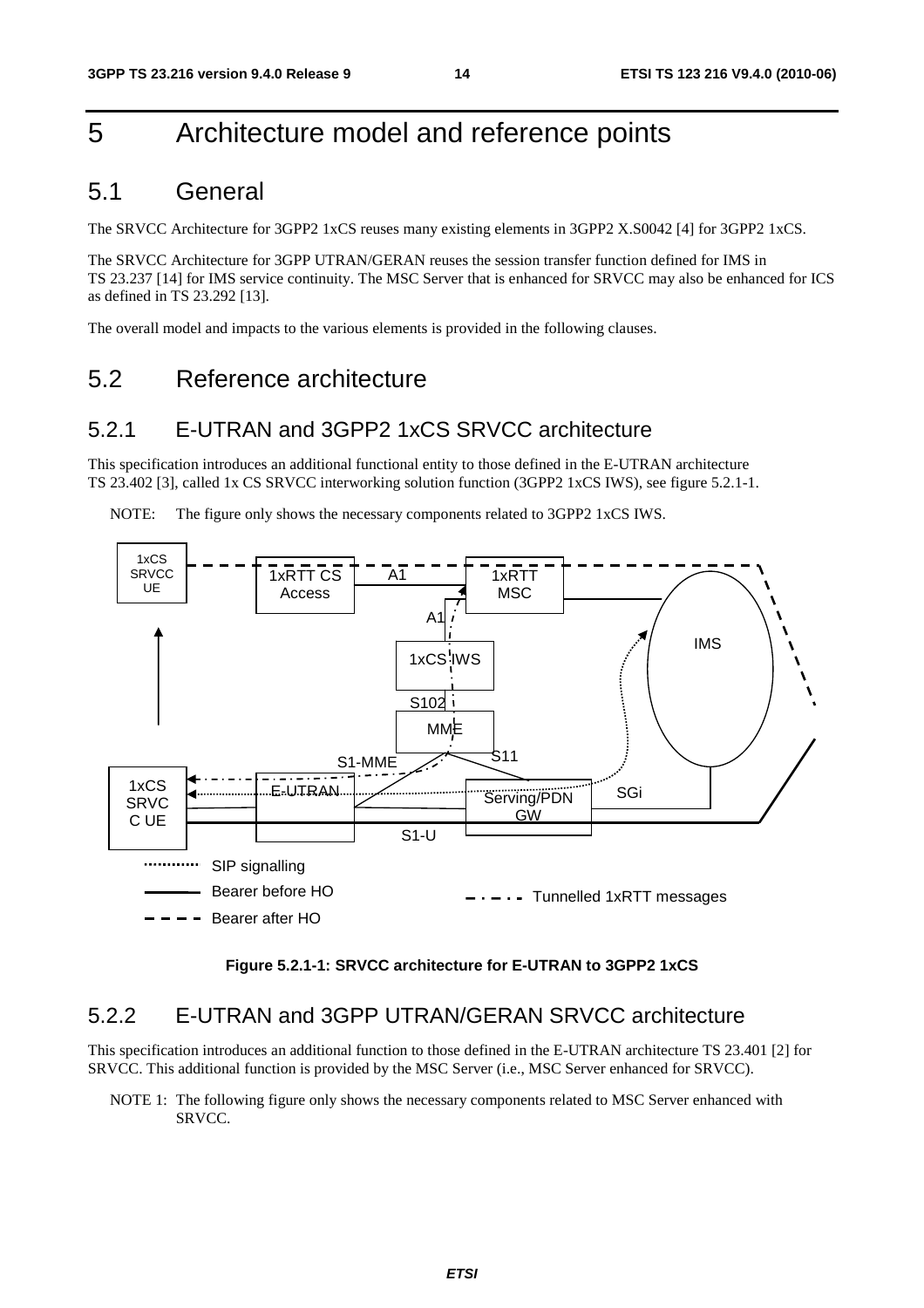

NOTE 2: MSC Server shown in the figure is enhanced for SRVCC.

NOTE 3: This architecture also applies to roaming scenario (i.e., S8, S6a are not impacted due to SRVCC).

NOTE 4: The MSC server enhanced with SRVCC may not be the final target MSC which connects to the target cell.

#### **Figure 5.2.2-1: SRVCC architecture for E-UTRAN to 3GPP UTRAN/GERAN**

### 5.2.3 UTRAN (HSPA) and 3GPP UTRAN/GERAN SRVCC architecture

This specification introduces an additional function to those defined in the UTRAN architecture TS 23.060 [10] for SRVCC. This additional function is provided by the MSC Server (i.e., MSC Server enhanced for SRVCC).



**Figure 5.2.3-1: SRVCC architecture for UTRAN (HSPA) to 3GPP UTRAN/GERAN with Gn based SGSN**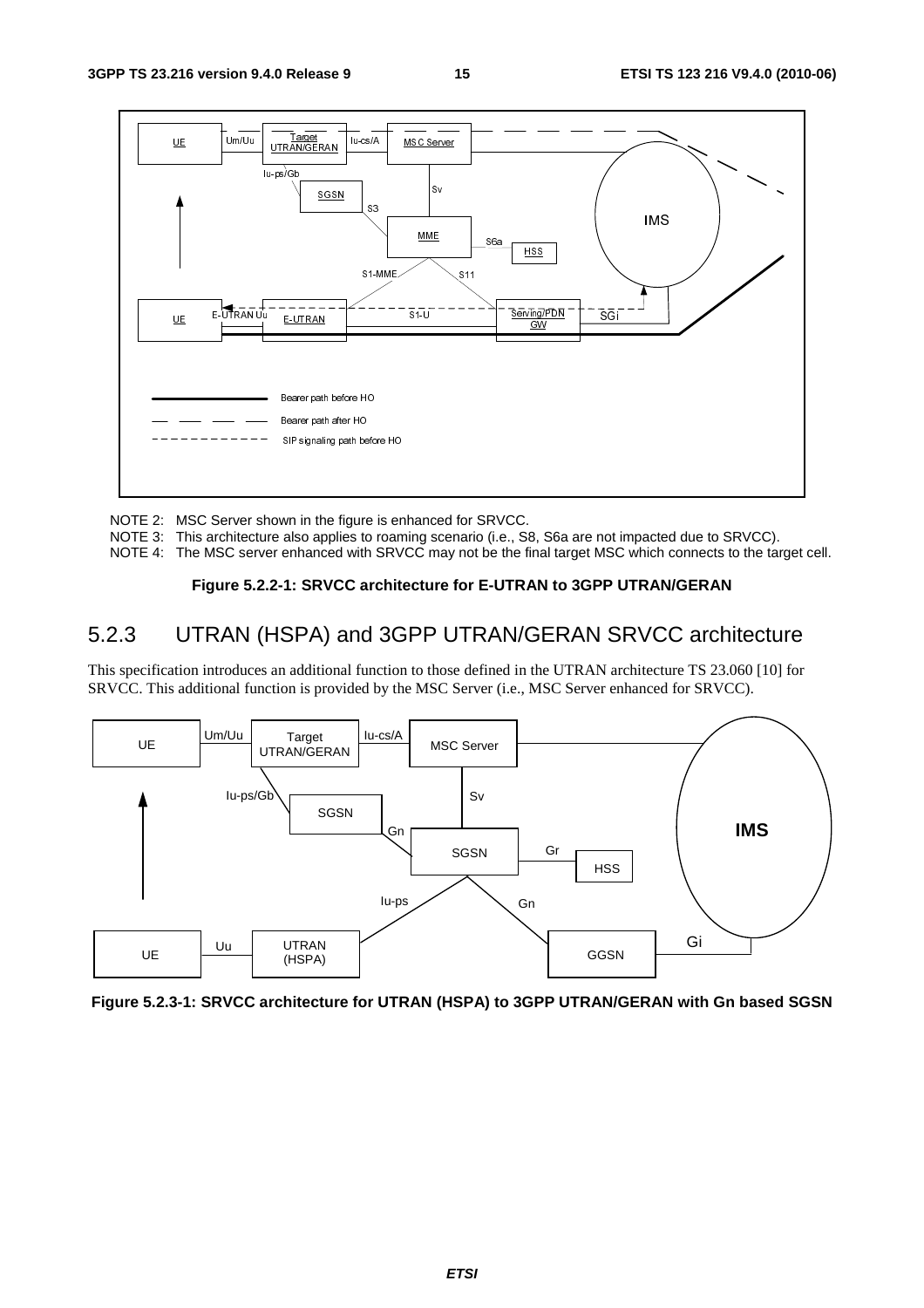

NOTE 1: The above figures only show the necessary components related to MSC Server enhanced with SRVCC.

- NOTE 2: MSC Server shown in the above figures are enhanced for SRVCC.
- NOTE 3: This architecture also applies to roaming scenario.

NOTE 4: The MSC server enhanced with SRVCC may not be the final target MSC which connects to the target cell.

#### **Figure 5.2.3-2: SRVCC architecture for UTRAN (HSPA) to 3GPP UTRAN/GERAN with S4 based SGSN**

### 5.3 Functional Entities

NOTE 1: 3GPP2 components are not described here. Please refer to 3GPP2 X.S0042 [4].

NOTE 2: IMS components are not described here. Please refer to TS 23.237 [14] and TS 23.292 [13].

### 5.3.1 3GPP2 1x CS SRVCC interworking solution function (1xCS IWS)

3GPP2 1xCS IWS uses the S102 reference point to communicate with the MME and to transport 3GPP2 1xCS signalling messages to the SRVCC UE. The role of the 3GPP2 1xCS IWS is:

- To be a signalling tunnelling end point towards the MME for receiving/sending encapsulated 3GPP2 1xCS signalling messages to/from the UE; and
- To emulate a 1xRTT BSS towards the 1xRTT MSC (reference point A1 as defined in 3GPP2 A.S0014 [20] between 1xBS and MSC).

#### 5.3.2 MSC Server enhanced for E-UTRAN/UTRAN (HSPA) and 3GPP UTRAN/GERAN SRVCC

In addition to the standard MSC Server behavior defined in TS 23.002 [15], an MSC Server which has been enhanced for SRVCC provides the following functions as needed for support of SRVCC:

- Handling the Relocation Preparation procedure requested for the voice component from MME/SGSN via Sv reference point;
- Behaving as MSC Server enhanced for ICS as defined in TS 23.292 [13] if supported and when ICS flag is received via Sv reference point;
- Invoking the session transfer procedure or emergency session transfer procedure from IMS to CS as according to TS 23.237 [14];
- Coordinating the CS Handover and session transfer procedures;
- Handling the MAP\_Update\_Location procedure without it being triggered from the UE;
- In case of an emergency session, conditionally sending a MAP Subscriber Location Report to a GMLC to support location continuity according to TS 23.271 [29].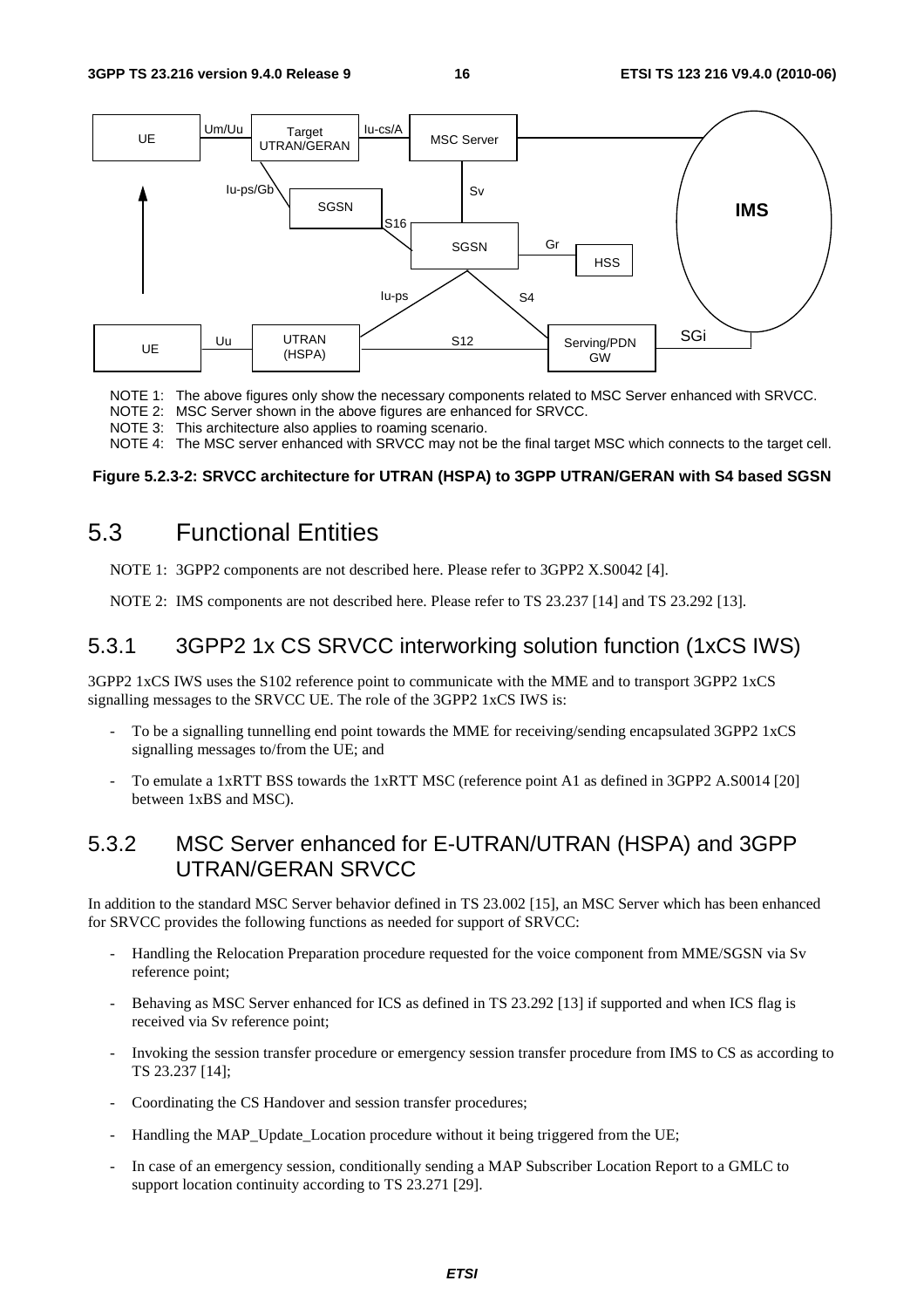### 5.3.3 MME

#### 5.3.3.1 Interworking with 3GPP2 1xCS IWS

If the MME (operator) supports interworking to 3GPP2 1xCS, the MME shall follow the rules and procedures described in TS 23.402 [3] with the following additions and clarifications:

- To be a signalling tunnelling end point towards the 3GPP2 1xCS IWS for sending/receiving encapsulated 3GPP2 1xCS signalling messages to/from the UE, which are encapsulated in S1-MME S1 Information Transfer messages (TR 36.938 [7]).
- release of the E-UTRAN resources after SRVCC to the 3GPP2 1xCS is completed.
- include information to enable 3GPP2 network to determine emergency session.
- insert the equipment identifier during the handover procedure for the case UE operating in limited service mode.

#### 5.3.3.2 Interworking with 3GPP MSC Server enhanced for SRVCC

#### 5.3.3.2.1 Interworking with 3GPP MSC Server enhanced for SRVCC

If the MME (operator) supports the interworking to 3GPP CS, the MME shall follow the rules and procedures described in TS 23.401 [2] with the following additions and clarifications:

- Performing the PS bearer splitting function by separating the voice PS bearer from the non-voice PS bearers.
- Handling the non-voice PS bearers handover with the target cell as according to Inter RAT handover procedure as defined in TS 23.401 [2].
- Initiating the SRVCC handover procedure for handover of the voice component to the target cell via the Sv interface and including an emergency indication if this is an emergency session. This procedure is only triggered once regardless of the number of voice bearers (i.e.  $QCI=1$ ) that are in use by the UE. If there are multiple voice bearers and one of those is for IMS emergency session then MME shall only execute the SRVCC for emergency.
- Coordinating PS handover and SRVCC handover procedures when both procedures are performed.
- Sending the equipment identifier to the MSC Server during the handover procedure for the case of UEs operating in limited service mode.
- In case of an emergency session, conditionally sending a Subscriber Location Report to a GMLC to support location continuity according to TS 23.271 [29].

#### 5.3.3.2.2 PS bearer splitting function

The function identifies the voice PS bearer upon E-UTRAN to UTRAN/GERAN SRVCC and performs different handling of these bearers from the non-voice PS bearers (see detailed procedures in subsequent clauses).

### 5.3.3A SGSN

#### 5.3.3A.1 Interworking with 3GPP MSC Server enhanced for SRVCC

#### 5.3.3A.1.1 Interworking with 3GPP MSC Server enhanced for SRVCC

If the SGSN (operator) supports the interworking to 3GPP CS, the SGSN shall follow the rules and procedures described in TS 23.060 [10] with the following additions and clarifications:

- Performing the PS bearer splitting function by separating the voice PS bearer from the non-voice PS bearers. VoIP is detected by traffic class=conversational and SSD='speech'.
- Handling the non-voice PS bearers handover with the target cell as according to Inter/Intra RAT handover procedure as defined in TS 23.060 [10].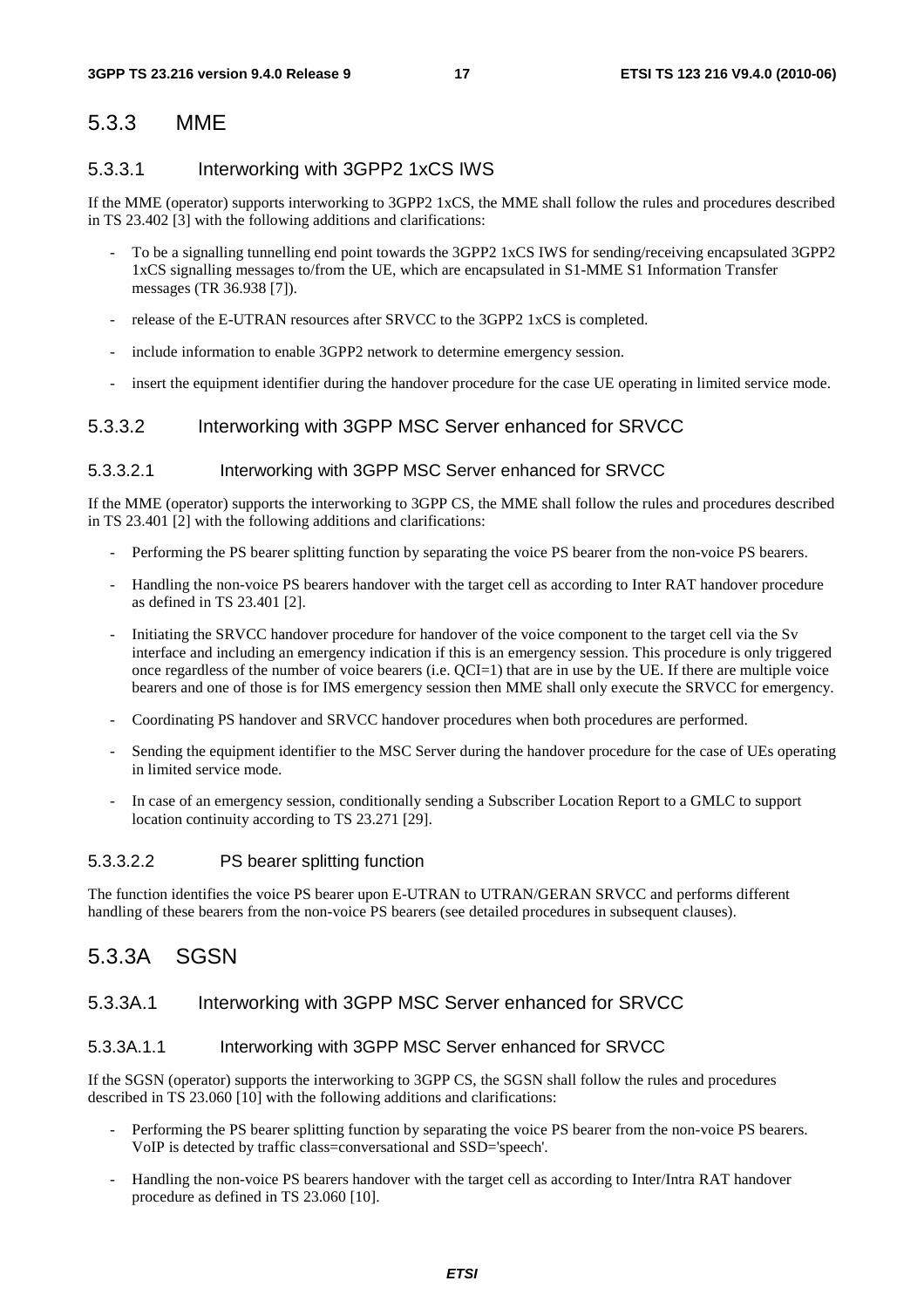- Initiating the SRVCC handover procedure for handover of the voice component to the target cell via the Sv interface and including an emergency indication if this is an emergency session. This process is only triggered once regardless of the number of PS voice bearers (i.e. SSD='speech') that are in use by the UE. If there are multiple voice bearers and one of those is for IMS emergency session then SGSN shall only execute the SRVCC for emergency.
- Coordinating PS handover and SRVCC handover procedures when both procedures are performed.
- Sending the equipment identifier to the MSC Server during the handover procedure for the case of UEs operating in limited service mode.
- In case of an emergency session, conditionally sending a MAP Subscriber Location Report to a GMLC to support location continuity according to TS 23.271 [29].

#### 5.3.3A.1.2 PS bearer splitting function

The function identifies the voice PS bearer upon HSPA to UTRAN/GERAN SRVCC and performs different handling on these bearers from the non-voice PS bearers (see detailed procedures in subsequent clauses).

#### 5.3.4 UE enhanced for SRVCC

#### 5.3.4.1 Interworking with 3GPP2 1xCS

If the UE supports 3GPP2 1xCS access, the 1xCS SRVCC UE is a UE that is capable to perform SRVCC to the 3GPP2 1xCS system. The interaction between UE and E-UTRAN is described in TR 36.938 [7]. The interaction with the 3GPP2 1xCS system is described in this specification.

#### 5.3.4.2 Interworking with 3GPP UTRAN/GERAN

3GPP SRVCC UE is needed to perform SRVCC (see clause 3.1 for 3GPP SRVCC UE definition). The interaction between UE and E-UTRAN is described in TS 36.300 [16] and between UE and UTRAN (HSPA) is described in TS 25.331 [19].

The SRVCC UE indicates to the network that the UE is SRVCC capable when being configured for using IMS speech service supported by the home operator, e.g. the IMS Multimedia Telephony Service for bi-directional speech as described in TS 22.173 [26] and the operator policy on the SRVCC UE as specified in TS 23.237 [14] does not restrict the session transfer.

#### 5.3.5 Serving/PDN GW

No additional requirement due to SRVCC.

#### 5.3.6 E-UTRAN

#### 5.3.6.1 Interworking with 3GPP2 1xCS

If the E-UTRAN (operator) supports interworking to 3GPP2 1xCS, the E-UTRAN performs the HO trigger, tunnelling of the 3GPP2 1xCS signalling messages toward the MME, and interacting with the SRVCC UE as described in TR 36.938 [7].

E-UTRAN may be capable of determining the neighbour cell list based on the "SRVCC operation possible" indication and/or presence of established QCI=1 bearers for a specific UE. An example algorithm is provided in clause A.1.

NOTE: If E-UTRAN does not update the neighbour cell list dynamically, if E-UTRAN triggers handover to 1x when either the "SRVCC operation possible" indication is set to "false" or there are no established QCI=1 bearers for a specific UE, this will result in an error case.

#### 5.3.6.2 Interworking with 3GPP UTRAN/GERAN

Between UE and E-UTRAN, no additional functionality is required for the E-UTRAN as defined in TS 36.300 [16].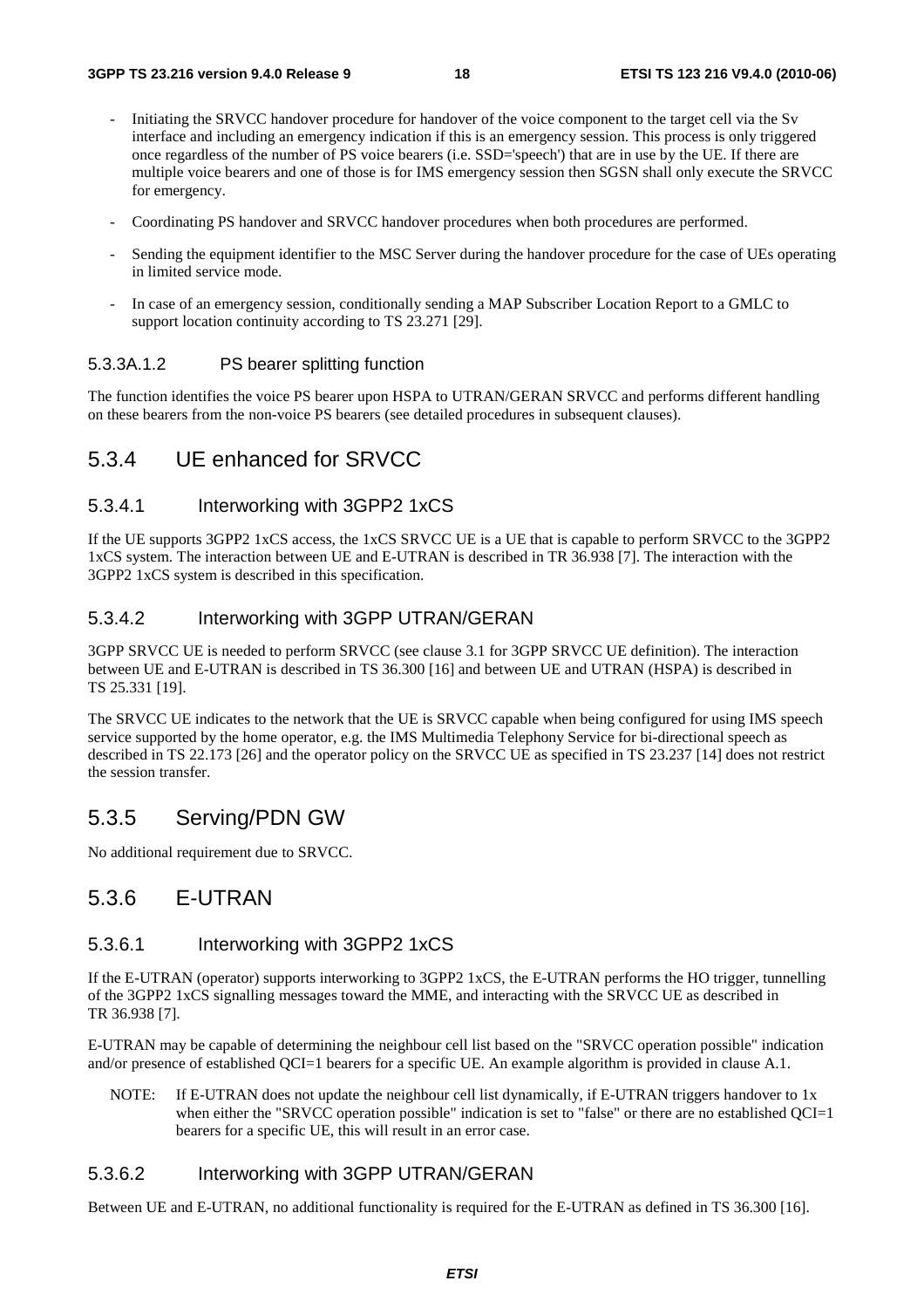When E-UTRAN selects a target cell for SRVCC handover, it needs to send an indication to MME that this handover procedure requires SRVCC

E-UTRAN may be capable of determining the neighbour cell list based on the "SRVCC operation possible" indication and/or presence of established QCI=1 bearers for a specific UE. An example algorithm is provided in clause A.2.

NOTE: In case E-UTRAN does not update the neighbour cell list dynamically, if E-UTRAN triggers handover to a VoIP-incapable cell when the "SRVCC operation possible" indication is set to "false" and there are established voice (QCI=1) bearers for a specific UE, the establishment of the voice bearers will be rejected by the target access.

### 5.3.6A UTRAN (HSPA)

When HSPA capable UTRAN selects a target cell for SRVCC handover, it needs to send an indication to SGSN that this handover procedure requires SRVCC.

NOTE 1: UTRAN (HSPA) assumes that SGSN supports SRVCC functionality.

UTRAN may be capable of determining the neighbour cell list based on the "SRVCC operation possible" indication and/or presence of established voice bearers (i.e. bearers with Traffic Class = Conversational and Source Statistic Descriptor = 'speech') for a specific UE. An example algorithm is provided in clause A.3.

NOTE 2: In case UTRAN does not update the neighbour cell list dynamically, if UTRAN triggers handover to a VoIP-incapable cell when the "SRVCC operation possible" indication is set to "false" and there are established bearers with Traffic Class = Conversational and Source Statistic Descriptor = 'speech' for a specific UE, the establishment of the voice bearers will be rejected by the target access.

#### 5.3.7 HSS

#### 5.3.7.1 Interworking with 3GPP UTRAN/GERAN

The SRVCC STN-SR, C-MSISDN and optional ICS flag are downloaded to MME from HSS during E-UTRAN attach procedure. For UTRAN (HSPA), these subscription information are downloaded to SGSN from HSS during GPRS attach procedure. HSS also informs the MME/SGSN when STN-SR is modified or removed from the subscription.

The ICS flag is used by the MSC Server enhanced for SRVCC to behave also as MSC Server enhanced for ICS in TS 23.292 [13] if supported by the network.

NOTE: HSS functionality is not impacted when MSC Server enhanced with SRVCC performs the MAP\_Update\_Location procedure.

### 5.4 Reference points

### 5.4.1 MME – 3GPP2 1xCS IWS (S102)

The S102 reference point provides a tunnel between MME and 3GPP2 1xCS IWS to relay 3GPP2 1xCS signalling messages. 1x CS signalling messages are those messages that are defined for A21 interface as described in 3GPP2 A.S0008-C [8].

NOTE. It is up to stage 3 to determine whether the tunnelling protocol for S102 can be defined as exactly as in A21. If so, S102 is then equivalent to A21.

### 5.4.2 MME/SGSN – MSC Server (Sv)

The Sv reference point provides SRVCC support between 3GPP E-UTRAN/UTRAN (HSPA) and 3GPP UTRAN/GERAN.

MME/SGSN includes the optional ICS flag if received from the HSS.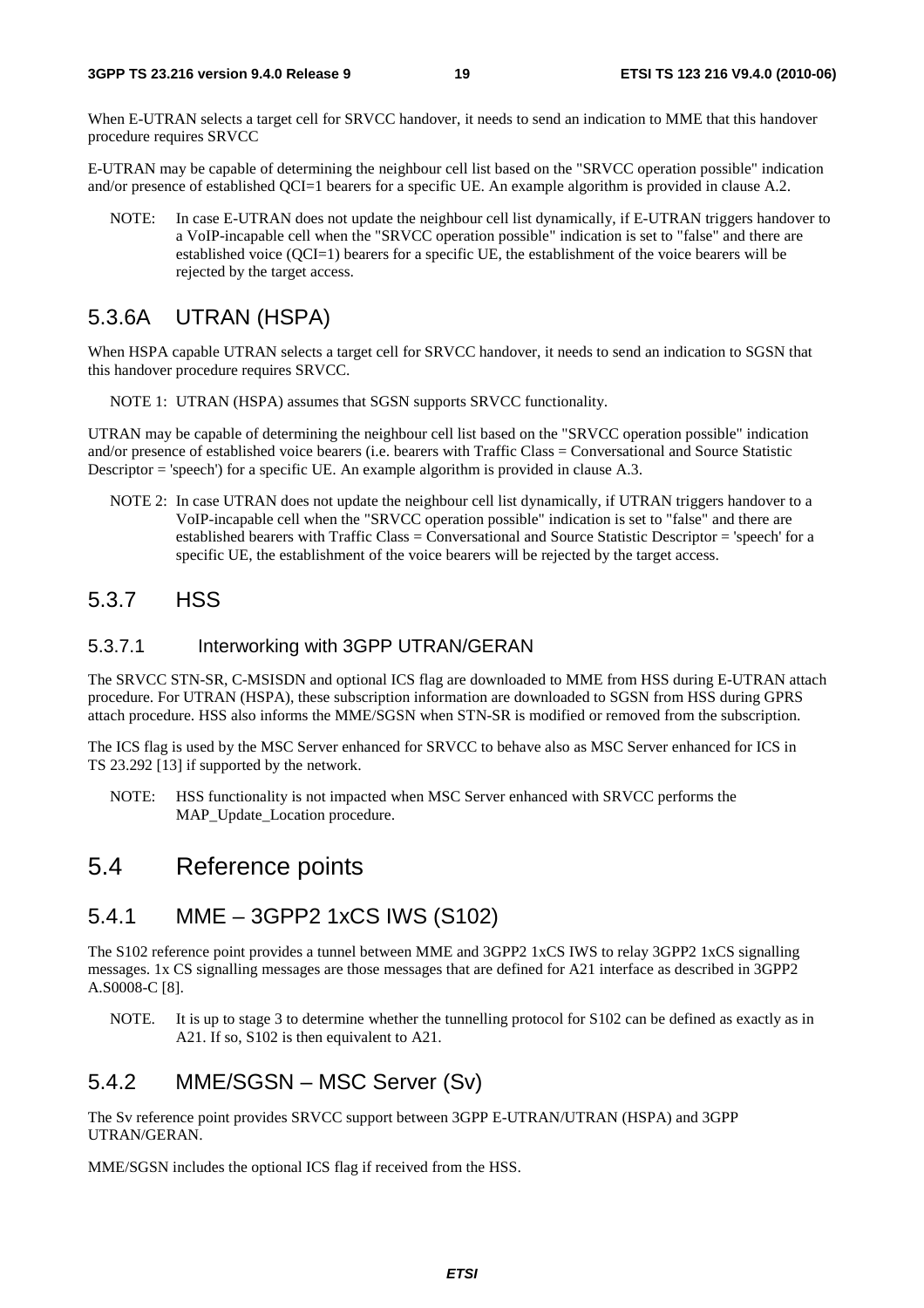### 5.4.3 E-UTRAN – MME (S1-MME)

For 3GPP2 1xCS SRVCC, the S1-MME reference point provides S1 Information Transfer message (TR 36.938 [7]) between UE and MME to relay the 3GPP2 1xCS signalling messages.

For 3GPP SRVCC, the S1-MME reference point allows handover signalling between E-UTRAN and MME. It is defined in TS 36.300 [16]

### 5.4.3A UTRAN (HSPA) – SGSN (Iu-ps)

For 3GPP HSPA SRVCC, the Iu-ps reference point allows handover signalling between UTRAN and SGSN. It is defined in TS 25.413 [11].

### 5.4.4 HSS – MME (S6a)

For 3GPP SRVCC, the S6a is used to download SRVCC related information to MME during E-UTRAN attach procedure or to inform MME that STN-SR information in the HSS has changed.

### 5.4.5 HSS – SGSN (Gr, S6d)

For 3GPP SRVCC, either the Gr or the S6d is used to download SRVCC related information to SGSN during UTRAN (HSPA) attach procedure or to inform SGSN that STN-SR information in the HSS has changed.

### 6 Procedures and flows

### 6.1 SRVCC from E-UTRAN to 3GPP2 1xCS

#### 6.1.1 E-UTRAN Attach procedure for SRVCC

E-UTRAN attach or emergency attach procedure for 3GPP2 SRVCC UE is performed as defined in TS 23.401 [2] with the following additions:

- SRVCC UE includes the SRVCC capability indication as part of the "UE Network Capability" in the Attach Request message. MME stores this information for SRVCC operation.
- SRVCC UE capable for IMS emergency calls shall include the SRVCC capability indication as part of the UE network capability in the Emergency Attach Request message. MME stores this information for emergency SRVCC operation.
- MME includes a "SRVCC operation possible" indication in the S1 AP Initial Context Setup Request, meaning that both UE and MME are SRVCC-capable.

### 6.1.2 Service Request procedures for SRVCC

Service Request procedures for 3GPP2 SRVCC UE are performed as defined in TS 23.401 [2] with the following additions:

MME includes a "SRVCC operation possible" indication in the S1 AP Initial Context Setup Request, meaning that both UE and MME are SRVCC-capable.

### 6.1.3 Call flows for SRVCC from E-UTRAN

Figure 6.1.3-1 illustrates a high-level call flow for the E-UTRAN-to-1x voice service continuity procedure.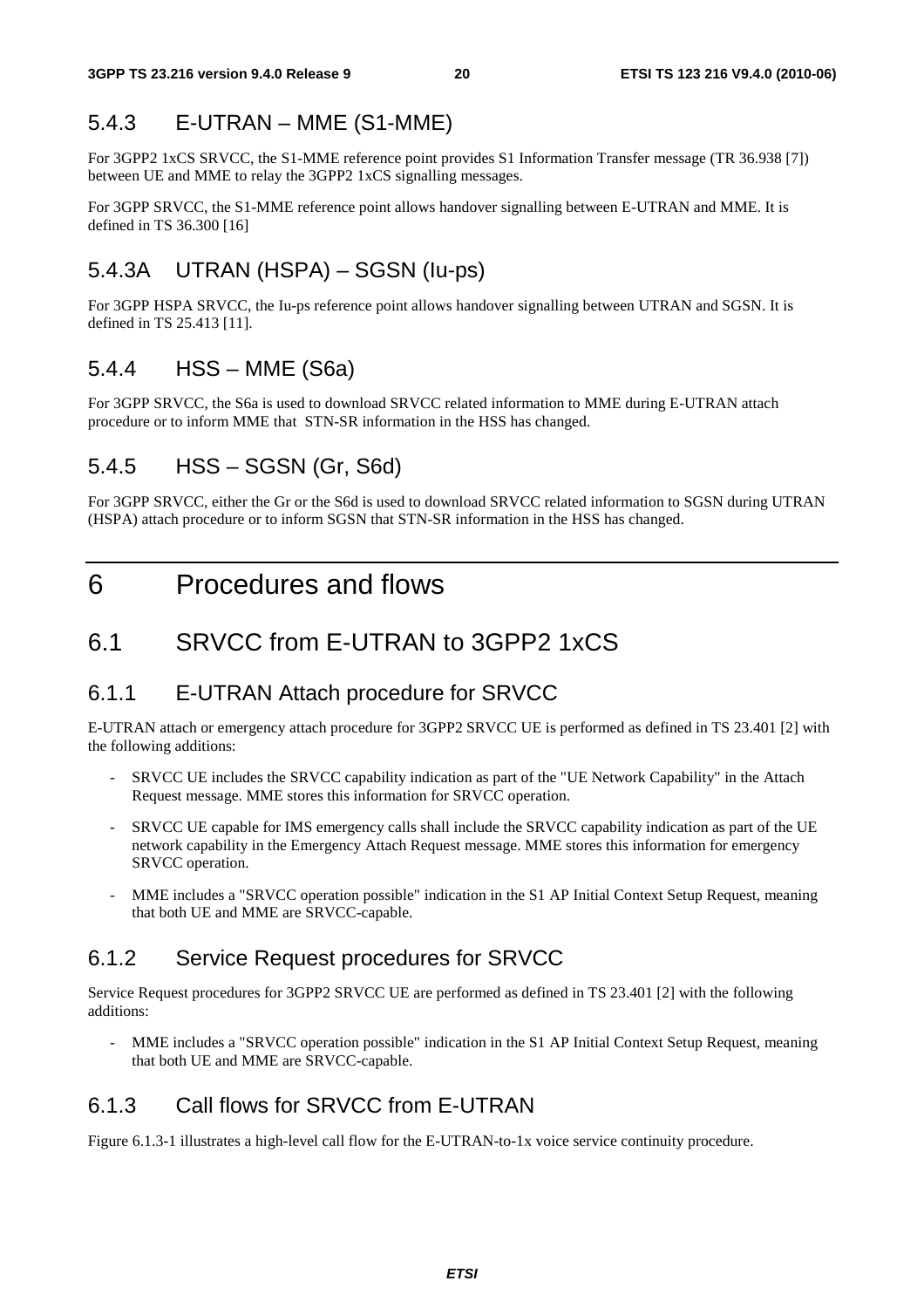

**Figure 6.1.3-1: LTE VoIP-to-1x CS voice service continuity** 

- 1. Ongoing VoIP session over the IMS access leg established over EPS/E-UTRAN access.
- 2. 1xCS SRVCC UE sends measurement reports to eNodeB.
- 3. The E-UTRAN (e.g., based on some trigger, measurement reports) makes a determination to initiate an inter-technology handover to cdma2000 1xRTT.
- 4. The E-UTRAN signals the UE to perform an inter-technology handover by sending a Handover from EUTRA Preparation Request (3G1x Overhead Parameters, RAND value) message.
- 5. The UE initiates signalling for establishment of the CS access leg by sending a UL handover preparation Transfer message containing the 1xRTT Origination message. For the case of emergency voice service continuity, the request includes a Request-Type = "emergency handover" and in the case of UE operating in Limited Service Mode the MEID (e.g. IMEI) is included.
- 6. The E-UTRAN sends an Uplink S1 cdma2000 Tunnelling (MEID, RAND, 1x Origination, Reference CellID) message to the MME. The eNodeB will also include CDMA2000 HO Required Indication IE to Uplink S1 CDMA2000 Tunnelling message, which indicates to the MME that the handover preparation has started.
- 7. Upon reception of the Uplink S1 cdma2000 Tunnelling message, the MME selects a 3GPP2 1xCS IWS based on Reference CellID and encapsulates the 1x Origination Message along with the MEID and RAND in a S102 Direct Transfer message (as "1x Air Interface Signalling").
- 8. The traffic channel resources are established in the 1x RTT system and 3GPP2 1xCS procedures for initiation of Session Transfer are performed as per 3GPP2 X.S0042 [4].

NOTE 1: Step 9 and 3GPP2 1xCS procedures in step 8 are independent of each other.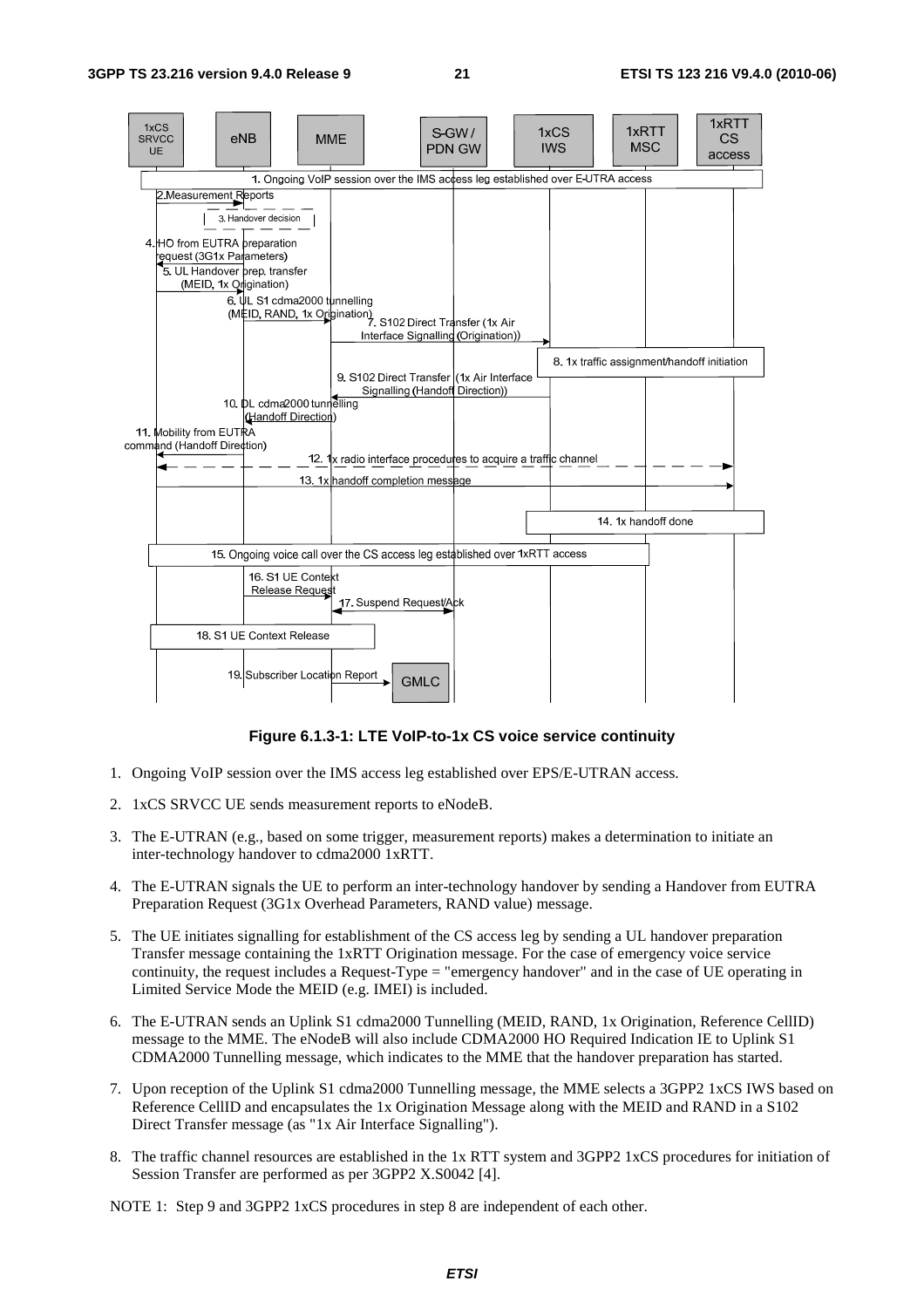- NOTE 2: For non-emergency session transfers, the "VDN" parameter referred to in 3GPP2 X.S0042 [4] corresponds to the STN-SR parameter defined in TS 23.237 [14].
- NOTE 3: The emergency session transfer procedures and procedures for the 1x CS SRVCC UE obtaining the local emergency STN-SR will be specified by 3GPP2.
- 9. The 3GPP2 1xCS IWS creates a 1x message and encapsulates it in a S102 Direct Transfer message (1x message, Handover indicator). If the 3GPP2 access was able to allocate resources successfully, the 1x message is a 1x Handover Direction message and the handover indicator indicates successful resource allocation. Otherwise, the handover indicator indicates to the MME that handover preparation failed and the embedded 1x message indicates the failure to the UE.
- 10. The MME sends the 1x message and CDMA2000 HO Status IE in a Downlink S1 cdma2000 Tunnelling message to the E-UTRAN. The CDMA2000 HO Status IE is set according to the handover indicator received over the S102 tunnel.
- 11. If the CDMA2000 HO Status IE indicates successful handover preparation, the E-UTRAN forwards the 1x Handoff Direction message embedded in a Mobility from EUTRA Command message to the UE. This is perceived by the UE as a Handover Command message. If handover preparation failed, DL Information transfer message will be sent instead, with the embedded 1xRTT message that indicates the failure to the UE.
- 12. Once the UE receives the traffic channel information from the cdma2000 1xRTT system, the UE retunes to the 1xRTT radio access network and performs traffic channel acquisition with the 1xRTT CS access (e.g., 1xRTT BSS).
- 13. The UE sends a 1xRTT handoff completion message to the 1xRTT CS access (e.g., 1xRTT BSS).
- 14. The 1xRTT CS Access sends message to 1xRTT MSC to indicate of handoff done. The resources between 1x CS IWS and 1xRTT MSC may be released at this step.
- 15. Ongoing voice call over the CS access leg established over 1xRTT access. The E-UTRAN/EPS context may be released based on the normal E-UTRAN/EPS procedure.
- 16. The eNodeB sends an S1 UE Context Release Request (Cause) message to the MME. Cause indicates the S1 release procedure is caused by handover from E-UTRAN to 1xRTT.
- 17. The MME exchanges Suspend Request/ Acknowledge messages with the S-GW / P-GW. The S1-U bearers are released for all EPS bearers and the GBR bearers are deactivated by the MME. The non-GBR bearers are preserved and are marked as suspended in the S-GW / P-GW. Upon receipt of downlink data the S-GW should not send a downlink data notification message to the MME.
- 18. S1 UE Context in the eNodeB is released as specified in TS 23.401 [2].
- 19. For an emergency services session after handover is complete, if the control plane location solution is used on the source side, the source MME shall send a Subscriber Location Report carrying an indication of the 1xRTT MSC (e.g. reference cell ID) to the GMLC associated with the source side as defined in TS 23.271 [29] to support location continuity. This enables location continuity for the 1xRTT side. Alternatively, if the control plane solution is not used on the source side, location continuity procedures shall be instigated on the 1xRTT side.
- NOTE 4: Location continuity on the 1xRTT side will be specified by 3GPP2.

### 6.2 E-UTRAN and 3GPP GERAN/UTRAN SRVCC

#### 6.2.1 E-UTRAN Attach procedure for SRVCC

E-UTRAN attach procedure for 3GPP SRVCC UE is performed as defined in TS 23.401 [2] with the following additions:

- SRVCC UE includes the SRVCC capability indication as part of the "MS Network Capability" in the Attach Request message and in Tracking Area Updates. MME stores this information for SRVCC operation. The procedures are as specified in TS 23.401 [22].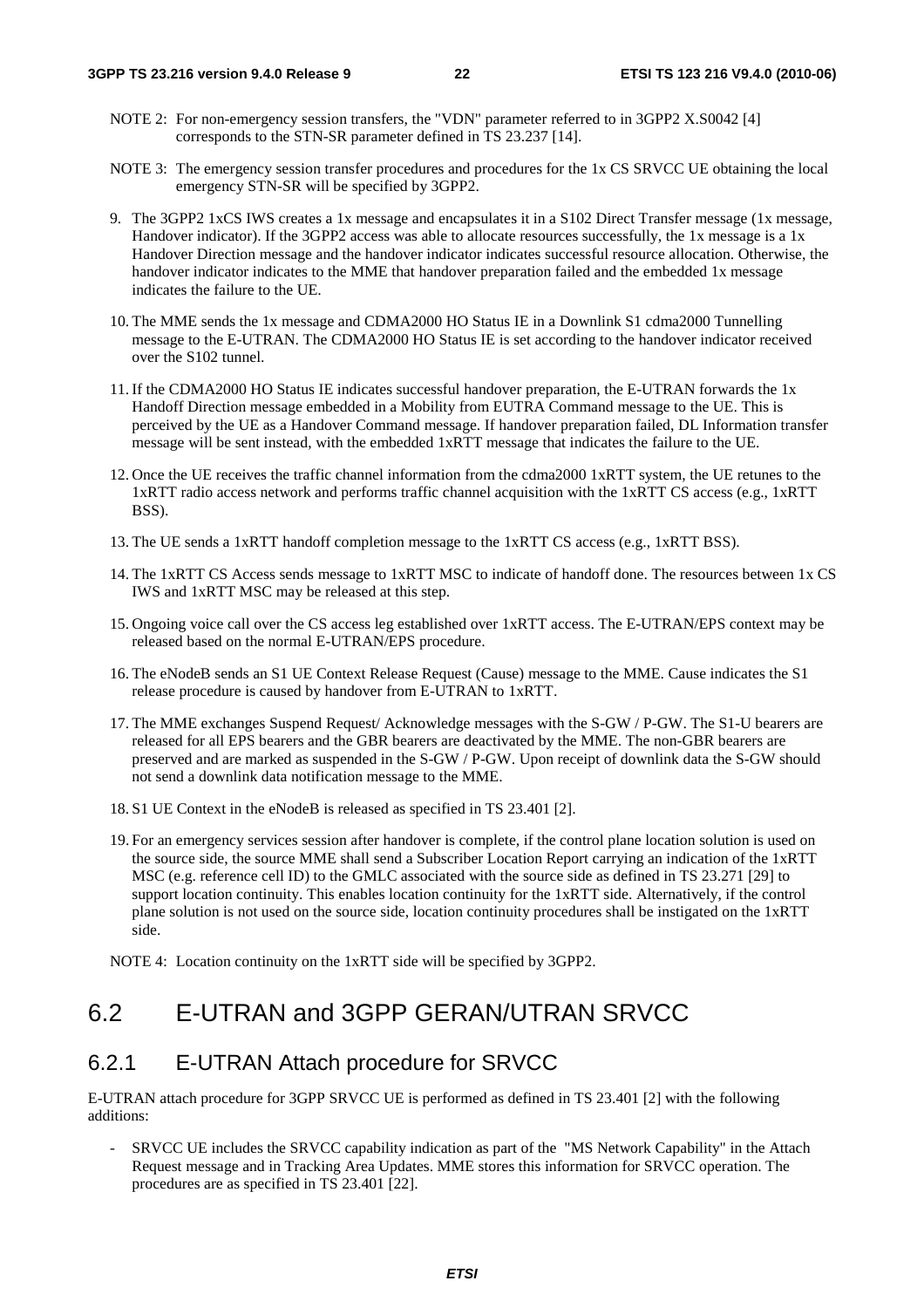- NOTE 1: If the service configuration on the UE is changed (e.g. the user changes between an IMS speech service supported by the home operator and a PS speech service incompatible with SRVCC), the UE can change its SRVCC capability indication as part of the "MS Network Capability" in a Tracking Area Update message.
- SRVCC UE includes the GERAN MS Classmark 3 (if GERAN access is supported), MS Classmark 2 (if GERAN or UTRAN access or both are supported) and Supported Codecs IE (if GERAN or UTRAN access or both are supported) in the Attach Request message and in the non-periodic Tracking Area Update messages.
- NOTE 2: MS Classmark 2, 3 and the Supported Codec IE are not sent from the source MME to the target MME/SGSN at inter CN-node mobility.
- If the subscriber is allowed to have SRVCC in the VPLMN then HSS includes SRVCC STN-SR and C-MSISDN as part of the subscription data sent to the MME.
- MME includes a "SRVCC operation possible" indication in the S1 AP Initial Context Setup Request, meaning that both UE and MME are SRVCC-capable.

E-UTRAN emergency attach procedure for 3GPP SRVCC UE is performed as defined in TS 23.401 [2] and above with the following clarifications:

- SRVCC UE shall include the SRVCC capability indication as part of the "MS Network Capability" in the Emergency Attach Request message, and maintained during Tracking Area Updates. MME stores this information for SRVCC operation. The procedures are as specified in TS 23.401 [22].

#### 6.2.1A Service Request procedures for SRVCC

Service Request procedures for 3GPP SRVCC UE are performed as defined in TS 23.401 [2] with the following additions:

MME includes a "SRVCC operation possible" indication in the S1 AP Initial Context Setup Request, meaning that both UE and MME are SRVCC-capable.

#### 6.2.2 Call flows for SRVCC from E-UTRAN

- NOTE 1: If the MSC Server enhanced for SRVCC controls the target BSS/RNS, the steps depicted with dot-dashed arrows representing the MSC-MSC handover procedure defined in TS 23.009 [18] are not executed and the functions of the MSC Server enhanced for SRVCC are merged with those of the target MSC.
- NOTE 2: For the sake of brevity the call flow descriptions use "MSC Server" instead of "MSC Server enhanced for SRVCC".

NOTE 3: The target MSC need not be enhanced for SRVCC.

#### 6.2.2.1 SRVCC from E-UTRAN to GERAN without DTM support

Depicted in figure 6.2.2.1-1 is a call flow for SRVCC from E-UTRAN to GERAN without DTM support. The flow requires that eNB can determine that the target is GERAN without DTM support or that the UE is without DTM support.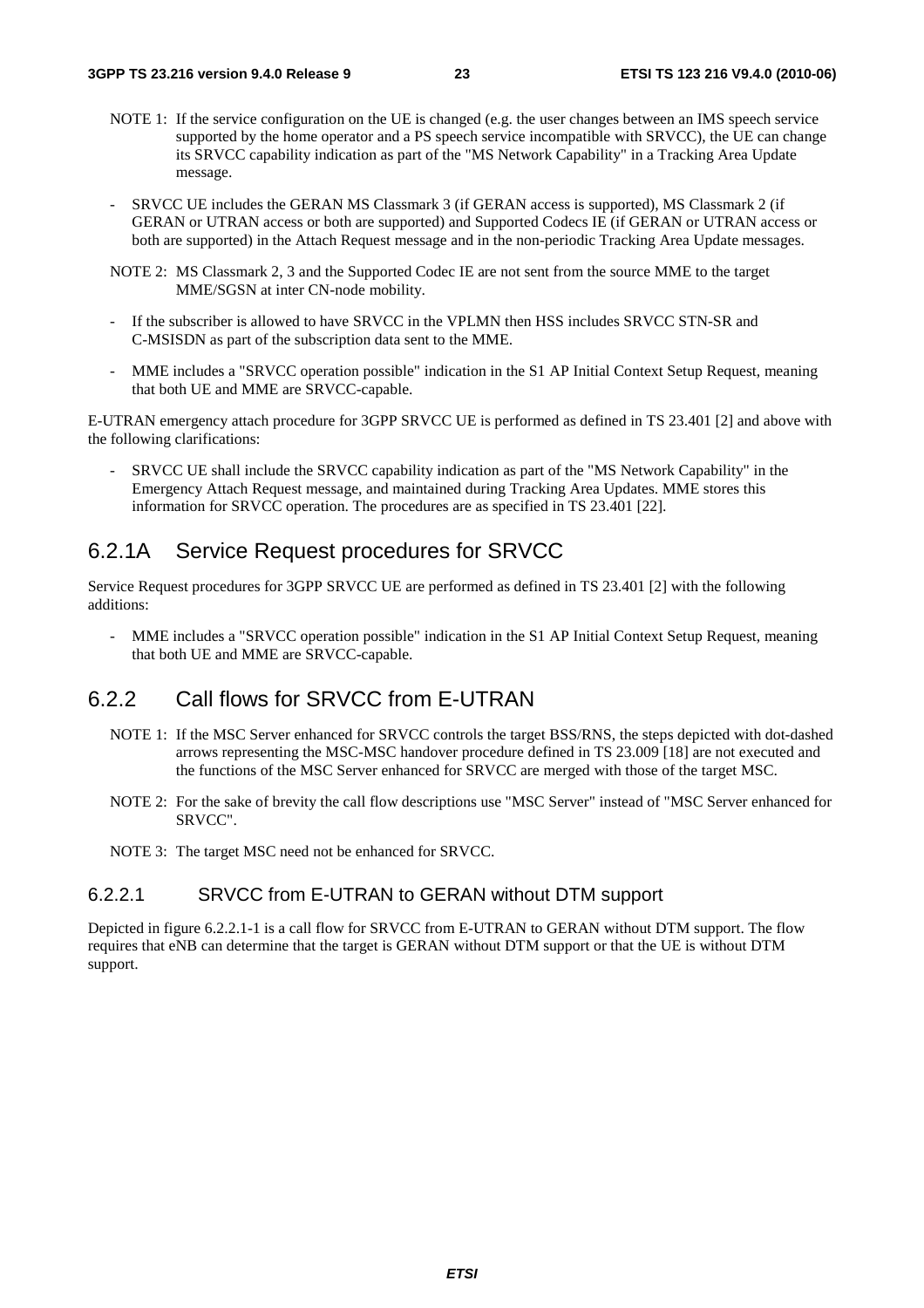

**Figure 6.2.2.1-1: SRVCC from E-UTRAN to GERAN without DTM support** 

- 1. UE sends measurement reports to E-UTRAN.
- 2. Based on UE measurement reports the source E-UTRAN decides to trigger an SRVCC handover to GERAN.
- 3. Source E-UTRAN sends Handover Required (Target ID, generic Source to Target Transparent Container, SRVCC HO Indication) message to the source MME. The E-UTRAN places the "old BSS to new BSS information IE" for the CS domain in the generic Source to Target Transparent Container. The SRVCC HO indication indicates to the MME that target is only CS capable, hence this is a SRVCC handover operation only towards the CS domain. The message includes an indication that the UE is not available for the PS service in the target cell.
- 4. Based on the QCI associated with the voice bearer (QCI 1) and the SRVCC HO indication, the source MME splits the voice bearer from the non voice bearers and initiates the PS-CS handover procedure for the voice bearer only towards MSC Server.
- 5. The MME sends a SRVCC PS to CS Request (IMSI, Target ID, STN-SR, C-MSISDN, generic Source to Target Transparent Container, MM Context, Emergency Indication) message to the MSC Server. The Emergency Indication is included if the ongoing session is emergency session. For the case of UEs operating in Limited Service State the MME also includes the equipment identifier in this message. Authenticated IMSI and C-MSISDN shall also be included, if available. The MME received STN-SR and C-MSISDN from the HSS as part of the subscription profile downloaded during the E-UTRAN attach procedure. The MM Context contains security related information. CS security key is derived by the MME from the E-UTRAN/EPS domain key as defined in TS 33.401 [22]. The CS Security key is sent in the MM Context.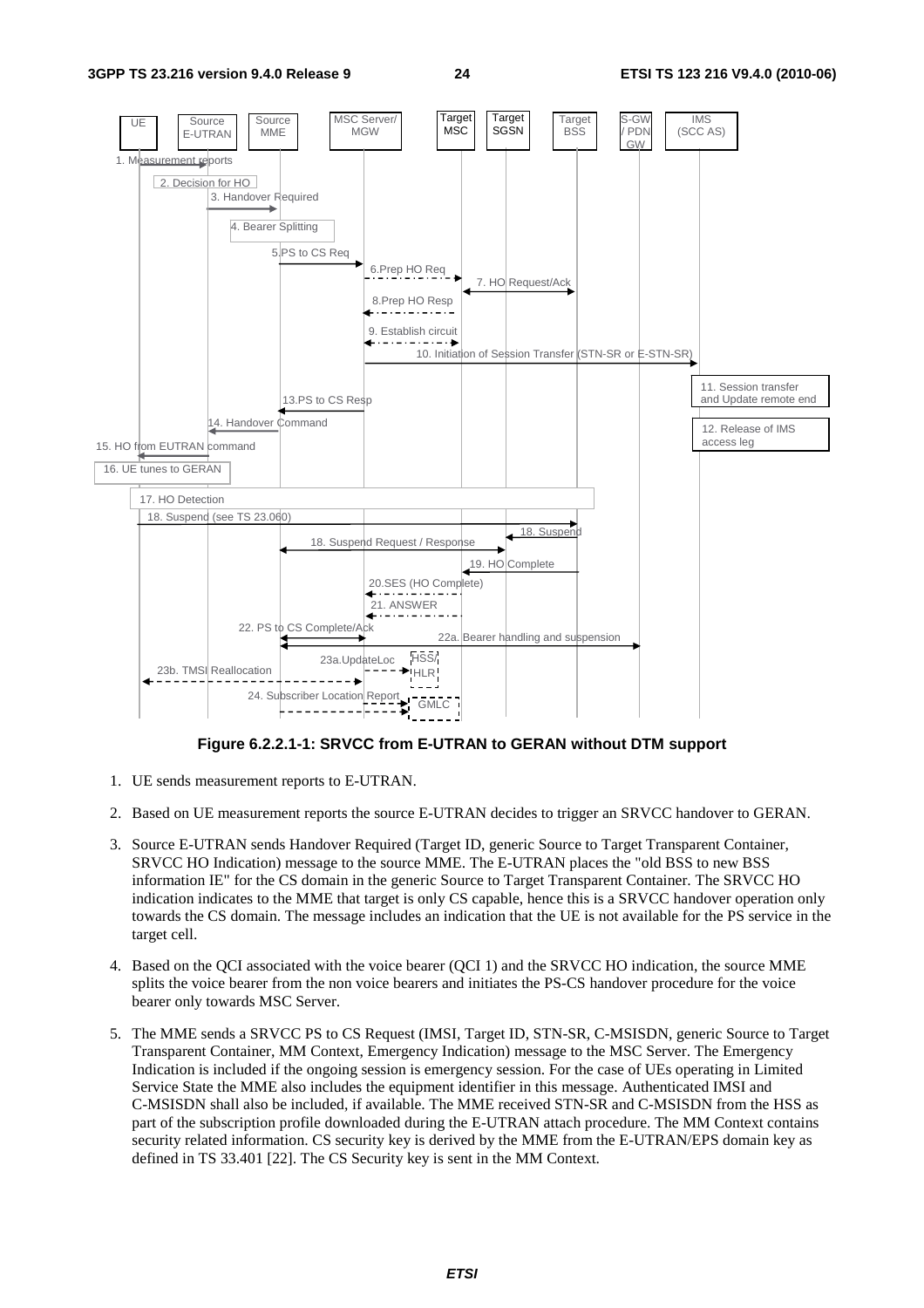- 6. The MSC Server interworks the PS-CS handover request with a CS inter-MSC handover request by sending a Prepare Handover Request message to the target MSC. The MSC Server assigns a default SAI as Source ID on the interface to the target BSS and uses BSSMAP encapsulated for the Prepare Handover Request.
- NOTE 1: The value of the default SAI is configured in the MSC and allows a release 8 and later BSC to identify that the source for the SRVCC Handover is E-UTRAN. To ensure correct statistics in the target BSS the default SAI should be different from the SAIs used in UTRAN.
- 7. Target MSC performs resource allocation with the target BSS by exchanging Handover Request/ Acknowledge messages.
- 8. Target MSC sends a Prepare Handover Response message to the MSC Server.
- 9. Establishment of circuit connection between the target MSC and the MGW associated with the MSC Server e.g. using ISUP IAM and ACM messages.
- 10. For non-emergency session, the MSC Server initiates the Session Transfer by using the STN-SR e.g. by sending an ISUP IAM (STN-SR) message towards the IMS. For emergency session, the MSC Server initiates the Session Transfer by using the locally configured E-STN-SR. Standard IMS Service Continuity or Emergency IMS Service Continuity procedures are applied for execution of the Session Transfer, see TS 23.237 [14].
- NOTE 2: This step can be started after step 8.
- NOTE 3: If the MSC Server is using an ISUP interface, then the initiation of the session transfer for non-emergency session may fail if the subscriber profile including CAMEL triggers is not available prior handover (see clause 7.3.2.1.3 in TS 23.292 [13]).
- 11. During the execution of the Session Transfer procedure the remote end is updated with the SDP of the CS access leg. The downlink flow of VoIP packets is switched towards the CS access leg at this point.
- 12. Source IMS access leg is released as per TS 23.237 [14].
- NOTE 4: Steps 11 and 12 are independent of step 13.
- 13. MSC Server sends a SRVCC PS to CS Response (Target to Source Transparent Container) message to the source MME.
- 14. Source MME sends a Handover Command (Target to Source Transparent Container) message to the source E-UTRAN. The message includes information about the voice component only.
- 15. Source E-UTRAN sends a Handover from E-UTRAN Command message to the UE.
- 16. UE tunes to GERAN.
- 17. Handover Detection at the target BSS occurs. The UE sends a Handover Complete message via the target BSS to the target MSC. If the target MSC is not the MSC Server, then the Target MSC sends an SES (Handover Complete) message to the MSC Server.
- 18. The UE starts the Suspend procedure specified in TS 23.060 [10], clause 16.2.1.1.2. The TLLI and RAI pair are derived from the GUTI as described in TS 23.003 [27]. This triggers the Target SGSN to send a Suspend Notification message to the Source MME. The MME returns a Suspend Acknowledge to the Target SGSN.
- NOTE 5: The MME might not be able to derive the GUTI from the received P-TMSI and RAI pair and therefore it might not be able to identify which UE context is associated with the Suspend Notification message. Also in this case the bearers are deactivated and/or suspended as in step 22a.
- 19. Target BSS sends a Handover Complete message to the target MSC.
- 20. Target MSC sends an SES (Handover Complete) message to the MSC Server. The speech circuit is through connected in the MSC Server/MGW according to TS 23.009 [18].
- 21. Completion of the establishment procedure with ISUP Answer message to the MSC Server according to TS 23.009 [18].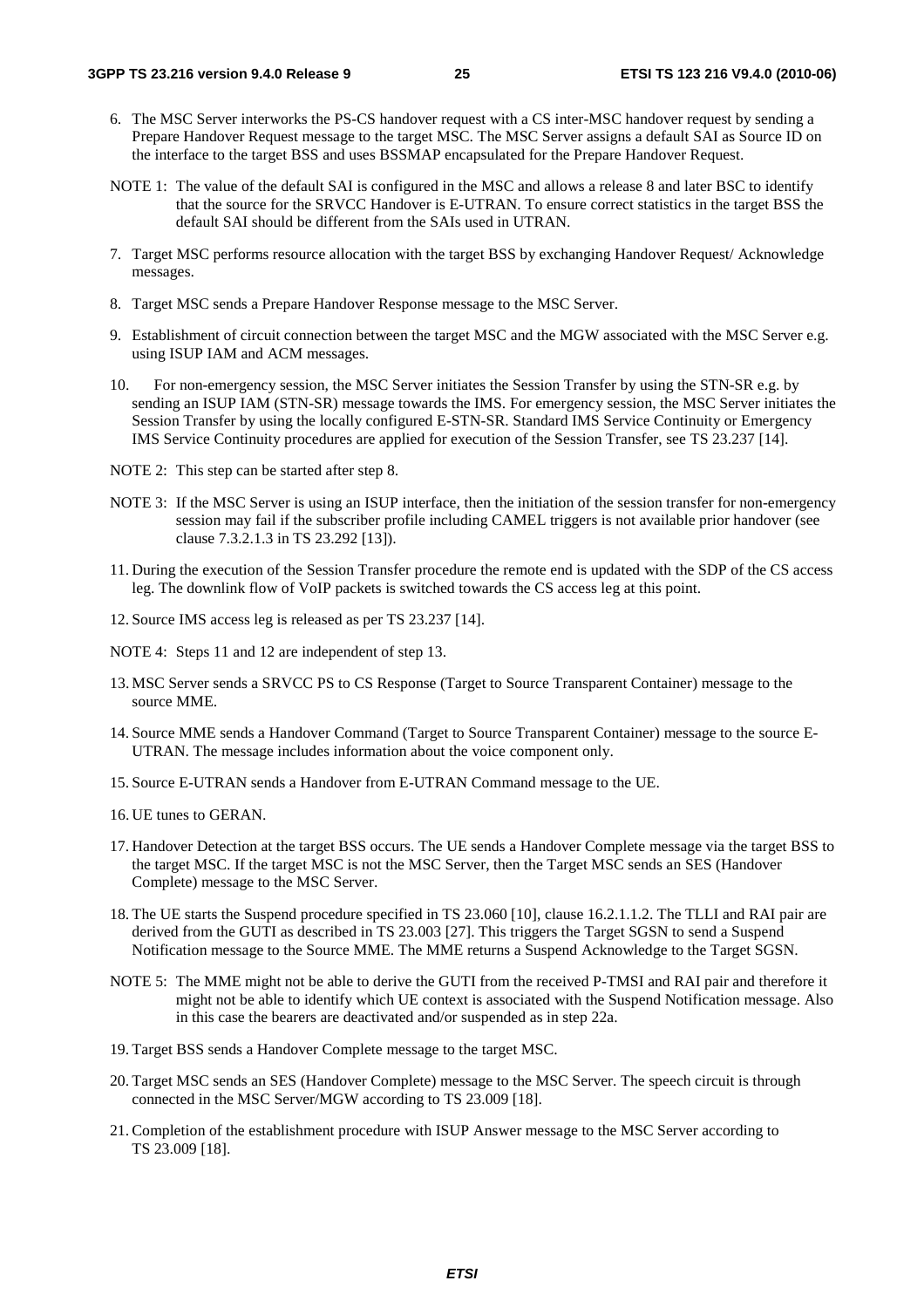- 22. MSC Server sends a SRVCC PS to CS Complete Notification message to the source MME, informing it that the UE has arrived on the target side. Source MME acknowledges the information by sending a SRVCC PS to CS Complete Acknowledge message to the MSC Server.
- 22a. The MME deactivates bearers used for voice and other GBR bearers. All GBR bearers are deactivated by deleting the GBR bearer contexts in the MME, S-GW and P-GW and PS-to-CS handover indicator is notified to P-GW for voice bearer. The MME also suspends non-GBR bearers towards S-GW and P-GW(s). The S1-U bearers are released for all EPS bearers by the MME. For GTP-based S5/S8, the S-GW requests the P-GW to delete all GBR bearer contexts by sending a Delete Bearer Command message. If dynamic PCC is deployed, the P-GW may interact with PCRF as defined in TS 23.203 [6]. For PMIP-based S5/S8, S-GW interacts with the PCRF which in turn updates PCC rules for GBR traffic in the P-GW. The MME stores in the UE context that UE is in suspended status.
- 23a. If IMSI is unknown in the VLR, the MSC Server performs a MAP Update Location to the HSS/HLR unless there is no authenticated IMSI (e.g. for an emergency services session without authenticated IMSI).
- NOTE 5: This Update Location is not initiated by the UE.
- 23b. If the MSC Server performed a MAP Update location in step 23a and if multiple MSC/VLRs serve the same LAI, the MSC Server performs a TMSI reallocation towards the UE using a non-broadcast LAI with its own Network Resource Identifier (NRI).
- 24. For an emergency services session after handover is complete, the source MME or the MSC Server may send a Subscriber Location Report carrying the identity of the MSC Server to a GMLC associated with the source or target side, respectively, as defined in TS 23.271 [29] to support location continuity.
- NOTE 6: Any configuration of the choice between a source MME versus MSC Server update to a GMLC needs to ensure that a single update occurs from one of these entities when the control plane location solution is used on the source and/or target sides.

After the CS voice call is terminated and if the UE is still in GERAN (or for any other reason specified in TS 24.008), then the UE shall resume PS services as specified in TS 23.060 [10]. A Gn SGSN will follow TS 23.060 [10] to resume the PDP Context(s). An S4 SGSN will follow TS 23.060 [10] to resume the bearers, and will in addition inform S-GW and P-GW(s) to resume the suspended bearers. If the UE has returned to E-UTRAN after the CS voice call was terminated, then the UE shall resume PS service by sending TAU to MME. The MME will in addition inform S-GW and P-GW(s) to resume the suspended bearers. Resuming the suspended bearers in the S-GW and in the P-GW should be done by implicit resume using the Modify Bearer request message if it is triggered by the procedure in operation, e.g. RAU, TAU or Service Request. The S-GW is aware of the suspend state of the bearers and will forward the Modify Bearer request to the P-GW. Explicit resume using the Resume Notification message should be used in cases when Modify Bearer Request is not triggered by the procedure in operation.

#### 6.2.2.1A SRVCC from E-UTRAN to GERAN with DTM but without DTM HO support and from E-UTRAN to UTRAN without PS HO

The call flow for this scenario is similar to the call flow depicted in figure 6.2.2.1-1, with the exception that the Suspend procedure (step 18 and step 22a in figure 6.2.2.1-1) is not performed. The scenario requires that eNB can determine that the target is either GERAN with DTM but without DTM HO support and that the UE is supporting DTM or that the target is UTRAN (HSPA) without PS HO support. The message in step 3 in figure 6.2.2.1-1 includes an indication to the MME that the UE is available for PS service in the target cell. At the end of the procedure described in figure 6.2.2.1-1, the UE re-establishes the PS resources by performing the Routeing Area update procedure as described in TS 23.060 [10] and in TS 23.401 [2].

#### 6.2.2.2 SRVCC from E-UTRAN to UTRAN with PS HO or GERAN with DTM HO support

Depicted in figure 6.2.2.2-1 is a call flow for SRVCC from E-UTRAN to UTRAN or GERAN with DTM HO support, including the handling of the non-voice component. The flow requires that eNB can determine that either the target is UTRAN with PS HO or the target is GERAN with DTM support and the UE is supporting DTM.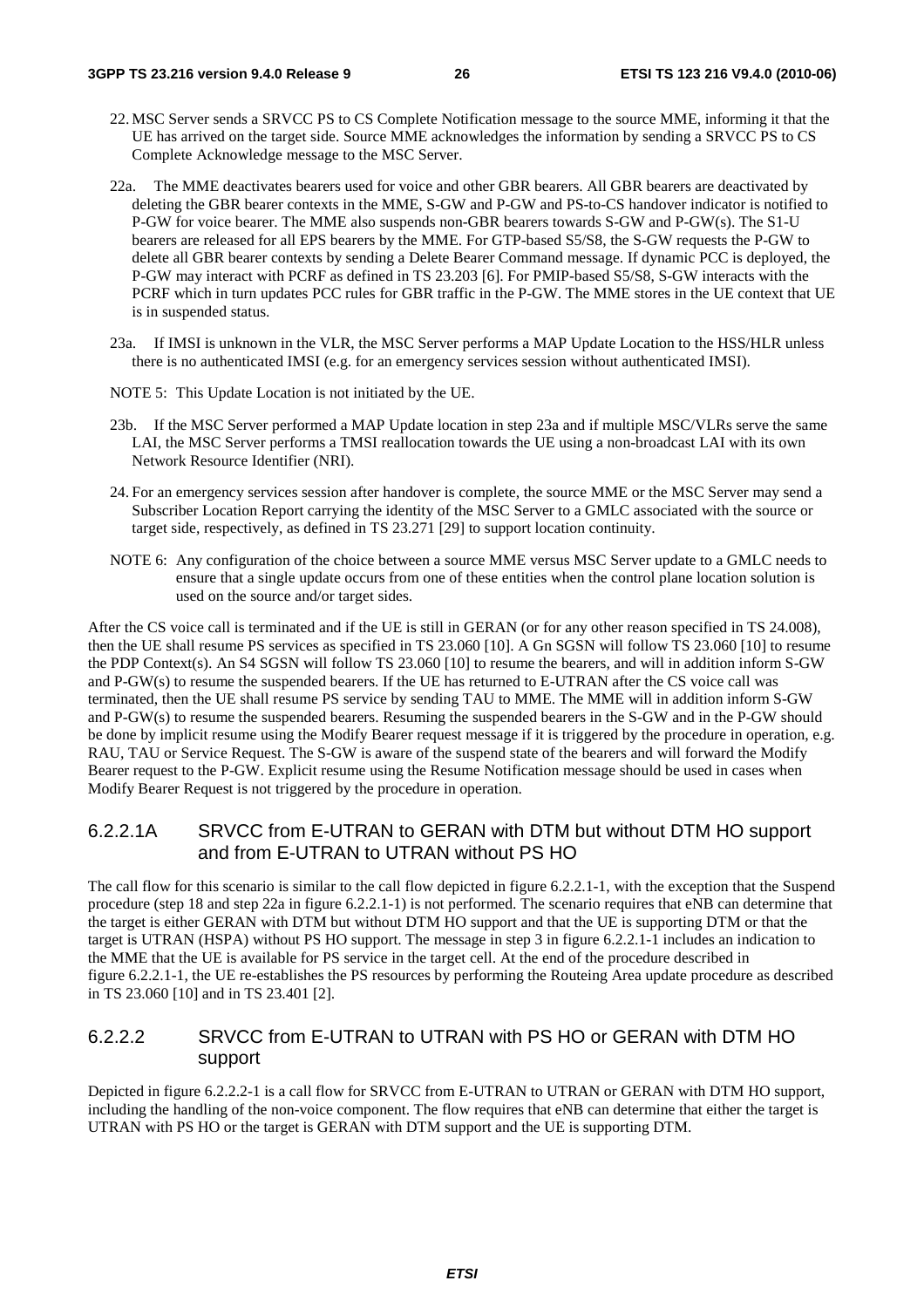

#### **Figure 6.2.2.2-1: SRVCC from E-UTRAN to UTRAN with PS HO or GERAN with DTM HO support**

- 1. UE sends measurement reports to E-UTRAN.
- 2. Based on UE measurement reports the source E-UTRAN decides to trigger an SRVCC handover to UTRAN/GERAN.
- 3. If target is UTRAN, the source E-UTRAN sends a Handover Required (Target ID, generic Source to Target Transparent Container, SRVCC HO indication) message to the source MME. SRVCC HO indication indicates to MME that this is for CS+PS HO.
- NOTE 1: When the source E-UTRAN indicates using SRVCC HO Indication that target is both CS and PS capable and this is a CS+PS HO request, the source MME sends the single received transparent container to both the target CS domain and the target PS domain.

 If target is GERAN, the source E UTRAN sends a Handover Required (Target ID, generic Source to Target Transparent Container, additional Source to Target Transparent Container, SRVCC HO Indication) message to the source MME. The E-UTRAN places the "old BSS to new BSS information IE" for the CS domain in the additional Source to Target Transparent Container. In this case, the MME identifies from SRVCC HO Indication that this is a request for a CS+PS handover.

- 4. Based on the QCI associated with the voice bearer (QCI 1) and the SRVCC HO Indication, the source MME splits the voice bearer from all other PS bearers and initiates their relocation towards MSC Server and SGSN, respectively.
- 5a) Source MME initiates the PS-CS handover procedure for the voice bearer by sending a SRVCC PS to CS Request (IMSI, Target ID, STN-SR, C-MSISDN, Source to Target Transparent Container, MM Context, Emergency Indication) message to the MSC Server. The Emergency Indication is included if the ongoing session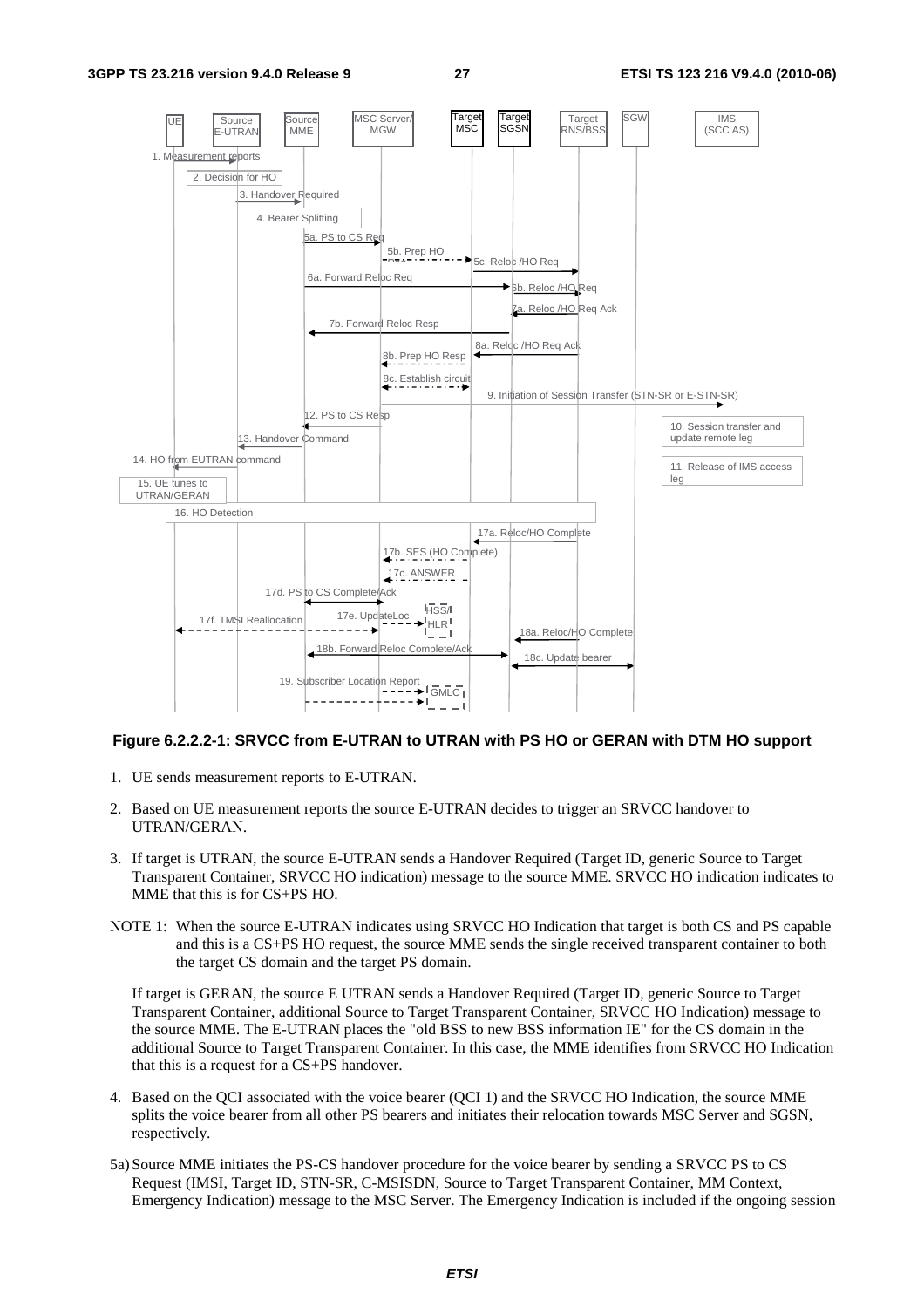is emergency session. For the case of UEs operating in Limited Service State, the MME includes the equipment identifier in this message. Authenticated IMSI and C-MSISDN shall also be included if available. The message includes information relevant to the CS domain only. MME received STN-SR and C-MSISDN from the HSS as part of the subscription profile downloaded during the E-UTRAN attach procedure. MM Context contains security related information. CS security key is derived by the MME from the E-UTRAN/EPS domain key as defined in TS 33.401 [22]. The CS Security key is sent in the MM Context.

- 5b) MSC Server interworks the PS-CS handover request with a CS inter-MSC handover request by sending a Prepare Handover Request message to the target MSC. If the target system is GERAN, the MSC Server assigns a default SAI as Source ID on the interface to the target BSS and uses BSSMAP encapsulated for the Prepare Handover Request. If the target system is UTRAN, the MSC Server uses RANAP encapsulated for the Prepare Handover Request.
- NOTE 2: The value of the default SAI is configured in the MSC and allows a release 8 and later BSC to identify that the source for the SRVCC Handover is E-UTRAN. To ensure correct statistics in the target BSS the default SAI should be different from the SAIs used in UTRAN.
- 5c) Target MSC requests resource allocation for the CS relocation by sending the Relocation Request/Handover Request (additional Source to Target Transparent Container) message to the target RNS/BSS.
- 6. In parallel to the previous step the source MME initiates relocation of the PS bearers. The following steps are performed (for details see TS 23.401 [2] clauses 5.5.2.1 and 5.5.2.3):
	- a) Source MME sends a Forward Relocation Request (Source to Target Transparent Container, MM Context, PDN Connections IE) message to the target SGSN. If the target SGSN uses S4 based interaction with S-GW and P-GW, the PDN Connections IE includes bearer information for the non-voice bearer(s) and the voice bearer(s). The PS-to-CS handover indicator shall be set for the voice bearer(s). The handling of security keys for PS handover of the remaining non-voice PS bearers is specified in TS 33.401 [22].
- NOTE 3: If the target SGSN uses Gn/Gp based interaction with GGSN the Forward Relocation Request will contain PDP Contexts, instead of PDN Connections IE. Also instead of providing the PS-to-CS indicator for the voice bearer(s) the MBR parameter will be set equal to zero to indicate handover to CS domain.
	- b) Target SGSN requests resource allocation for the PS relocation by sending the Relocation Request/Handover Request (Source to Target Transparent Container) message to the target RNS/BSS.
- 7. After the target RNS/BSS receives both the CS relocation/handover request with the PS relocation/handover request, it assigns the appropriate CS and PS resources. The following steps are performed:
	- a) Target RNS/BSS acknowledges the prepared PS relocation/handover by sending the Relocation Request Acknowledge/Handover Request Acknowledge (Target to Source Transparent Container) message to the target SGSN.
	- b) Target SGSN sends a Forward Relocation Response (Target to Source Transparent Container) message to the source MME.
- 8. In parallel to the previous step the following steps are performed:
	- a) Target RNS/BSS acknowledges the prepared CS relocation/handover by sending the Relocation Request Acknowledge/Handover Request Acknowledge (Target to Source Transparent Container) message to the target MSC.
	- b) Target MSC sends a Prepare Handover Response (Target to Source Transparent Container) message to the MSC Server.
	- c) Establishment of circuit connection between the target MSC and the MGW associated with the MSC Server e.g. using ISUP IAM and ACM messages.
- NOTE 4: The Target to Source Transparent Container sent to the target SGSN is step 7a and the Target to Source Transparent Container sent to the target MSC in step 8a, include the same allocation of CS and PS resources (e.g. the target BSS includes the same DTM Handover Command in both containers).
- 9. For non-emergency session, the MSC Server initiates the Session Transfer by using the STN-SR e.g. by sending an ISUP IAM (STN-SR) message towards the IMS. For emergency session, the MSC Server initiates the Session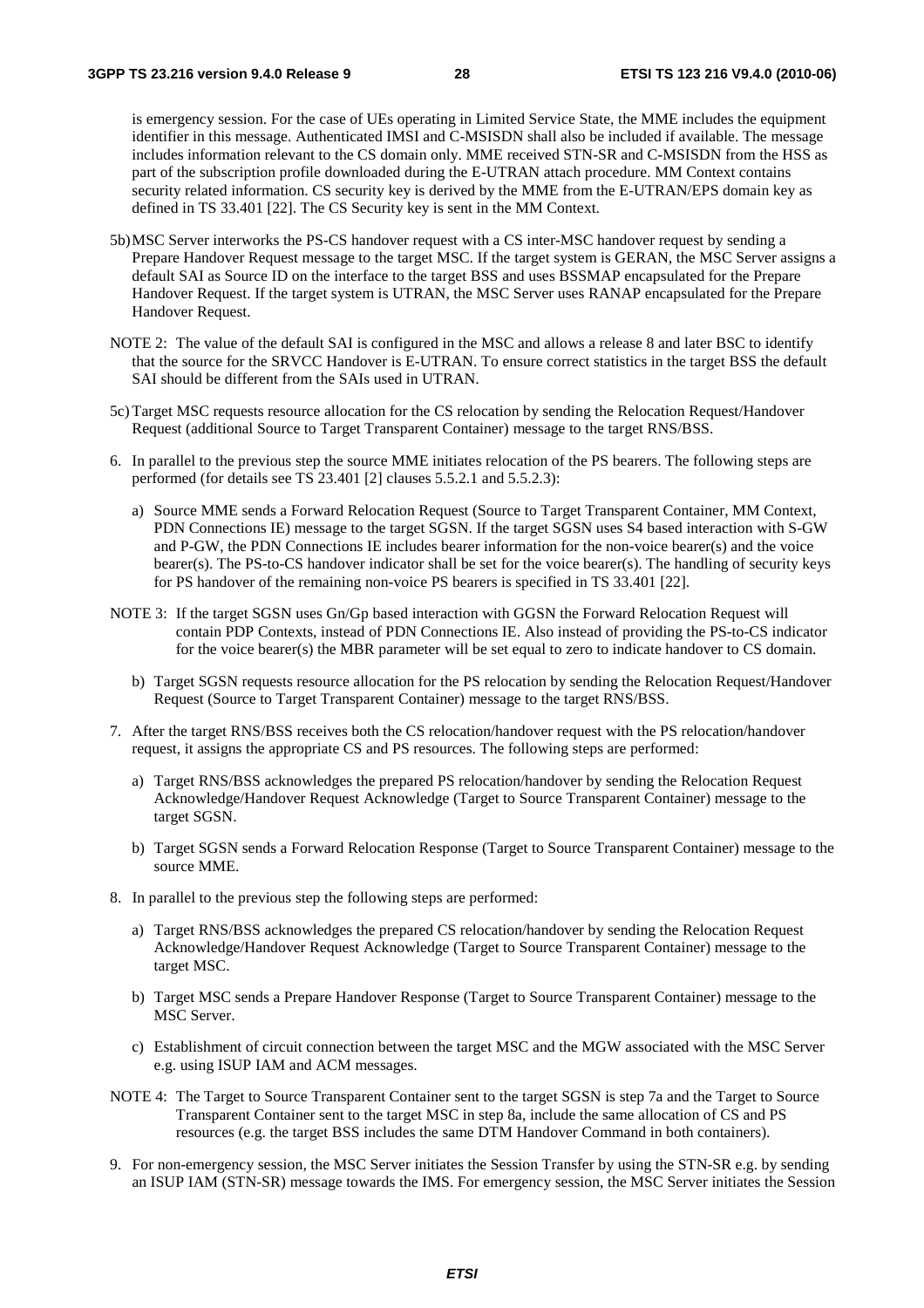Transfer by using the locally configured E-STN-SR. Standard IMS Service Continuity or Emergency IMS Service Continuity procedures are applied for execution of the Session Transfer, TS 23.237 [14].

- NOTE 5: This step can be started after step 8b.
- NOTE 6: If the MSC Server is using an ISUP interface, then the initiation of the session transfer for non-emergency sessions may fail if the subscriber profile including CAMEL triggers is not available prior handover (see clause 7.3.2.1.3 of TS 23.292 [13]).
- 10. During the execution of the Session Transfer procedure the remote end is updated with the SDP of the CS access leg according to TS 23.237 [14]. The downlink flow of VoIP packets is switched towards the CS access leg at this point.
- 11. The source IMS access leg is released according to TS 23.237 [14].
- NOTE 7: Steps 10 and 11 are independent of step 12.
- 12. The MSC Server sends a SRVCC PS to CS Response (Target to Source Transparent Container) message to the source MME.
- 13. Source MME synchronises the two prepared relocations and sends a Handover Command (Target to Source Transparent Container) message to the source E-UTRAN.
- NOTE 8: When the target cell is GERAN, the MME may receive different Target to Source Transparent Containers from the MSC Server and from the SGSN, i.e. a "New BSS to Old BSS Information" (see TS 48.008 [23]) may be received from the MSC Server and a "Target BSS to Source BSS Transparent Container" (see TS 48.018 [24]) may be received from the SGSN.
- 14. E-UTRAN sends a Handover from E-UTRAN Command message to the UE.
- 15. UE tunes to the target UTRAN/GERAN cell.
- 16. Handover Detection at the target RNS/BSS occurs. The UE sends a Handover Complete message via the target RNS/BSS to the target MSC. If the target MSC is not the MSC Server, then the Target MSC sends an SES (Handover Complete) message to the MSC Server.
- 17. The CS relocation/handover is complete. The following steps are performed:
	- a) Target RNS/BSS sends Relocation Complete/Handover Complete message to the target MSC.
	- b) Target MSC sends an SES (Handover Complete) message to the MSC Server. The speech circuit is through connected in the MSC Server/MGW according to TS 23.009 [18].
	- c) Completion of the establishment procedure with ISUP Answer message to the MSC Server according to TS 23.009 [18].
	- d) MSC Server sends a SRVCC PS to CS Complete Notification message to the source MME. Source MME acknowledges the information by sending a SRVCC PS to CS Complete Acknowledge message to the MSC Server.
	- e) If IMSI is unknown in the VLR, the MSC Server performs a MAP Update Location to the HSS/HLR unless there is no authenticated IMSI (e.g. for an emergency services session without authenticated IMSI).

NOTE 9: This Update Location is not initiated by the UE.

f) If the MSC Server performed a MAP Update location in step 17e and if multiple MSC/VLRs serve the same LAI, the MSC Server performs a TMSI reallocation towards the UE using a non-broadcast LAI with its own Network Resource Identifier (NRI).

18. In parallel to the previous step, the PS relocation/handover is completed. The following steps are performed:

- a) Target RNS/BSS sends Relocation Complete/Handover Complete message to target SGSN.
- b) Target SGSN sends a Forward Relocation Complete message to the source MME. Source MME acknowledges the information by sending a Forward Relocation Complete Acknowledge message to the target SGSN.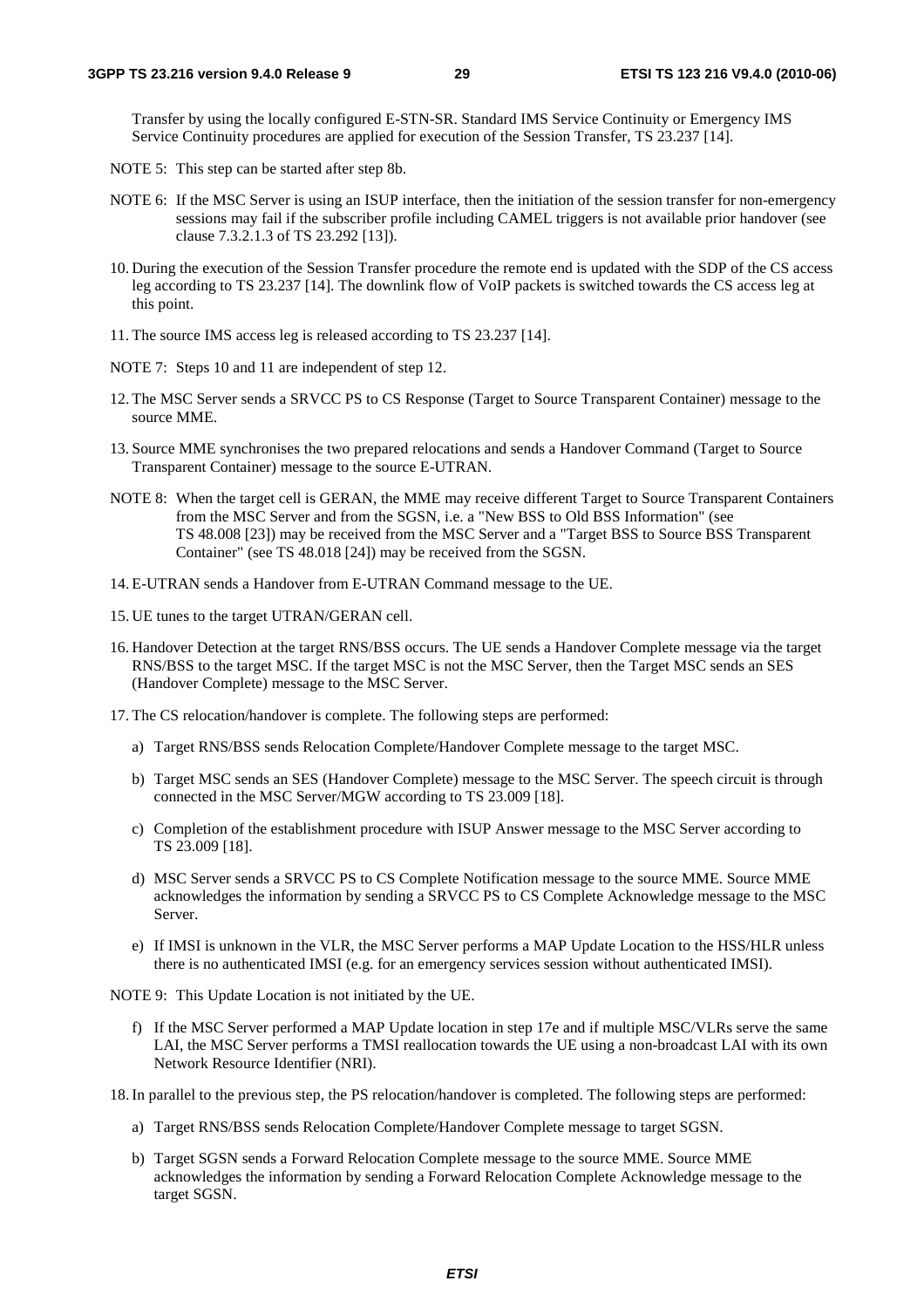- c) Target SGSN updates the bearer with S-GW/P-GW/GGSN as specified in TS 23.401 [2]. The PS-to-CS handover indicator shall be set in the modification messages for the voice bearer(s). If dynamic PCC is deployed, the P-GW may interact with PCRF as defined in TS 23.203 [6].
- NOTE 10: If the SGSN uses Gn/Gp based interaction with GGSN, the PS-to-CS indicator can not be signalled for the voice bearer(s). Instead the MBR parameter will be set equal to zero to indicate handover to CS domain.
- 19. For an emergency services session after handover is complete, the source MME or the MSC Server may send a Subscriber Location Report carrying the identity of the MSC Server to a GMLC associated with the source or target side, respectively, as defined in TS 23.271 [29] to support location continuity.
- NOTE 11: Any configuration of the choice between a source MME versus MSC Server update to a GMLC needs to ensure that a single update occurs from one of these entities when the control plane location solution is used on the source and/or target sides.

### 6.3 UTRAN (HSPA) and 3GPP GERAN/UTRAN SRVCC

#### 6.3.1 GPRS Attach procedure for SRVCC

GPRS attach procedure for 3GPP SRVCC UE is performed as defined in TS 23.060 [10] with the following additions:

- SRVCC UE includes the SRVCC capability indication as part of the "MS Network Capability" in the Attach Request message and in Routeing Area Updates. SGSN stores this information for SRVCC operation.
- NOTE 1: If the service configuration on the UE is changed (e.g. the user changes between an IMS speech service supported by the home operator and a PS speech service incompatible with SRVCC), the UE can change its SRVCC capability indication as part of the "MS Network Capability" in a Routeing Area Update message.
- UTRAN (HSPA) receives UE SRVCC capability indication as part of the "UE Radio Access Capability".
- SRVCC UE includes the GERAN MS Classmark 3 (if GERAN access is supported), MS Classmark 2 and Supported Codecs IE in the Attach Request message and in the non-periodic Routeing Area Update messages.
- NOTE 2: MS Classmark 2, 3 and the Supported Codec IE are not sent from the source SGSN to the target MME/SGSN at inter CN-node mobility.
- If the subscriber is allowed to have SRVCC in the VPLMN then HSS includes STN-SR and C-MSISDN as part of the subscription data sent to the SGSN.

GPRS emergency attach procedure for 3GPP SRVCC UE is performed as defined in TS 23.060 [10] and above with the following clarifications:

SRVCC UE shall include the SRVCC capability indication as part of the "MS Network Capability" in the Emergency Attach Request message and maintained during Routeing Area Updates. SGSN stores this information for SRVCC operation.

#### 6.3.2 Call flows for SRVCC from UTRAN (HSPA)

- NOTE 1: If the MSC Server enhanced for SRVCC controls the target BSS/RNS, the steps depicted with dot-dashed arrows representing the MSC-MSC handover procedure defined in TS 23.009 [18] are not executed and the functions of the MSC Server enhanced for SRVCC are merged with those of the target MSC.
- NOTE 2: For the sake of brevity the call flow descriptions use "MSC Server" instead of "MSC Server enhanced for SRVCC".
- NOTE 3: The target MSC need not be enhanced for SRVCC.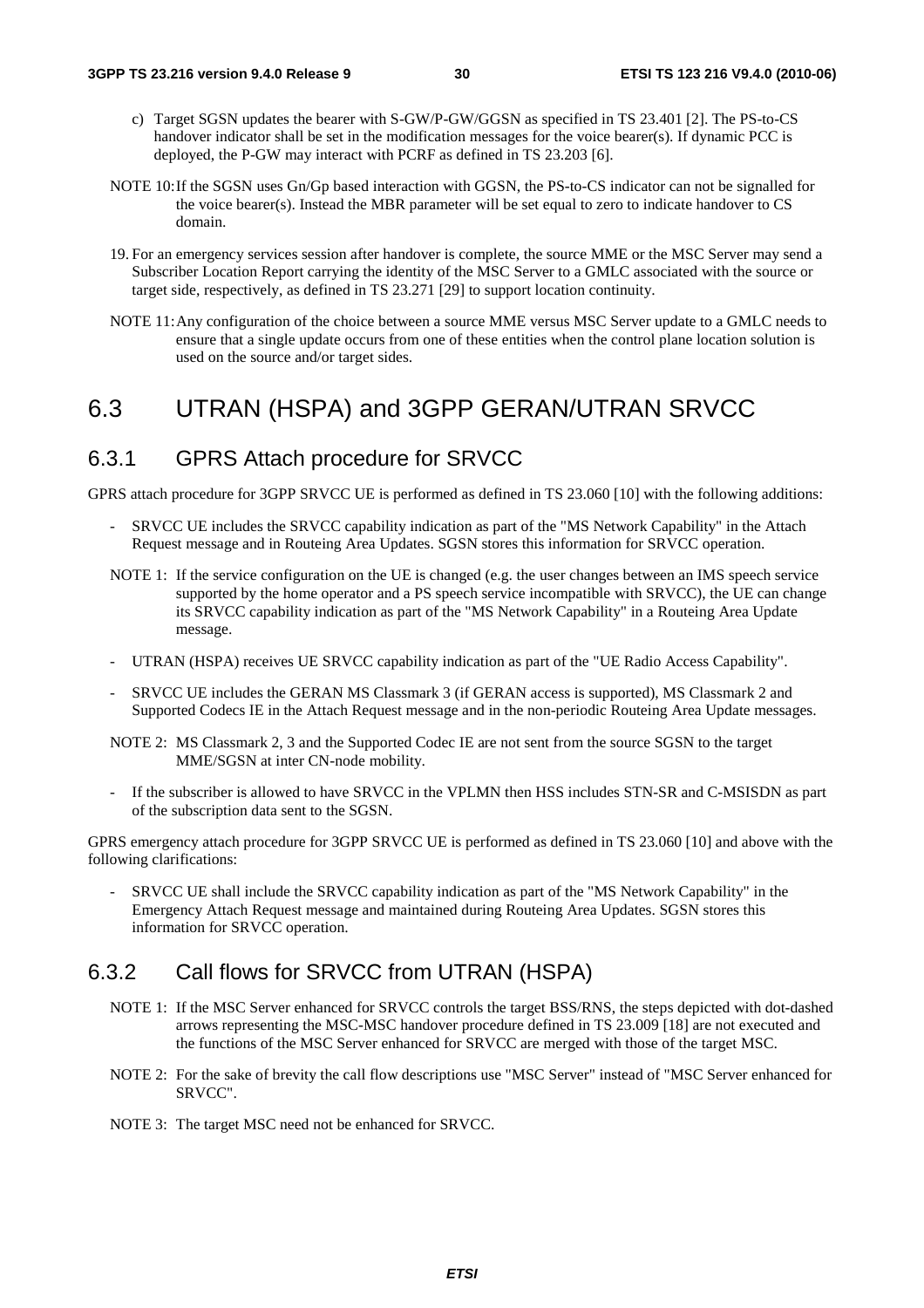#### 6.3.2.1 SRVCC from UTRAN (HSPA) to GERAN without DTM support

Depicted in figure 6.3.2.1-1 is a call flow for SRVCC from HSPA to GERAN without DTM support. The flow requires that NB can determine that the target is GERAN without DTM support or that the UE is without DTM support.



**Figure 6.3.2.1-1: SRVCC from UTRAN (HSPA) to GERAN without DTM support** 

- 1. UE sends measurement reports to Source UTRAN (HSPA).
- 2. Based on UE measurement reports the source UTRAN (HPSA) decides to trigger a handover to GERAN.
- 3. Source UTRAN (HSPA) sends Relocation Required (Target ID, Source to Target Transparent Container, SRVCC Handover Indication) message to the source SGSN. The UTRAN (HSPA) includes the "old BSS to new BSS information IE" for the CS domain. The SRVCC Handover Indication indicates to the SGSN that this is a SRVCC handover operation only towards the CS domain. The message includes an indication that the UE is not available for PS service in the target cell.
- 4. Based on the Traffic Class associated with conversational and Source Statistic Descriptor = speech, and the SRVCC Handover Indication the source SGSN splits the voice bearer from the non-voice bearers and initiates the PS-CS handover procedure for the voice bearer only towards MSC server.
- 5. Source SGSN sends a SRVCC PS to CS Request (IMSI, Target ID, STN-SR, C-MSISDN, Source to Target Transparent Container, MM Context, Emergency Indication) message to the MSC Server. The Emergency Indication is included if an ongoing session is an emergency session. For the case of UEs operating in Limited Service State, the SGSN includes the equipment identifier in this message. Authenticated IMSI and C-MSISDN shall also be included if available. SGSN received the STN-SR and C-MSISDN from the HSS as part of the subscription profile downloaded during the UTRAN (HSPA) attach procedure. The MM Context contains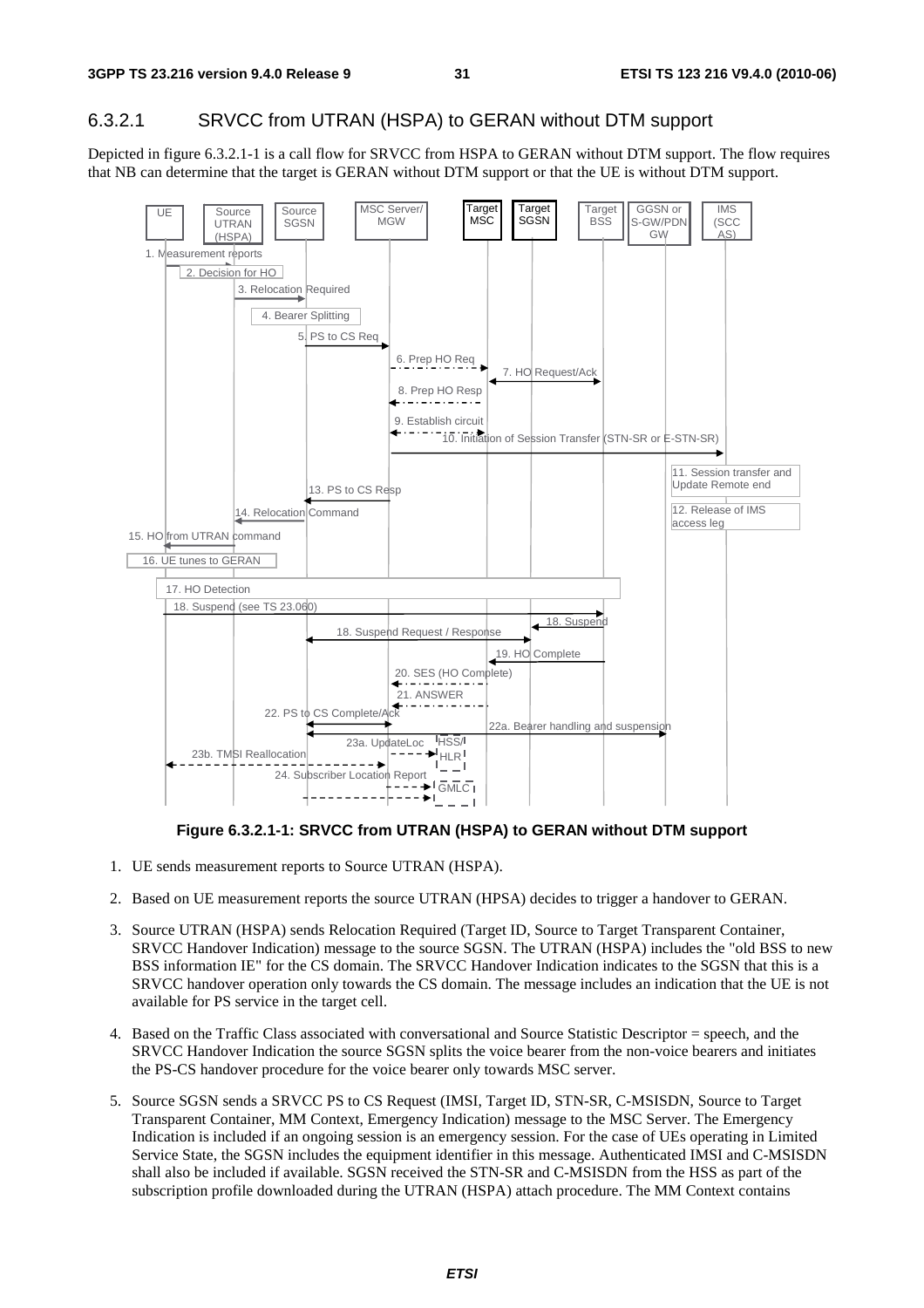security related information. The CS Security key is derived by SGSN from the UTRAN (HSPA)/EPS domain key as defined in TS 33.102 [25].

- 6. The MSC Server interworks the PS handover request with a CS inter-MSC handover request by sending a Prepare Handover Request message to the target MSC. The MSC Server uses BSSMAP encapsulated for the Prepare Handover Request.
- 7. Target MSC performs resource allocation with the target BSS by exchanging Handover Request/ Acknowledge messages.
- 8. Target MSC sends a Prepare Handover Response message to the MSC Server.
- 9. Establishment of circuit connection between the target MSC and the MGW associated with the MSC Server e.g. using ISUP IAM and ACM messages.
- 10. For non-emergency session, the MSC Server initiates the Session Transfer by using the STN-SR e.g. by sending an ISUP IAM (STN-SR) message towards the IMS. For emergency session, the MSC Server initiates the Session Transfer by using the locally configured E-STN-SR. Standard IMS Service Continuity or Emergency IMS Service Continuity procedures are applied for execution of the Session Transfer, see TS 23.237 [14].
- NOTE 1: This step can be started after step 8.
- NOTE 2: If the MSC Server is using an ISUP interface, then the initiation of the session transfer for non-emergency session may fail if the subscriber profile including CAMEL triggers is not available prior handover (see clause 7.3.2.1.3 of TS 23.292 [13]).
- 11. During the execution of the Session Transfer procedure the remote end is updated with the SDP of the CS access leg. The downlink flow of VoIP packets is switched towards the CS access leg at this point.
- 12. Source IMS access leg is released according to TS 23.237 [14].

NOTE 3: Steps 11 and 12 are independent of step 13.

- 13. MSC Server sends a SRVCC PS to CS Response (Target to Source Transparent Container) message to the source SGSN.
- 14. Source SGSN sends a Relocation Command (Target to Source Transparent Container) message to the source UTRAN (HSPA). The message includes information about the voice component only.
- 15. Source UTRAN (HSPA) sends a Handover Command message to the UE.
- 16. UE tunes to GERAN.
- 17. Handover Detection at the target BSS occurs. The UE sends a Handover Complete message via the target RNS/BSS to the target MSC.
- 18. The UE starts the Suspend procedure specified in TS 23.060 [10], clause 16.2.1.1.2. The TLLI and RAI pair are derived from the GUTI as described in TS 23.003 [27]. This triggers the Target SGSN to send a Suspend Request (Gn/Gp SGSN) or Suspend Notification (S4 SGSN) message to the Source SGSN. The Source SGSN returns a Suspend Response or Suspend Acknowledge message to the Target SGSN.
- 19. Target BSS sends a Handover Complete message to the target MSC.
- 20. Target MSC sends an SES (Handover Complete) message to the MSC Server. The speech circuit is through connected in the MSC Server/MGW according to TS 23.009 [18].
- 21. Completion of the establishment procedure with ISUP Answer message to the MSC Server according to TS 23.009 [18].
- 22. MSC Server sends a SRVCC PS to CS Complete Notification message to the source SGSN, informing it that the UE has arrived on the target side. Source SGSN acknowledges the information by sending a SRVCC PS to CS Complete Acknowledge message to the MSC Server.
- 22a. After the SGSN received a Suspend Request/Notification in step 18, the SGSN behaves as follows:

If the SGSN uses Gn/Gp based interaction with GGSN, then: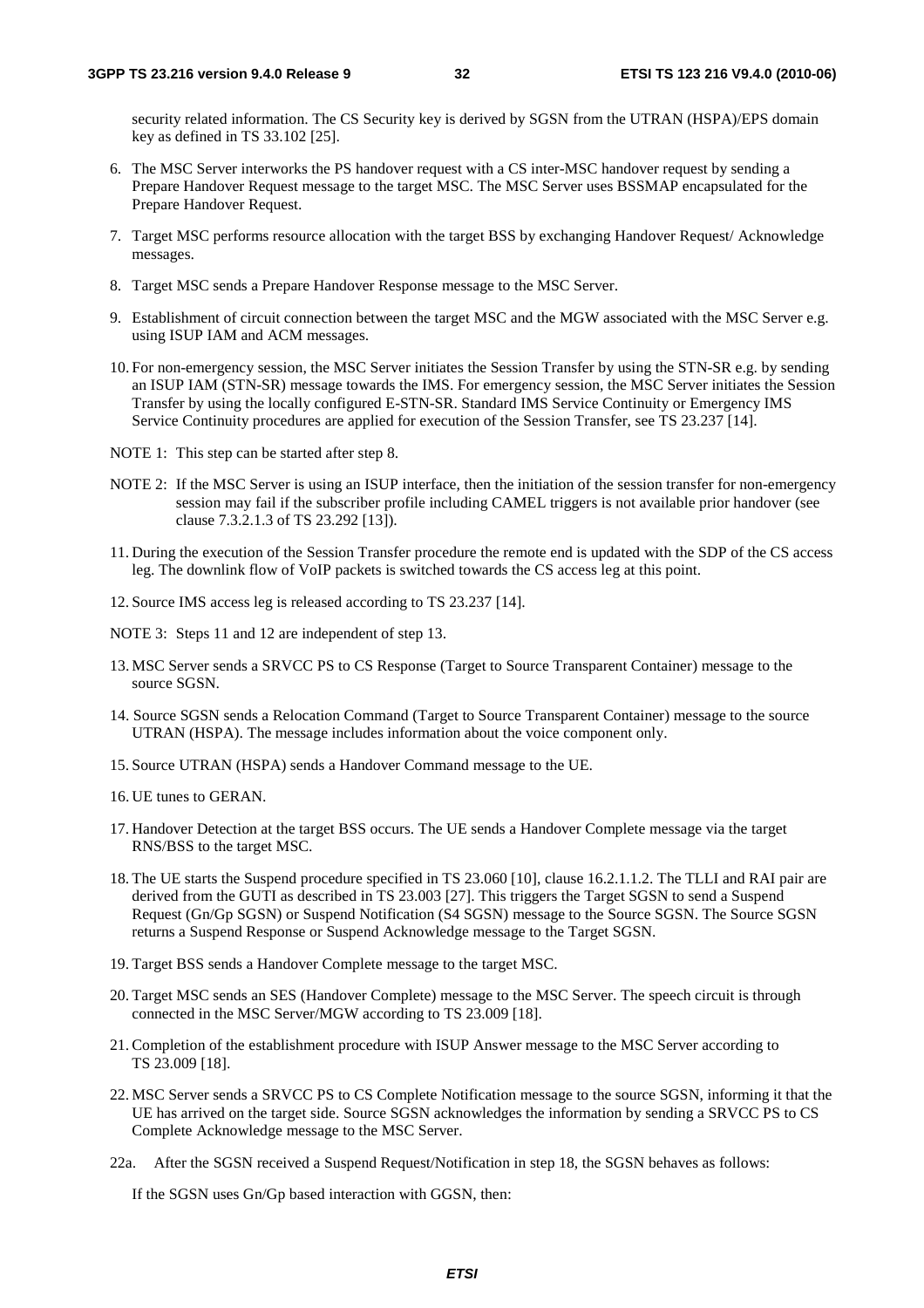- The SGSN deactivates PDP Contexts used for voice and sets MBR to 0, and it suspends PDP Contexts using background or interactive class.
- For a PDP Context using streaming or conversational traffic class not used for voice, the PDP Context is preserved and the maximum bitrate is downgraded to 0 Kbit/s.

If the SGSN uses S4 based interaction with S-GW and P-GW, then:

- The SGSN deactivates bearers used for voice and other GBR bearers. All GBR bearers are deactivated by deleting the GBR bearer contexts in the SGSN, S-GW and P-GW and PS-to-CS handover indicator is notified to P-GW for voice bearer.
- If dynamic PCC is deployed, the P-GW may interact with PCRF as defined in TS 23.203 [6].
- The SGSN suspends non-GBR bearers towards S-GW and P-GW(s).

The SGSN stores in the UE context that UE is in suspended status.

- 23a. If IMSI is unknown in the VLR, the MSC Server performs a MAP Update Location to the HSS/HLR unless there is no authenticated IMSI (e.g. for an emergency services session without authenticated IMSI).
- NOTE 4: This Update Location is not initiated by the UE.
- 23b. If the MSC Server performed a MAP Update location in step 23a and if multiple MSC/VLRs serve the same LAI, the MSC Server performs a TMSI reallocation towards the UE using a non-broadcast LAI with its own Network Resource Identifier (NRI).
- 24. For an emergency services session after handover is complete, the source SGSN or the MSC Server may send a Subscriber Location Report carrying the identity of the MSC Server to a GMLC associated with the source or target side, respectively, as defined in TS 23.271 [29] to support location continuity.
- NOTE 5: Any configuration of the choice between a source SGSN versus MSC Server update to a GMLC needs to ensure that a single update occurs from one of these entities when the control plane location solution is used on the source and/or target sides.

After the CS voice call is terminated and if the UE is still in GERAN or UTRAN (or for any other reason according to TS 24.008), then the UE shall resume PS services (as specified in TS 23.060 [10]). A Gn/Gp SGSN will follow TS 23.060 [10] to resume the PDP Context(s). An S4 SGSN will also follow TS 23.060 [10] to resume the bearers, and will in addition inform S-GW and P-GW(s) to resume the suspended bearers. Resuming the suspended bearers in the S-GW and in the P-GW should be done by implicit resume using the Modify Bearer request message if it is triggered by the procedure in operation, e.g. RAU, TAU or Service Request. The S-GW is aware of the suspend state of the bearers and will forward the Modify Bearer request to the P-GW. Explicit resume using the Resume Notification message should be used in cases when Modify Bearer Request is not triggered by the procedure in operation.

#### 6.3.2.1A SRVCC from UTRAN (HSPA) to GERAN with DTM but without DTM HO support and from UTRAN (HSPA) to UTRAN without PS HO

The call flow for this scenario is similar to the call flow depicted in figure 6.3.2.1-1, with the exception that the Suspend procedure (step 18 and step 22a in figure 6.3.2.1-1) is not performed. The scenario requires that NB can determine that the target is either GERAN with DTM but without DTM HO support and that the UE is supporting DTM or that the target is UTRAN (HSPA) without PS HO support. The message in step 3 in figure 6.3.2.1 1 includes an indication to the SGSN that the UE is available for PS service in the target cell. At the end of the procedure described in figure 6.3.2.1-1, the UE re-establishes the PS resources by performing the Routeing Area update procedure as described in TS 23.060 [10].

#### 6.3.2.2 SRVCC from UTRAN (HSPA) to UTRAN or GERAN with DTM HO support

Depicted in figure 6.3.2.2-1 is a call flow for SRVCC from UTRAN (HSPA) to UTRAN or GERAN with DTM HO support, including the handling of the non voice component.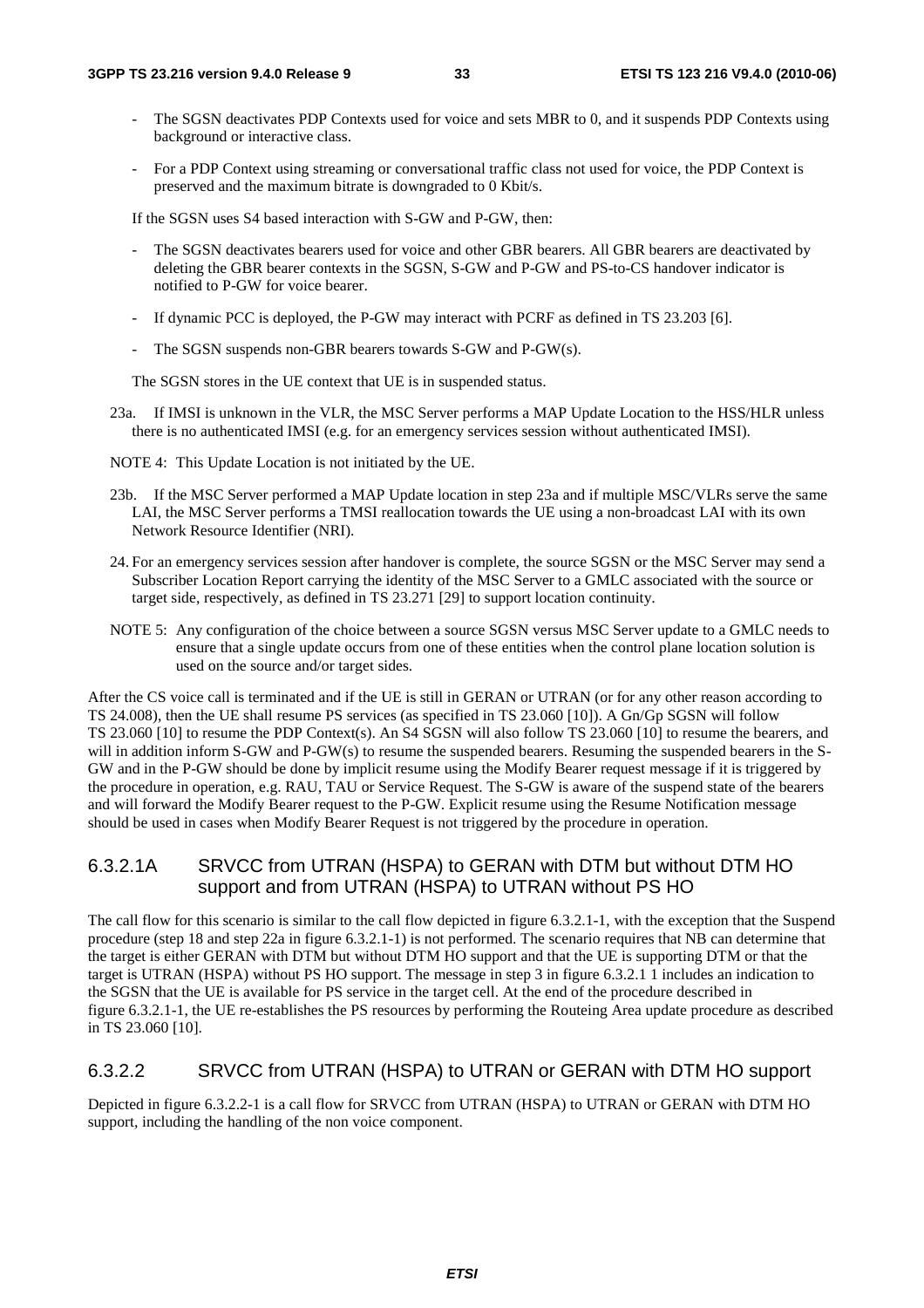

#### **Figure 6.3.2.2-1: SRVCC from UTRAN (HSPA) to UTRAN or GERAN with DTM HO support**

- 1. UE sends measurement reports to Source UTRAN (HSPA).
- 2. Based on UE measurement reports the source UTRAN (HSPA) decides to trigger a handover to UTRAN/GERAN.
- 3. If target is UTRAN, the source UTRAN (HSPA) sends a Relocation Required (Target ID, Source RNC to Target RNC Transparent Container, SRVCC Handover Indication) message to the source SGSN. UTRAN (HSPA) also indicates to SGSN that this is for CS+PS HO.
- NOTE 1: When the source UTRAN (HSPA) indicates that this is a CS+PS HO request, the source SGSN sends the single received transparent container to both the target CS domain and the target PS domain.

 If target is GERAN, the source UTRAN (HSPA) sends a Relocation Required (Target ID, Old BSS to New BSS Information IE for the CS domain and Source BSS to Target BSS Transparent Container for the PS Domain, SRVCC Handover Indication) message to the source SGSN. In this case, the SGSN identifies from the SRVCC Handover Indication that this is a request for a CS+PS handover.

- 4. Based on the Traffic Class associated with conversational and Source Statistic Descriptor = speech, and the SRVCC Handover Indication the Source SGSN splits the voice bearer from all other PS bearers and initiates their relocation towards MSC Server and SGSN, respectively.
- 5a) Source SGSN initiates the PS-CS handover procedure for the voice bearer by sending a SRVCC PS to CS Request (IMSI, Target ID, STN-SR, C-MSISDN, Source to Target Transparent Container, MM Context, Emergency Indication) message to the MSC Server. The Emergency Indication is included if the ongoing session is emergency session. For the case of UEs operating in Limited Service Mode the SGSN includes the equipment identifier in this message. Authenticated IMSI and C-MSISDN shall be included if available. The message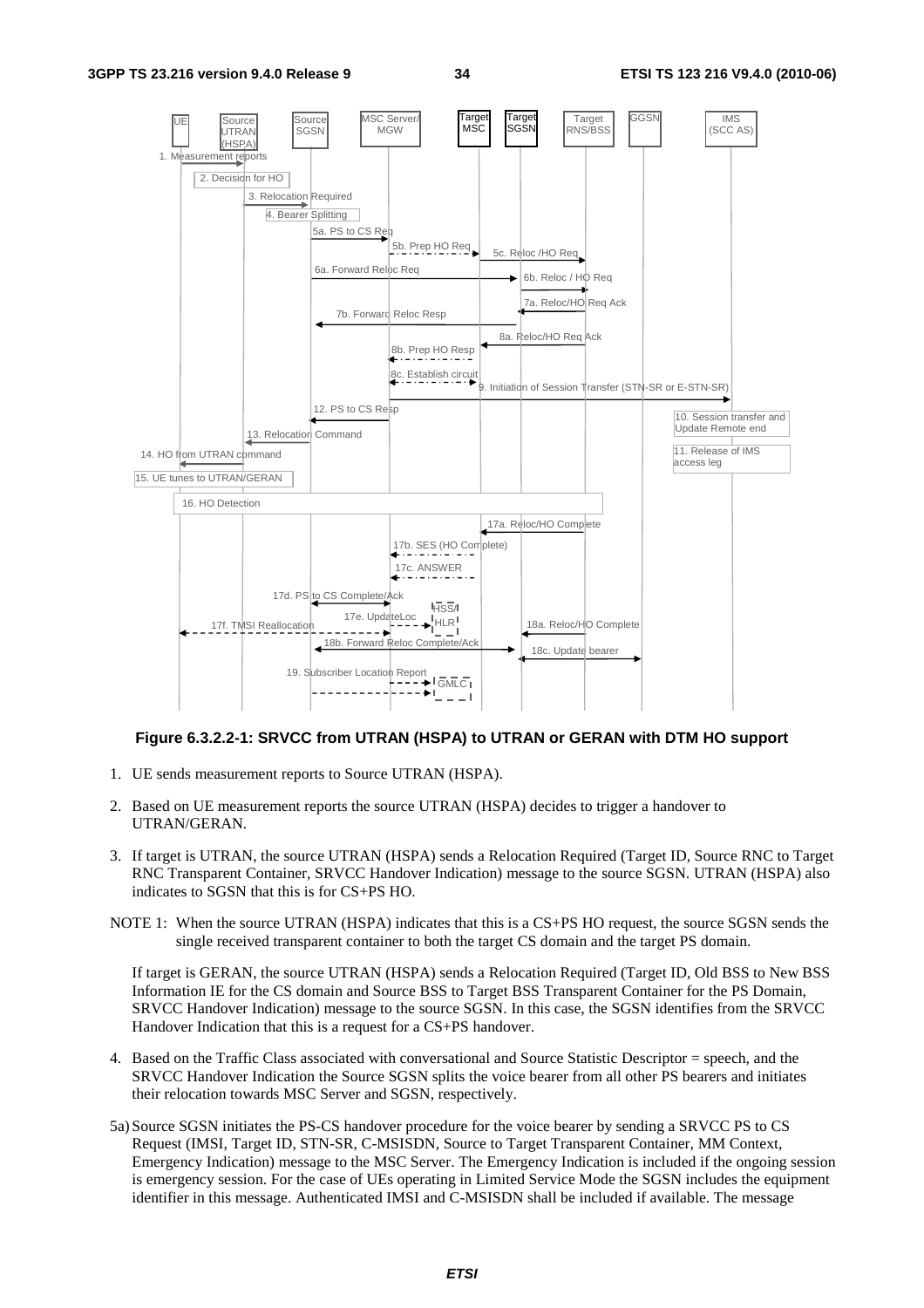includes information relevant to the CS domain only. SGSN received STN-SR and C-MSISDN from the HSS as part of the subscription profile downloaded during the UTRAN (HSPA) attach procedure. MM Context contains security related information. The CS Security key is derived by the SGSN from the UTRAN (HSPA)/EPS domain key as defined in TS 33.102 [25].

- 5b) MSC Server interworks the PS handover request with a CS inter-MSC handover request by sending a Prepare Handover Request message to the target MSC. If the target system is GERAN, MSC Server uses BSSMAP encapsulated for the Prepare Handover Request. If the target system is UTRAN, MSC Server uses RANAP encapsulated for the Prepare Handover Request.
- 5c) Target MSC requests resource allocation for the CS relocation by sending the Relocation Request/Handover Request (Source to Target Transparent Container) message to the target RNS/BSS.
- 6. In parallel to the previous step the source SGSN initiates relocation of the PS bearers. The following steps are performed (for details see TS 23.060 [10]):
	- a) If the target SGSN uses S4 based interaction with S-GW and P-GW, the source SGSN sends a Forward Relocation Request (Source to Target Transparent Container, MM Context, PDP Context) message to the target SGSN. The PDP Context includes bearer information for all bearers and the PS-to-CS handover indicator shall be set in the modification messages for the voice bearer(s). The handling of security keys for PS handover of the remaining non-voice PS bearers is specified in TS 33.401 [22].

 If the target SGSN uses Gn/Gp based interaction with GGSN, the Source SGSN sends a Forward Relocation Request (Source to Target Transparent Container, MM Context and PDP Context) message to the target SGSN. The PDP Context includes bearer information for the non-voice component(s) and the preserved voice bearer(s) (i.e. bit rates set to 0 kbps). The handling of security keys for PS handover of the remaining non-voice PS bearers is specified in TS 33.102 [25].

- b) Target SGSN requests resource allocation for the PS relocation by sending the Relocation Request/Handover Request (Source to Target Transparent Container) message to the target RNS/BSS.
- 7. Target RNS/BSS coordinates the CS relocation request with the PS relocation request and assigns resources. The following steps are performed:
	- a) Target RNS/BSS acknowledges the prepared PS relocation by sending the Relocation Request Acknowledge/Handover Request Acknowledge (Target to Source Transparent Container) message to the target SGSN.
	- b) Target SGSN sends a Forward Relocation Response (Target to Source Transparent Container) message to the source SGSN.
- 8. In parallel to the previous step the following steps are performed:
	- a) Target RNS/BSS acknowledges the prepared CS relocation by sending the Relocation Request Acknowledge/Handover Request Acknowledge (Target to Source Transparent Container) message to the target MSC.
	- b) Target MSC sends a Prepare Handover Response (Target to Source Transparent Container) message to the MSC Server.
	- c) Establishment of circuit connection between the target MSC and the MGW associated with the MSC Server e.g. using ISUP IAM and ACM messages.
- 9. For non-emergency session, the MSC Server initiates the Session Transfer by using the STN-SR e.g. by sending an ISUP IAM (STN-SR) message towards the IMS. For emergency session, the MSC Server initiates the Session Transfer by using the locally-configured E-STN-SR. Standard IMS Service Continuity or Emergency IMS Service Continuity procedures are applied for execution of the Session Transfer, see TS 23.237 [14].
- NOTE 2: This step can be started after step 8b.
- NOTE 3: If the MSC Server is using an ISUP interface, then the initiation of the session transfer for non-emergency sessions may fail if the subscriber profile including CAMEL triggers is not available prior handover (see clause 7.3.2.1.3 of TS 23.292 [13]).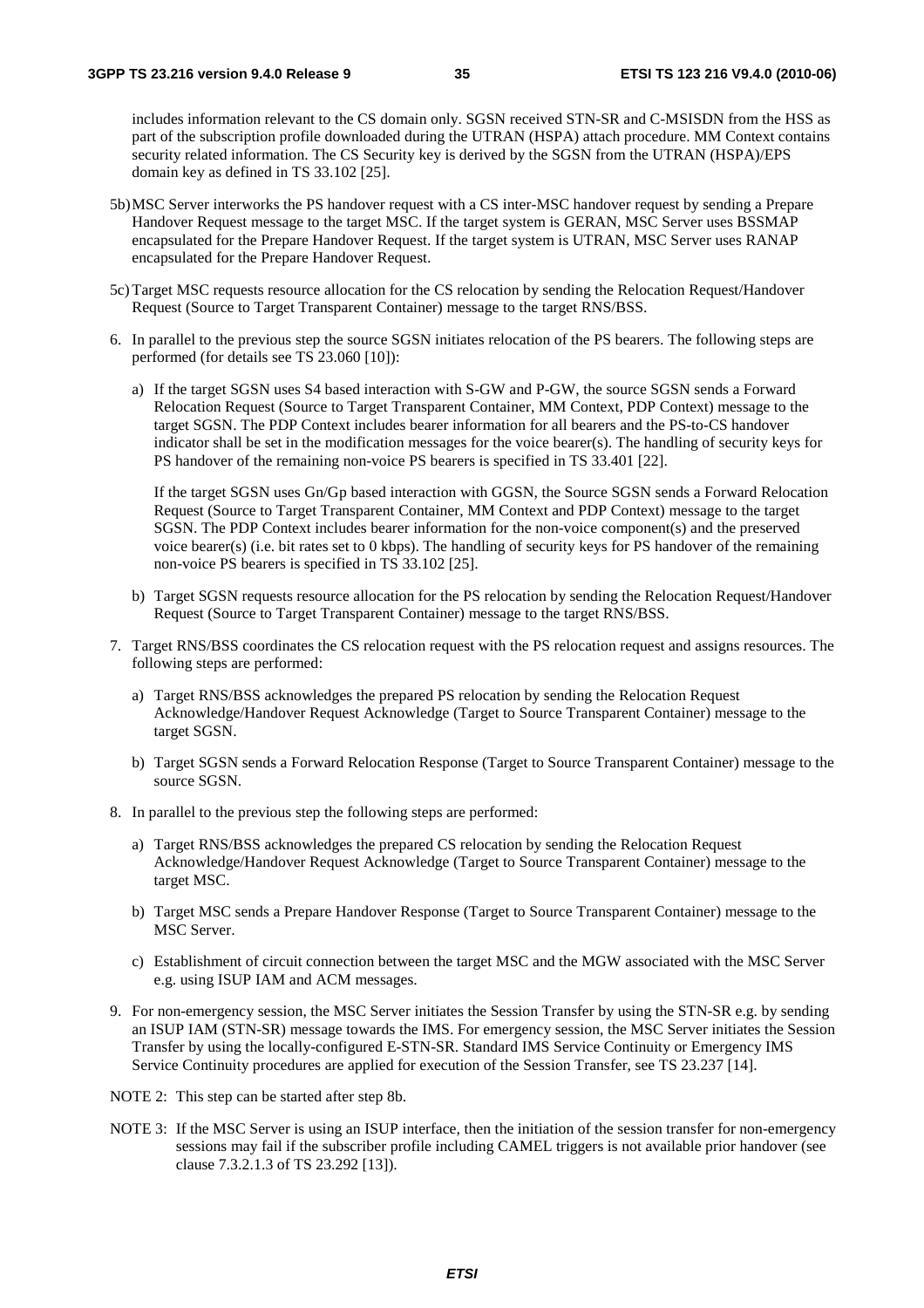- 10. During the execution of the Session Transfer procedure the remote end is updated with the SDP of the CS access leg according to TS 23.237 [14]. The downlink flow of VoIP packets is switched towards the CS access leg at this point.
- 11. The source IMS access leg is released according to TS 23.237 [14].
- NOTE 4: Steps 10 and 11 are independent of step 12.
- 12. The MSC Server sends a SRVCC PS to CS Response (Target to Source Transparent Container) message to the source SGSN.
- 13. Source SGSN synchronises the two prepared relocations and sends a Relocation Command (Target to Source Transparent Container) message to the source UTRAN (HSPA).
- 14. UE tunes to the target UTRAN/GERAN cell.
- 15. UTRAN (HSPA) sends a Handover Command message to the UE.
- 16. Handover Detection at the target RNS/BSS. The UE sends a Handover Complete message via the target RNS/BSS to the target MSC.
- 17. The CS relocation is complete. The following steps are performed:
	- a) Target RNS/BSS sends Relocation Complete/Handover Complete message to the target MSC.
	- b) Target MSC sends an SES (Handover Complete) message to the MSC Server. The speech circuit is through connected in the MSC Server/MGW according to TS 23.009 [18].
	- c) Completion of the establishment procedure with ISUP Answer message to the MSC Server according to TS 23.009 [18].
	- d) MSC Server sends a SRVCC PS to CS Complete Notification message to the source SGSN. Source SGSN acknowledges the information by sending a SRVCC PS to CS Complete Acknowledge message to the MSC Server.
	- e) If IMSI is unknown in the VLR, the MSC Server performs a MAP Update Location to the HSS/HLR unless there is no authenticated IMSI (e.g. for an emergency services session without authenticated IMSI).

NOTE 5: this Update Location is not initiated by the UE.

f) If the MSC Server performed a MAP Update location in step 17e and if multiple MSC/VLRs serve the same LAI, the MSC Server performs a TMSI reallocation towards the UE using a non-broadcast LAI with its own Network Resource Identifier (NRI).

18. In parallel to the previous step, the PS relocation is complete. The following steps are performed:

- a) Target RNS/BSS sends Relocation Complete/Handover Complete message to target SGSN.
- b) Target SGSN sends a Forward Relocation Complete message to the source SGSN. Source SGSN acknowledges the information by sending a Forward Relocation Complete Acknowledge message to the target SGSN.
- c) Target SGSN updates the bearer with GGSN/S-GW/P-GW.
- 19. For an emergency services session after handover is complete, the source SGSN or the MSC Server may send a Subscriber Location Report carrying the identity of the MSC Server to a GMLC associated with the source or target side, respectively, as defined in TS 23.271 [29] to support location continuity.
- NOTE 6: Any configuration of the choice between a source SGSN versus MSC Server update to a GMLC needs to ensure that a single update occurs from one of these entities when the control plane location solution is used on the source and/or target sides.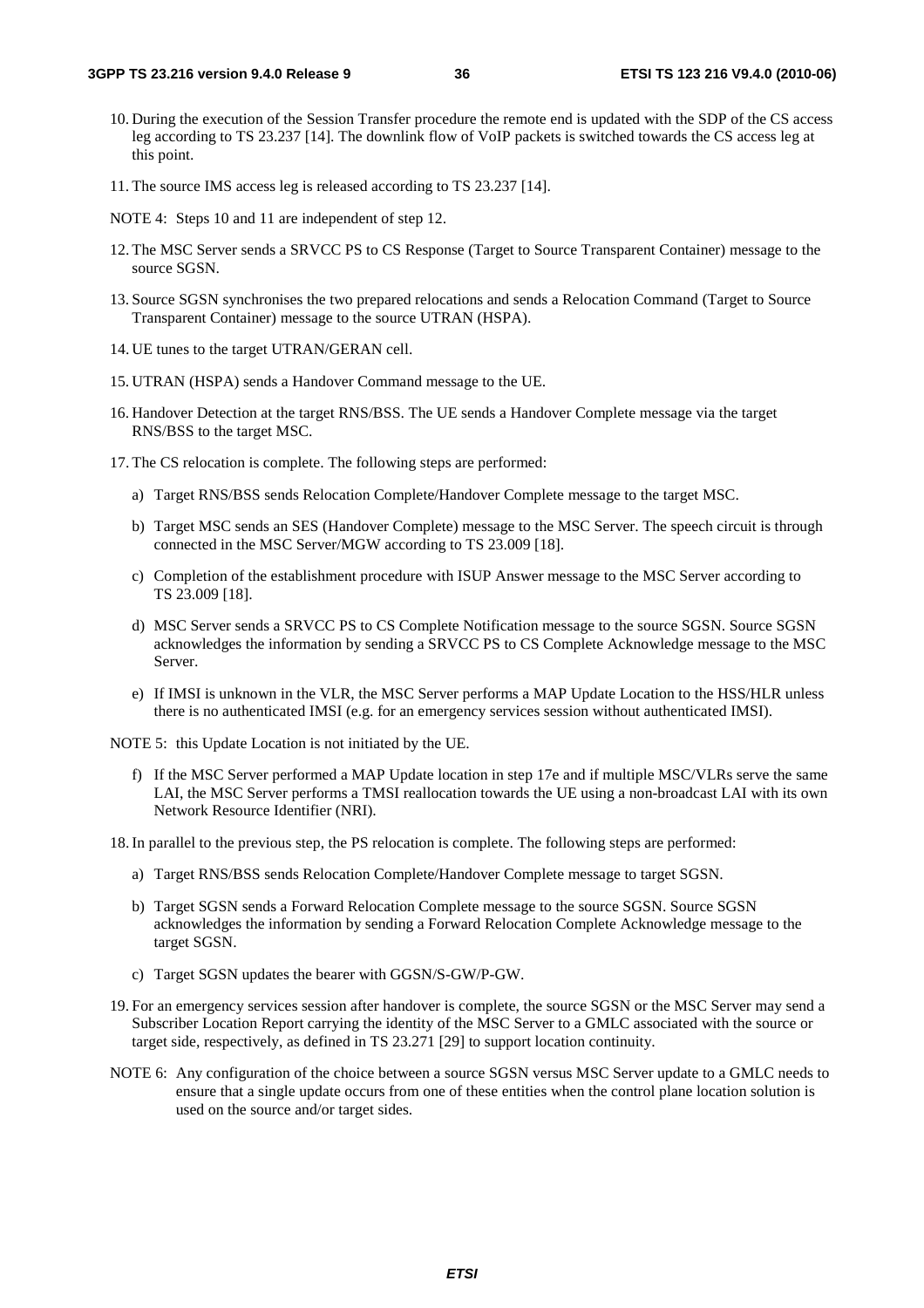### 7 Charging

See TS 23.292 [13] clause 8 on charging for guidance on the handling of charging for SRVCC.

### 8 Handover Failure

### 8.1 Failure in EUTRAN/UTRAN (HSPA) and 3GPP UTRAN/GERAN SR-VCC

#### 8.1.1 Failure before MSC Server initiates Session Transfer

If a failure is encountered before the MSC Server initiates Session Transfer, then the standardised handover failure procedures apply according to TS 23.401 [2]. No further action is required by the UE.

### 8.1.2 Failure after UE receives HO command

If the UE encounters a failure after it receives the handover command and does not successfully transition to 3GPP UTRAN/GERAN, the UE attempts to return to E-UTRAN/UTRAN, according to standardised procedures and initiates signalling to transfer the session back to E-UTRAN/UTRAN using the service continuity procedures described in TS 23.237 [14]. The core network (MME, MSC Server) shall take no SR-VCC specific action in the event of not receiving the Handover Complete message from the UE.

#### 8.1.3 Handover Cancellation

If the source E-UTRAN/UTRAN decides to terminate the handover procedure before its completion, the MME/SGSN shall return to its state before the handover procedure was triggered. The MME/SGSN attempts to trigger, at the MSC Server enhanced for SRVCC, handover cancellation procedures according to TS 23.009 [18]. The MSC Server enhanced for SRVCC shall take no SRVCC-specific action towards IMS.

The MME/SGSN shall also send a session reestablishment trigger notification to UE to start the recovery procedure if it receives notification from the MSC server that the session continuity procedure is in progress. Figure 8.1.3-1 shows the overall procedure for SRVCC handover cancellation.



**Figure 8.1.3-1: SRVCC Handover Cancellation Procedure** 

1. Network has started the SRVCC procedure. SGSN/MME has sent the SRVCC PS to CS request to MSC Server.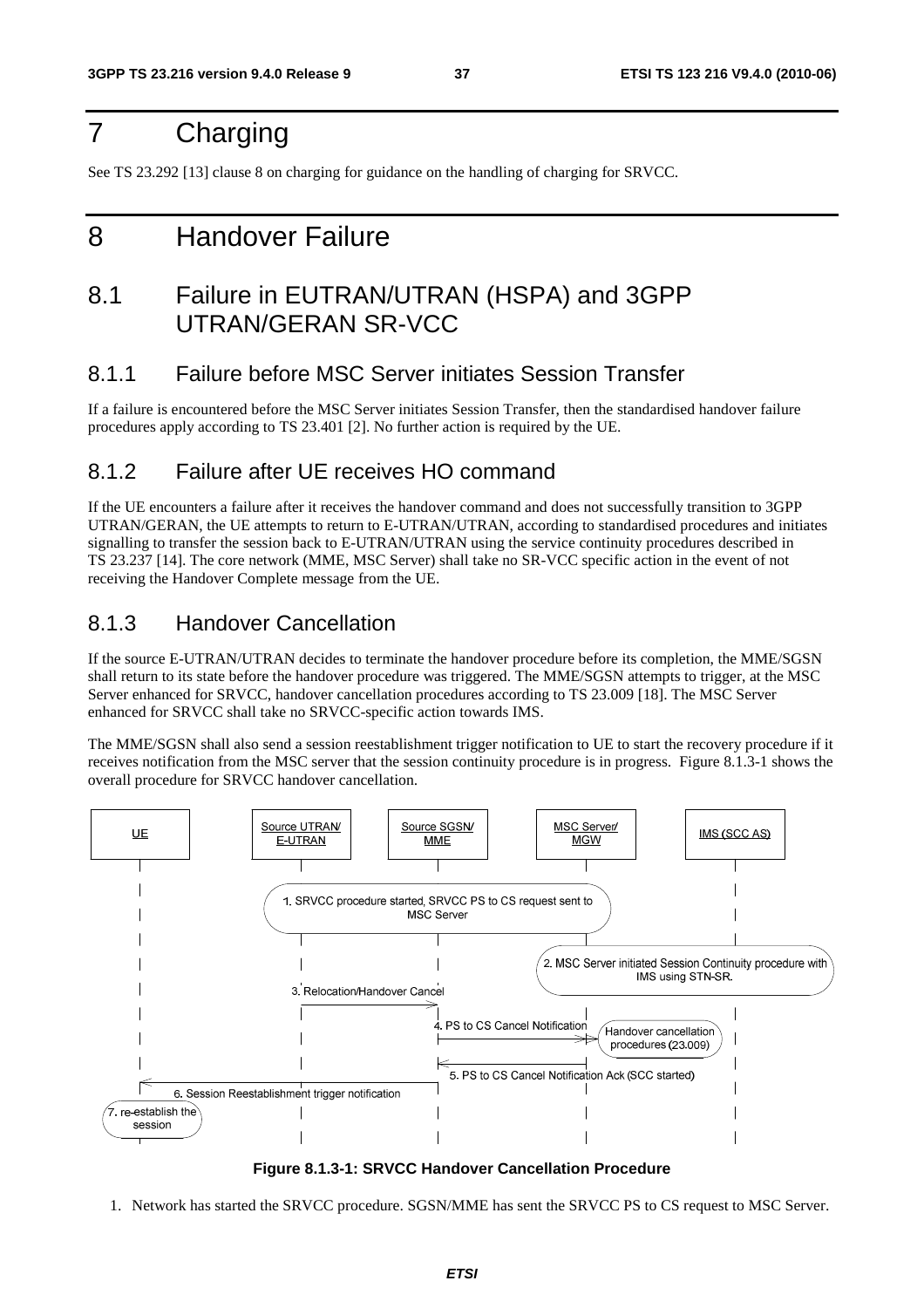- 2. MSC Server is performing the CS HO procedure with target network, and has also started the session continuity procedure with IMS with STN-SR.
- 3. Source UTRAN/E-UTRAN decides to cancel the SRVCC HO Procedure by sending a Cancel message to SGSN/MME.
- 4. Source SGSN/MME indicates SRVCC PS to CS Cancel Notification to MSC Server to start the HO cancellation procedure as according to TS 23.009.
- 5. MSC Server acks the PS to CS Cancel Notification with an indication that session continuity is in progress.
- 6. Due to the session continuity in progress indication, the source SGSN/MME sends a Session Reestablishment trigger notification to UE to start the session re-establishment procedure
- UE starts the re-establishment procedure, as though it required a transfer of the session to E-UTRAN/UTRAN, according to the service continuity procedures described in TS 23.237 [14]. If the session is no longer active, then this session transfer request shall be rejected by the IMS.

### 9 Security

### 9.1 Network Domain Security with 3GPP2 1xCS IWS

Network domain security with 3GPP2 1xCS IWS shall be provided by NDS/IP according to TS 33.210 [21] with integrity protection and confidentiality. This shall be applied whenever signalling messages (e.g. containing security context) are transferred on the S102 reference point.

NOTE 1: In case control plane interfaces are trusted (e.g. physically protected), there is no need to use protection according to TS 33.210 [21].

### 9.2 Network Domain Security with 3GPP UTRAN/GERAN MSC Server

Network domain security with 3GPP UTRAN/GERAN MSC Server shall be provided by NDS/IP according to TS 33.210 [21] with integrity protection and confidentiality. This shall be applied whenever signalling messages (e.g. containing security context) are transferred on the Sv reference point.

NOTE 2: In case control plane interfaces are trusted (e.g. physically protected), there is no need to use protection according to TS 33.210 [21].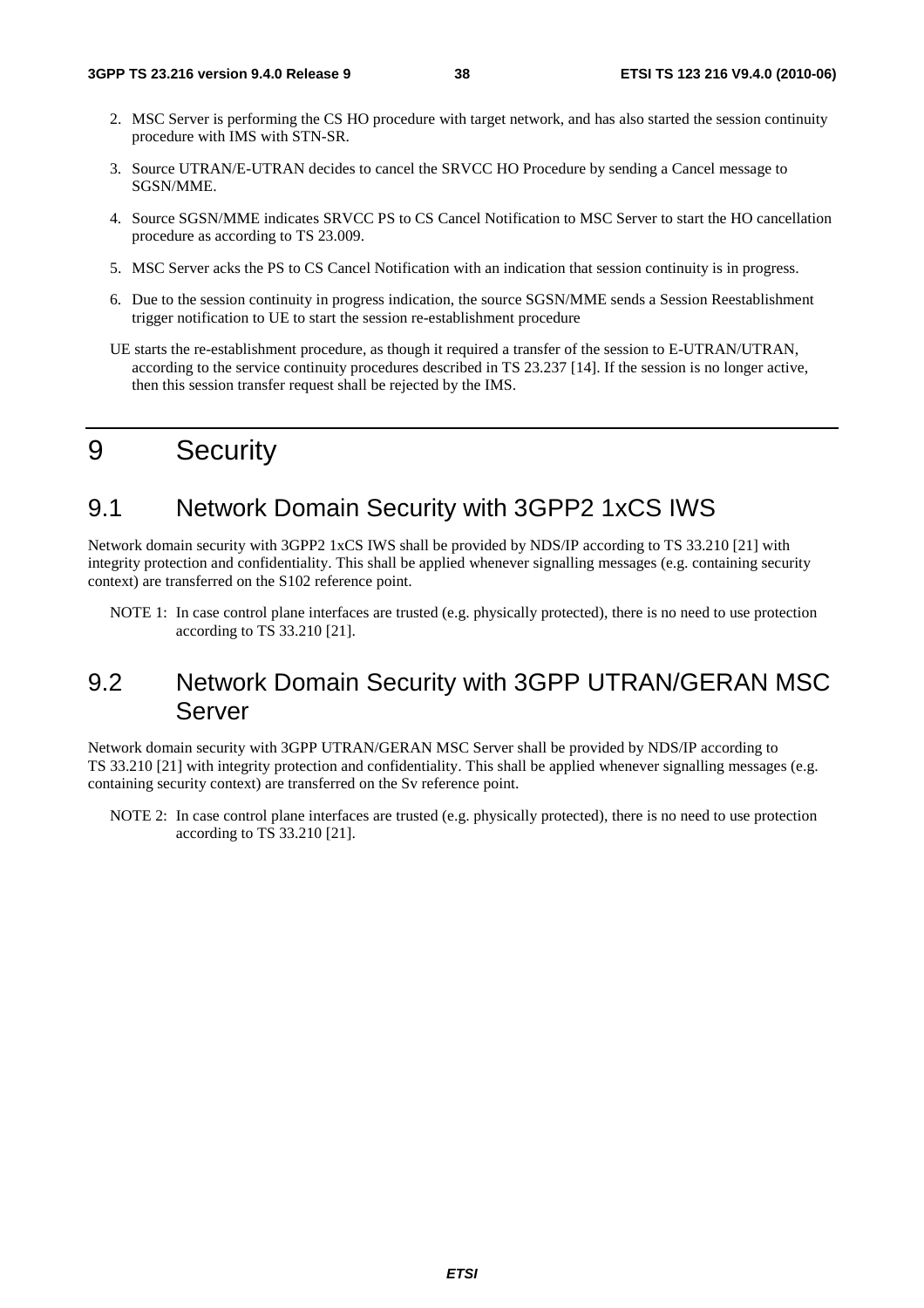### Annex A (informative): Determination of Neighbour Cell List

This annex describes example algorithms for determination of Neighbour Cell List (NCL) for SRVCC operation. In case of SRVCC to GERAN/UTRAN it is also clarified when the E-UTRAN includes a SRVCC indication in the Handover Required message.

### A.1 SRVCC from E-UTRAN to 3GPP2 1xCS

E-UTRAN may determine the NCL as follows:

- If the "SRVCC operation possible" indication is set to "true" (i.e. both EPC and UE are SRVCC capable), then:
	- if there is an established QCI=1 bearer for this UE, then 1x cells may be included as candidate target cells in the NCL;
	- if there is no established QCI=1 bearer for this UE, then 1x cells are not included in the NCL.
- If the "SRVCC operation possible" indication is set to "false" (i.e. either EPC or UE is not SRVCC capable), then 1x cells are not included in the NCL.

## A.2 SRVCC from E-UTRAN to GERAN/UTRAN

E-UTRAN may determine the NCL, as well as the need to signal a SRVCC indication, as follows:

- If the "SRVCC operation possible" indication is set to "true" (i.e. both EPC and UE are SRVCC capable), then VoIP-incapable cells may be included as candidate target cells in the NCL, regardless of the presence of established QCI=1 bearers for this UE. Moreover:
	- if there is an established QCI=1 bearer for this UE and the selected target cell is VoIP-capable, then E-UTRAN does not include a SRVCC indication in the Handover Required message;
	- if there is an established QCI=1 bearer for this UE and the selected target cell is VoIP-incapable, then E-UTRAN includes a SRVCC indication in the Handover Required message;
	- if there is no established OCI=1 bearer for this UE, then E-UTRAN does not include a SRVCC indication in the Handover Required message;
- If the "SRVCC operation possible" indication is set to "false" (i.e. either EPC or UE is not SRVCC capable), then E-UTRAN does not include a SRVCC indication in the Handover Required message. Moreover:
	- if there is an established QCI=1 bearer for this UE, then VoIP-incapable cell are not be included in the NCL;
	- if there is no established QCI=1 bearer for this UE, then VoIP-incapable cells may be included in the NCL.

### A.3 SRVCC from UTRAN (HSPA) to GERAN/UTRAN

Similar logic may be used as in clause A.2 by replacing E-UTRAN with UTRAN.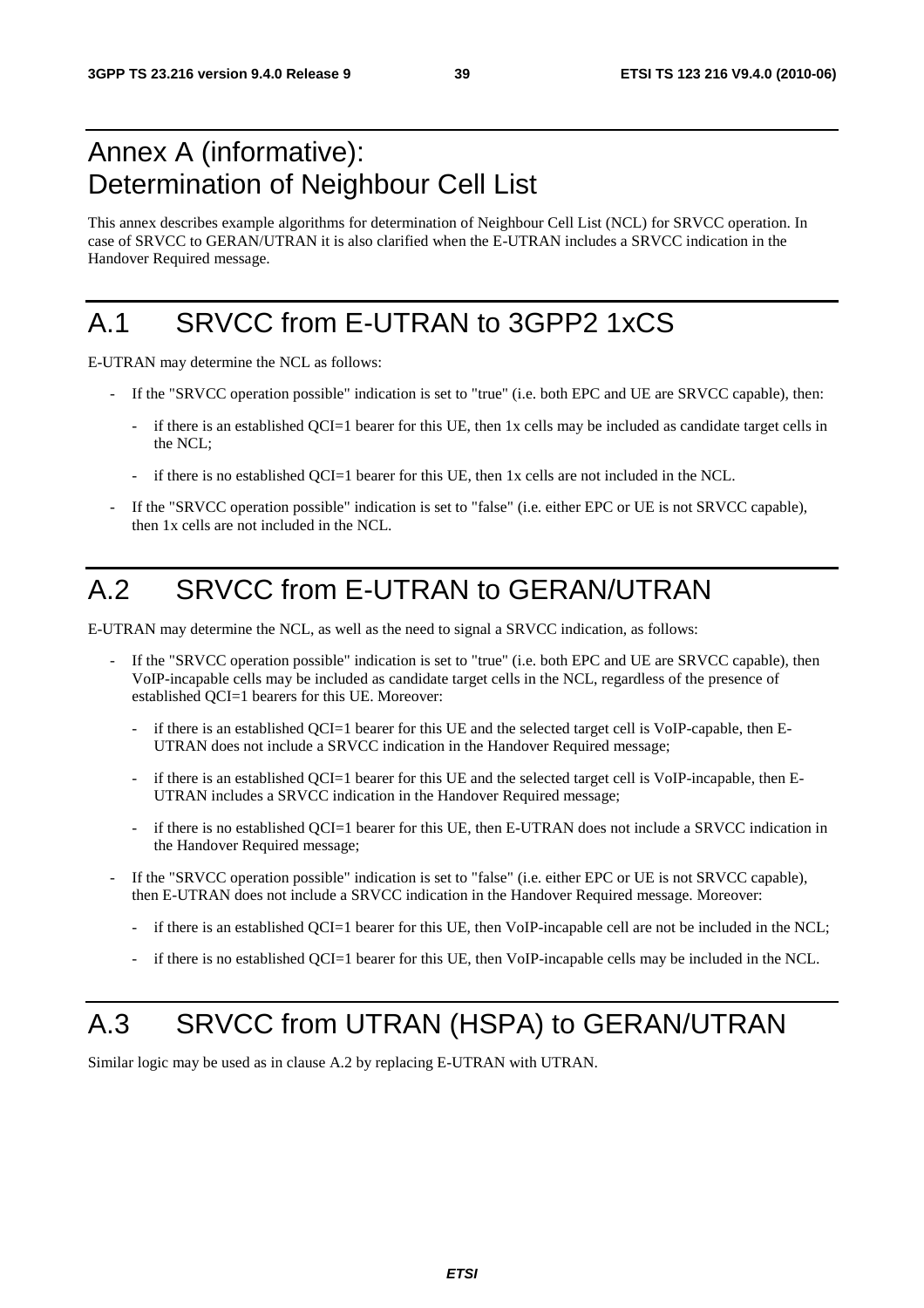### Annex B (informative): Change history

| <b>Change history</b> |              |           |                |                  |                |                                                                                 |       |            |
|-----------------------|--------------|-----------|----------------|------------------|----------------|---------------------------------------------------------------------------------|-------|------------|
| Date                  | TSG #        | TSG Doc.  | <b>CR</b>      | Rev              | Cat            | Subject/Comment                                                                 | Old   | <b>New</b> |
| 2008-06               | <b>SP-40</b> | SP-080356 |                |                  |                | MCC Editorial update for presentation to TSG SA for<br>Approval                 | 1.2.1 | 2.0.0      |
| 2008-06               |              |           | $\overline{a}$ | $\overline{a}$   |                | MCC Editorial update after TSG Approval to version 8.0.0<br>(Rel-8)             | 2.0.0 | 8.0.0      |
| 2008-09               | SP-41        | SP-080586 | 0003           | $\mathbf{1}$     | F              | Update of E-UTRAN and 3GPP UTRAN/GERAN SRVCC<br>architecture                    | 8.0.0 | 8.1.0      |
| 2008-09               | SP-41        | SP-080586 | 0005           | $\mathbf{1}$     | F              | Correction of "Call flows for SRVCC from E-UTRAN"                               | 8.0.0 | 8.1.0      |
| 2008-09               | SP-41        | SP-080601 | 0006           | 6                | F              | Replacing VDN with STN-SR and other corrections in 3GPP<br>TS 23.216            | 8.0.0 | 8.1.0      |
| 2008-09               | SP-41        | SP-080586 | 0007           | 1                | F              | Correction of SRVCC in 23.216                                                   | 8.0.0 | 8.1.0      |
| 2008-09               | SP-41        | SP-080586 | 0009           | $\overline{2}$   | F              | Correction of SRVCC without PS HO support in GERAN                              | 8.0.0 | 8.1.0      |
| 2008-09               | $SP-41$      | SP-080586 | 0011           | $\overline{2}$   | F              | Modification of LTE Attach procedure for SRVCC                                  | 8.0.0 | 8.1.0      |
| 2008-09               | SP-41        | SP-080586 | 0013           | 3                | B              | HSPA SRVCC addition to TS 23.216                                                | 8.0.0 | 8.1.0      |
| 2008-09               | SP-41        | SP-080586 | 0015           | 1                | F              | Corrections to Call flows for SRVCC from E-UTRAN                                | 8.0.0 | 8.1.0      |
| 2008-09               | SP-41        | SP-080586 | 0016           |                  | F              | Clarification on Suspend procedures for SRVCC                                   | 8.0.0 | 8.1.0      |
| 2008-09               | SP-41        | SP-080586 | 0021           |                  | F              | Correction to a reference specification                                         | 8.0.0 | 8.1.0      |
| 2008-09               | SP-41        | SP-080586 | 0023           | 1                | F              | Handover Failure handling for SR-VCC                                            | 8.0.0 | 8.1.0      |
| 2008-09               | <b>SP-41</b> | SP-080586 | 0024           |                  | F              | IS41 ISUP correction in figure                                                  | 8.0.0 | 8.1.0      |
| 2008-09               | <b>SP-41</b> | SP-080586 | 0025           | 1                | F              | Security additions to TS 23.216                                                 | 8.0.0 | 8.1.0      |
| 2008-09               | SP-41        | SP-080586 | 0026           | $\mathbf{1}$     | $\overline{F}$ | Clarification on routeing of Forward Relocation Request                         | 8.0.0 | 8.1.0      |
|                       |              |           |                |                  |                | message                                                                         |       |            |
| 2008-12               | <b>SP-42</b> | SP-080816 | 0027           |                  | F              | Clarification of Suspend procedure                                              | 8.1.0 | 8.2.0      |
| 2008-12               | SP-42        | SP-080816 | 0028           | 4                | F              | EUTRAN to UTRAN/GERAN call flow renumbering and<br>clarifications               | 8.1.0 | 8.2.0      |
| 2008-12               | $SP-42$      | SP-080816 | 0029           | $\mathbf{1}$     | F              | HSPA to UTRAN/GERAN call flow renumbering and<br>clarifications                 | 8.1.0 | 8.2.0      |
| 2008-12               | $SP-42$      | SP-080816 | 0031           | $\mathbf{1}$     | F              | Terminology alignments with stage3 and some editorial<br>corrections            | 8.1.0 | 8.2.0      |
| 2008-12               | <b>SP-42</b> | SP-080816 | 0033           | $\mathbf{1}$     | $\overline{F}$ | Corrections to 1xRTT call flow                                                  | 8.1.0 | 8.2.0      |
| 2008-12               | SP-42        | SP-080816 | 0034           | $\mathbf{1}$     | F              | Terminating voice call handling in SRVCC networks<br>supporting EPS ISR         | 8.1.0 | 8.2.0      |
| 2008-12               | <b>SP-42</b> | SP-080816 | 0035           | 4                | F              | SRVCC failure handling during radio HO preparation                              | 8.1.0 | 8.2.0      |
| 2008-12               | <b>SP-42</b> | SP-080816 | 0036           | 1                | F              | Correction to Suspend handling to cope with ISR                                 | 8.1.0 | 8.2.0      |
| 2008-12               | SP-42        | SP-080816 | 0037           | 1                | F              | Provision of essential information for SRVCC to 2G/3G from<br>the UE            | 8.1.0 | 8.2.0      |
| 2008-12               | <b>SP-42</b> | SP-080832 | 0040           |                  | F              | Security addition to SRVCC                                                      | 8.1.0 | 8.2.0      |
| 2008-12               | <b>SP-42</b> | SP-080832 | 0043           | $\mathbf{1}$     | F              | Message flow alignment with Stage 3 Sv                                          | 8.1.0 | 8.2.0      |
| 2008-12               | <b>SP-42</b> | SP-080816 | 0046           | 1                | F              | CS security key derivation for HSPA                                             | 8.1.0 | 8.2.0      |
| 2008-12               | <b>SP-42</b> | SP-080832 | 0047           | 5                | F              | SRVCC capabilities and SRVCC indication                                         | 8.1.0 | 8.2.0      |
| 2008-12               | <b>SP-42</b> | SP-080832 | 0050           | $\mathbf{1}$     | F              | Corrections on call flows                                                       | 8.1.0 | 8.2.0      |
| 2008-12               | <b>SP-42</b> | SP-080832 | 0051           | $\overline{2}$   | F              | CN capability indication by UE                                                  | 8.1.0 | 8.2.0      |
| 2008-12               | <b>SP-42</b> | SP-080816 | 0054           | $\mathbf{1}$     | F              | Voice component info sent to the MSC Server during<br><b>SRVCC</b>              | 8.1.0 | 8.2.0      |
| 2008-12               | SP-42        | SP-080832 | 0055           | $\mathbf{1}$     | F              | Removal of PS-PS disabling by MME                                               | 8.1.0 | 8.2.0      |
| 2009-03               | <b>SP-43</b> | SP-090113 | 0057           | $\blacksquare$   | F              | Corrections regarding the use of transparent containers                         | 8.2.0 | 8.3.0      |
| 2009-03               | SP-43        | SP-090112 | 0060           | $\mathbf{1}$     | F              | Replacing PS handover with DTM handover                                         | 8.2.0 | 8.3.0      |
| 2009-03               | <b>SP-43</b> | SP-090112 | 0061           | 1                | F              | Alignment with Common IMS                                                       | 8.2.0 | 8.3.0      |
| 2009-03               | SP-43        | SP-090113 | 0062           |                  | F              | Correction to suspend response                                                  | 8.2.0 | 8.3.0      |
| 2009-06               | <b>SP-44</b> | SP-090330 | 0059           | 4                | E              | Correction to voice bearer handling in PS HO / DTM<br>scenarios                 | 8.3.0 | 8.4.0      |
| 2009-06               | <b>SP-44</b> | SP-090330 | 0063           | 3                | F              | Correction to Target ID usage                                                   | 8.3.0 | 8.4.0      |
| 2009-06               | <b>SP-44</b> | SP-090344 | 0067           | $\boldsymbol{2}$ | F              | Source ID for GERAN SRVCC                                                       | 8.3.0 | 8.4.0      |
| 2009-06               | SP-44        | SP-090344 | 0069           | $\overline{2}$   | F              | Clarification of STN-SR download and including HSPA to                          | 8.3.0 |            |
|                       |              |           |                |                  |                | failure scenario                                                                |       | 8.4.0      |
| 2009-06               | SP-44        | SP-090344 | 0070           | 4                | F              | Classmark and Codec list handling in SRVCC                                      | 8.3.0 | 8.4.0      |
| 2009-06               | SP-44        | SP-090344 | 0074           | $\mathbf{1}$     | $\overline{F}$ | Corrections regarding the use of transparent containers in<br><b>HSPA SRVCC</b> | 8.3.0 | 8.4.0      |
| 2009-06               | SP-44        | SP-090344 | 0079           | $\boldsymbol{2}$ | F              | On SRVCC from E-UTRAN to 3GPP2 1xCS : Cut and paste<br>error in section 6.1.3   | 8.3.0 | 8.4.0      |
| 2009-06               | SP-44        | SP-090344 | 0084           |                  | F              | Clarification of IMSI and Gr interface in SRVCC                                 | 8.3.0 | 8.4.0      |
| 2009-06               | SP-44        | SP-090330 | 0086           | 1                | F              | Clarification of UE-TADS for SRVCC UEs                                          | 8.3.0 | 8.4.0      |
| 2009-06               | <b>SP-44</b> | SP-090330 | 0087           | $\mathbf{1}$     | F              | Support for multiple simultaneous voice bearers                                 | 8.3.0 | 8.4.0      |
| 2009-06               | <b>SP-44</b> | SP-090344 | 0089           | $\overline{2}$   | F              | SRVCC indicator alignment                                                       | 8.3.0 | 8.4.0      |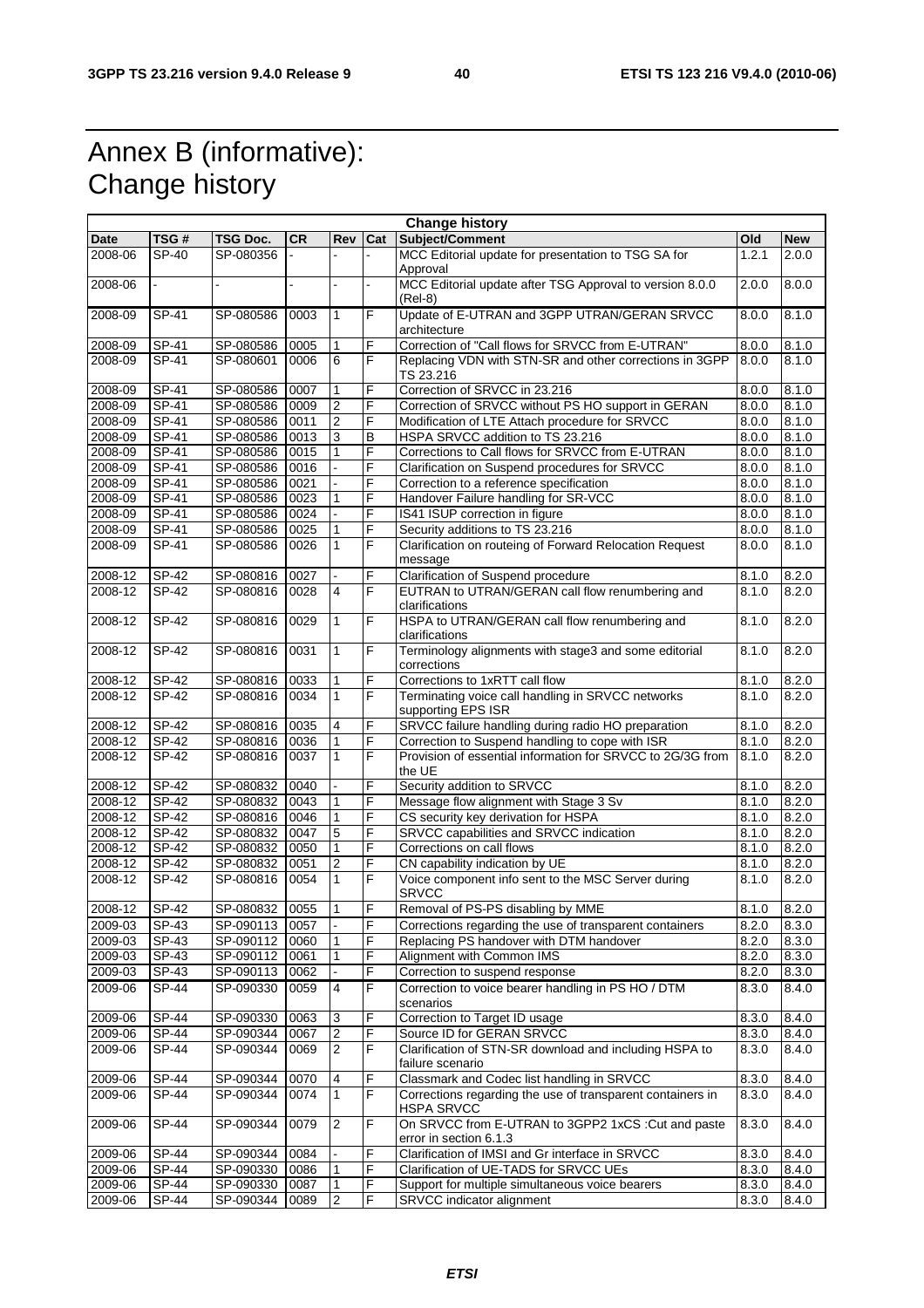| <b>Change history</b> |              |                 |           |                |                       |                                                                                            |       |            |
|-----------------------|--------------|-----------------|-----------|----------------|-----------------------|--------------------------------------------------------------------------------------------|-------|------------|
| <b>Date</b>           | TSG#         | <b>TSG Doc.</b> | <b>CR</b> | <b>Rev</b>     | Cat                   | Subject/Comment                                                                            | Old   | <b>New</b> |
| 2009-06               | <b>SP-44</b> | SP-090344       | 0078      | 3              | F                     | Correction to voice bearer handling in PS HO / DTM                                         | 8.4.0 | 9.0.0      |
|                       |              |                 |           |                |                       | scenarios                                                                                  |       |            |
| 2009-06               | <b>SP-44</b> | SP-090353       | 0082      | $\overline{2}$ | B                     | SRVCC functionality for emergency calls                                                    | 8.4.0 | 9.0.0      |
| 2009-06               | SP-44        | SP-090353       | 0083      | $\mathbf{1}$   | в                     | Emergency SRVCC UE procedures                                                              | 8.4.0 | 9.0.0      |
| 2009-09               | SP-45        | SP-090608       | 0091      | 1              | $\overline{F}$        | HO complete sent by the UE                                                                 | 9.0.0 | 9.1.0      |
| 2009-09               | SP-45        | SP-090608       | 0092      | 1              | F                     | Correction on SRVCC PS to CS Response in MME and<br><b>SGSN</b>                            | 9.0.0 | 9.1.0      |
| 2009-09               | SP-45        | SP-090595       | 0094      | 2              | A                     | Handling of non-voice GBR bearers for E-UTRAN/UTRAN to<br><b>GERAN without DTM support</b> | 9.0.0 | 9.1.0      |
| 2009-09               | SP-45        | SP-090595       | 0095      |                | A                     | 1xSRVCC handover failure indication                                                        | 9.0.0 | 9.1.0      |
| 2009-09               | SP-45        | SP-090595       | 0098      |                | $\overline{A}$        | Correction for CDMA2000 1xRTT version                                                      | 9.0.0 | 9.1.0      |
| 2009-09               | SP-45        | SP-090601       | 0099      | 1              | $\overline{c}$        | Providing E-STN-SR for LTE to 1x                                                           | 9.0.0 | 9.1.0      |
| 2009-09               | SP-45        | SP-090608       | 0100      |                | $\overline{\text{c}}$ | MME signals to UE for UP reconnection in SRVCC HO                                          | 9.0.0 | 9.1.0      |
|                       |              |                 |           |                |                       | cancellation                                                                               |       |            |
| 2009-09               | SP-45        | SP-090601       | 0101      | 1              | $\overline{F}$        | SRVCC handling with normal and emergency bearer                                            | 9.0.0 | 9.1.0      |
| 2009-09               | <b>SP-45</b> | SP-090595       | 0103      | 1              | $\overline{A}$        | Adding the definition of the Correlation MSISDN                                            | 9.0.0 | 9.1.0      |
| 2009-09               | SP-45        | SP-090595       | 0105      |                | A                     | Clarify the use of the term "C-MSISDN" in TS 23.216                                        | 9.0.0 | 9.1.0      |
| 2009-09               | SP-45        | SP-090601       | 0112      |                | F                     | Renaming of E-SCC AS to EATF                                                               | 9.0.0 | 9.1.0      |
| 2009-09               | SP-45        | SP-090608       | 0114      | 1              | $\overline{F}$        | Clarification on configuration on E-STN-SR and relation of<br>notes                        | 9.0.0 | 9.1.0      |
| 2009-09               | SP-45        | SP-090608       | 0115      | 1              | F                     | MSC Server performs LU                                                                     | 9.0.0 | 9.1.0      |
| 2009-09               | SP-45        | SP-090601       | 0117      | $\overline{2}$ | E                     | SRVCC capability indication and UE configuration                                           | 9.0.0 | 9.1.0      |
| 2009-12               | SP-46        | SP-090774       | 0122      |                | A                     | Network Capability Correction for SRVCC                                                    | 9.1.0 | 9.2.0      |
| 2009-12               | SP-46        | SP-090774       | 0126      |                | $\overline{A}$        | <b>UE T-ADS and SRVCC UEs</b>                                                              | 9.1.0 | 9.2.0      |
| 2009-12               | SP-46        | SP-090794       | 0119      | $\overline{2}$ | F                     | TMSI reallocation and LA during SRVCC                                                      | 9.1.0 | 9.2.0      |
| 2009-12               | <b>SP-46</b> | SP-090794       | 0120      |                | F                     | SRVCC to GERAN/UTRAN: Use of BSSMAP and RANAP                                              | 9.1.0 | 9.2.0      |
| 2009-12               | <b>SP-46</b> | SP-090790       | 0123      | 1              | F                     | SRVCC capability indication correction                                                     | 9.1.0 | 9.2.0      |
| 2009-12               | SP-46        | SP-090794       | 0124      |                | F                     | Removal of incorrect statement about MM Context                                            | 9.1.0 | 9.2.0      |
| 2010-03               | <b>SP-47</b> | SP-100150       | 0127      | $\overline{7}$ | F                     | Suspend handling and other corrections.                                                    | 9.2.0 | 9.3.0      |
| 2010-03               | <b>SP-47</b> | SP-100150       | 0134      | 1              | F                     | SRVCC in case of no PS HO to 3G.                                                           | 9.2.0 | 9.3.0      |
| 2010-03               | <b>SP-48</b> | SP-100329       | 0137      | 1              | F                     | <b>SRVCC</b> resume                                                                        | 9.3.0 | 9.4.0      |
| 2010-03               | <b>SP-48</b> | SP-100329       | 0140      | $\overline{2}$ | F                     | SRVCC issues related to handling over voice bearers to                                     | 9.3.0 | 9.4.0      |
|                       |              |                 |           |                |                       | target system                                                                              |       |            |